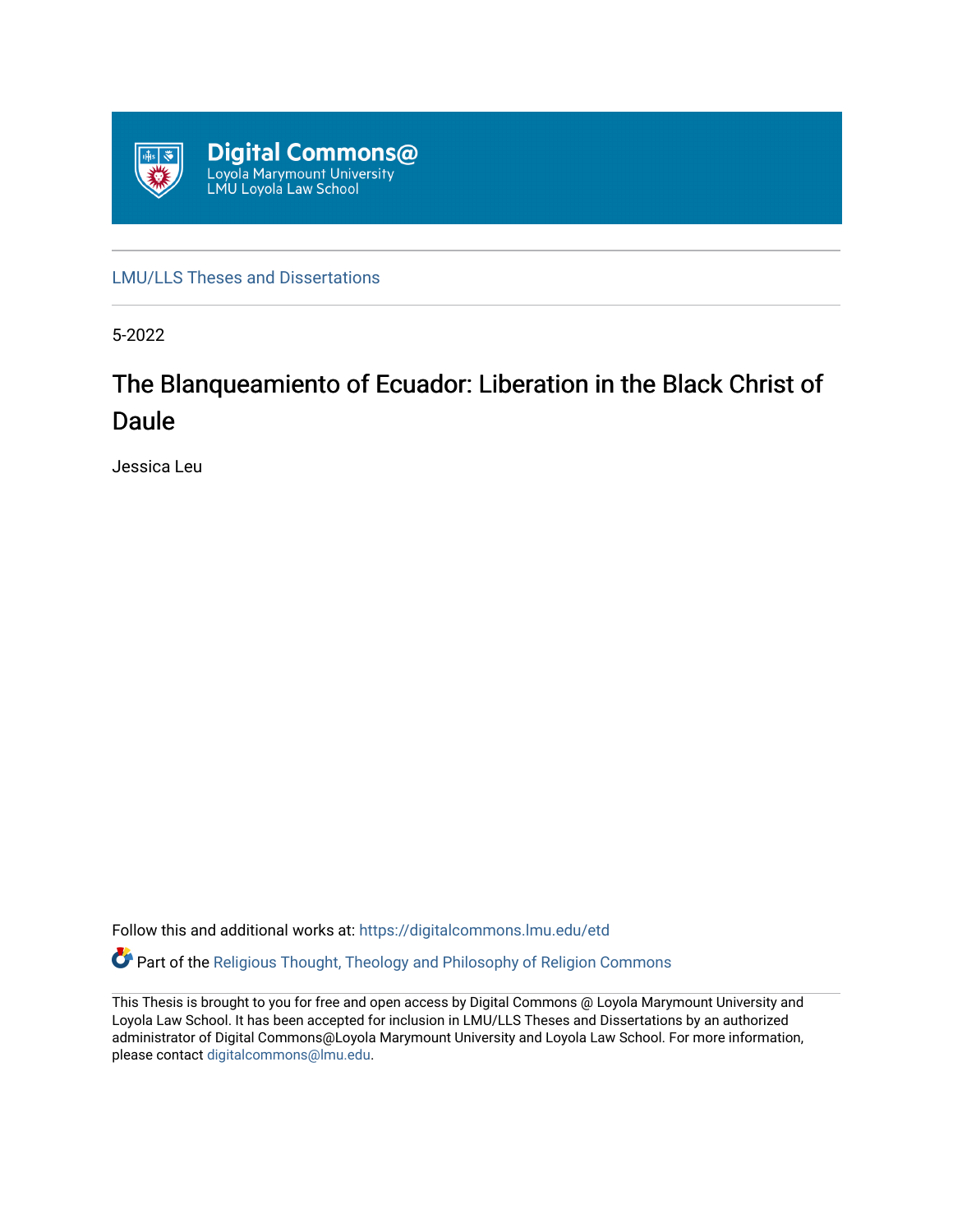The Blanqueamiento of Ecuador: Liberation in the Black Christ of Daule

by

Jessica Leu

A thesis presented to the

Faculty of the Department of Theological Studies Loyola Marymount University

In partial fulfillment of the Requirements for the Degree Master of Arts in Theological Studies

May 6, 2021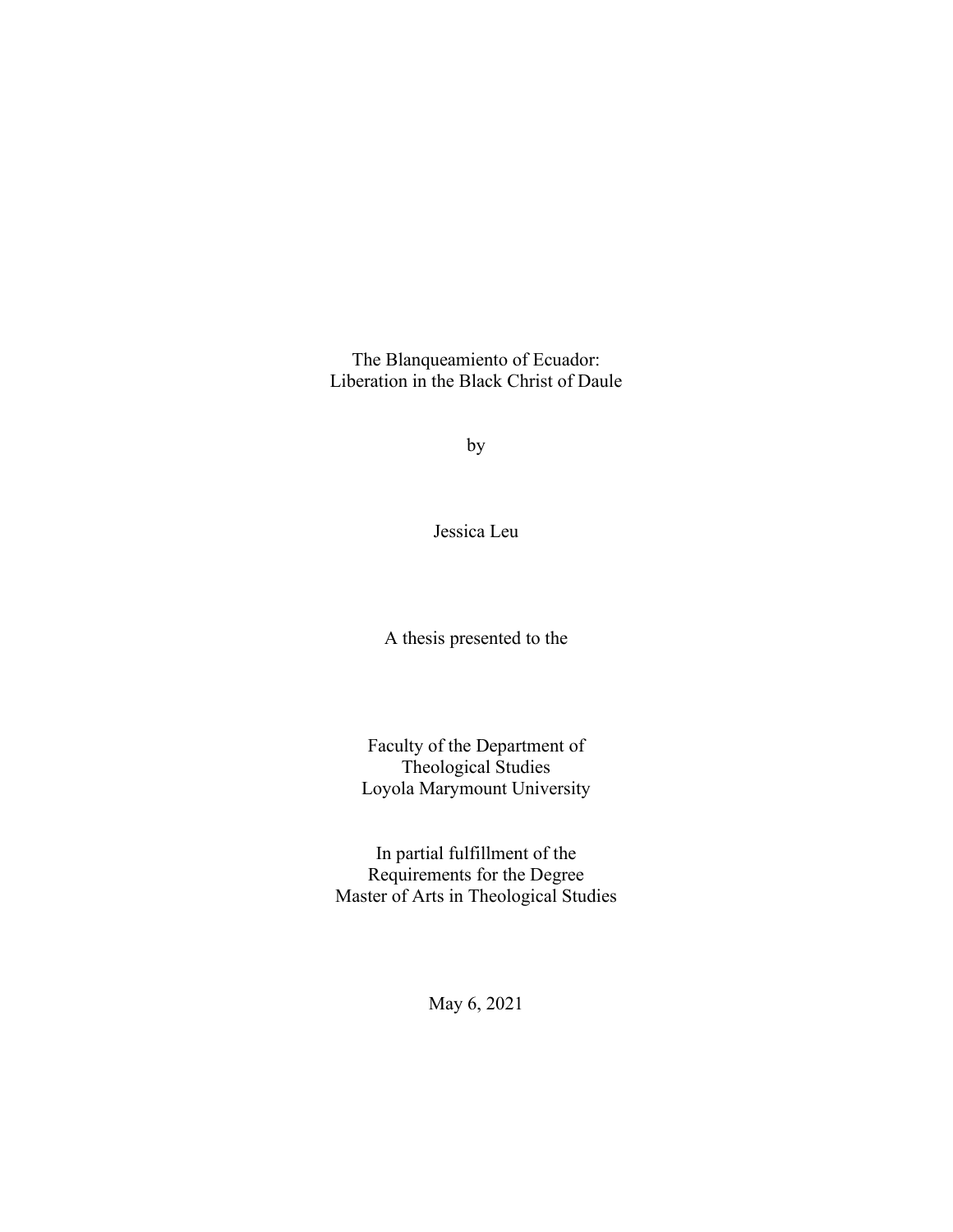# Dedication Page

I humbly dedicate this labor of decolonization to the members of my family, living and dead, both in the United States and in South America. To my bisabuela Guillermina, who passed before my birth, you have guided us every step of the way through your legacy. To my abuelito Guillermo, your determination and talent brought us not only to new lands, but also opened to us new worlds. Without you, my legacy as a writer would never have been born at all. To my abuelita Rosa, clever and sharp, who propelled my family forward into education and success she herself had stolen from her. Your fire will continue to fuel us for generations to come. To my mother, Monica, who arrived to this country an immigrant, built a small company into an empire, and created safety for us all. Your kindness, dedication, and nurturing have always been the greatest proof of God present in my life. My ancestors have been overworked, oppressed, powerful men and women, who have always bled ambition from the stars. Your sacrifices have allowed me to achieve success in spaces I could have never dreamed existed.

Thank you.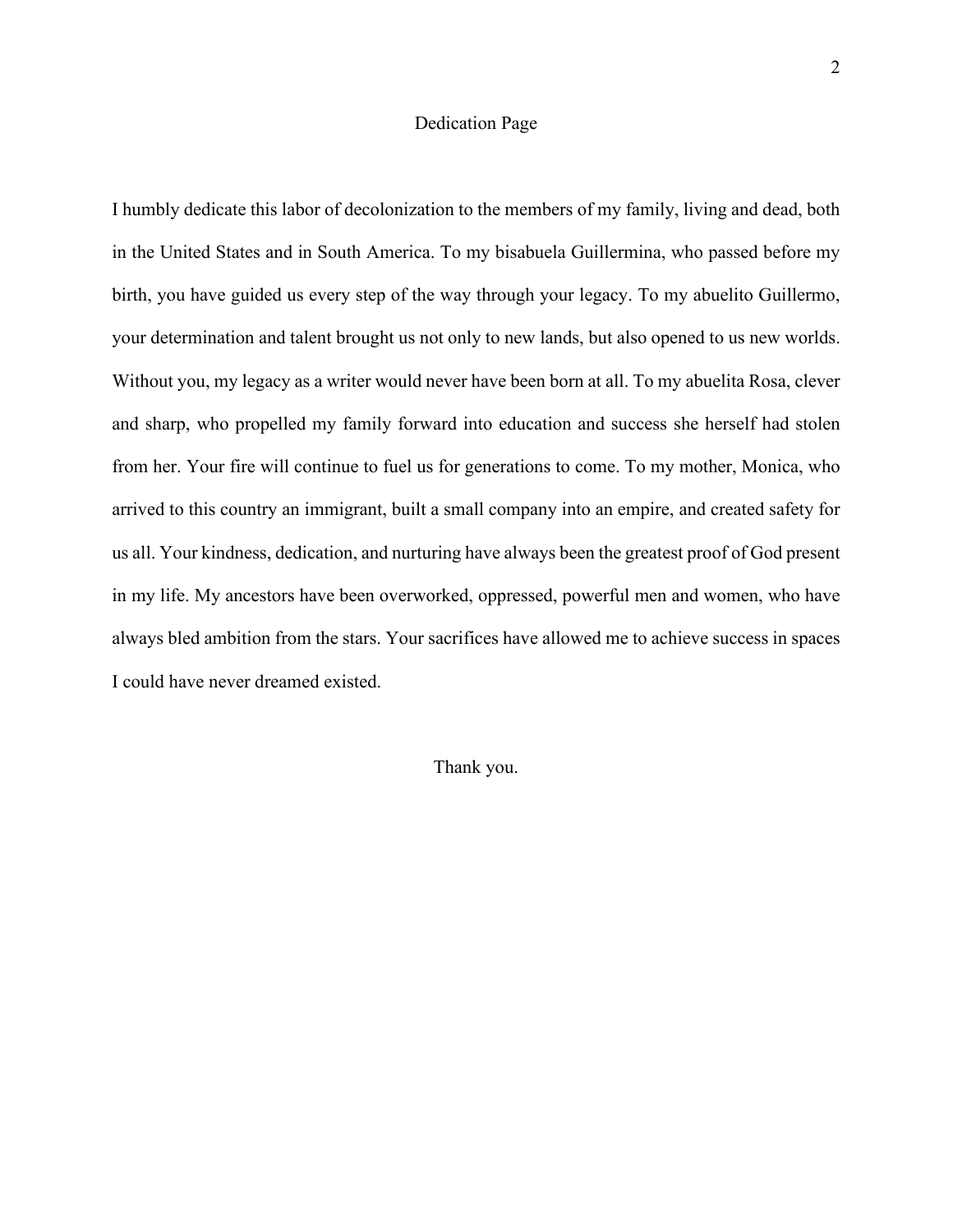## **Canto al Cristo Negro de Daule**

En los años 1600 este hecho sucedió, no ocurrió en tierras lejanas sino en el Ecuador. Eran tiempos de colonia tiempos de cañaverales tiempos de caña de azúcar y maltratos sin que paren.

> *Ay Cristo, mi cristo Negro, Te hiciste Afroamericano para que todos entiendieran que todos somos hermanos.*

Gran Señor de los Milagros, bendice a nuestro Ecuador para que toda la gente actúe siempre mejor. Justicia, amor y paz, respeto y mucho perdón, expresiones muy humanas que el hijo de Dios dejó.

Ahora queda comprobado que el amor de Dios es grande, no puede estar encerrado en una raza y lenguaje. Jesucristo de mi raza, de nuestra historia tan linda, historia de cimarrones, resistencia y alegrías.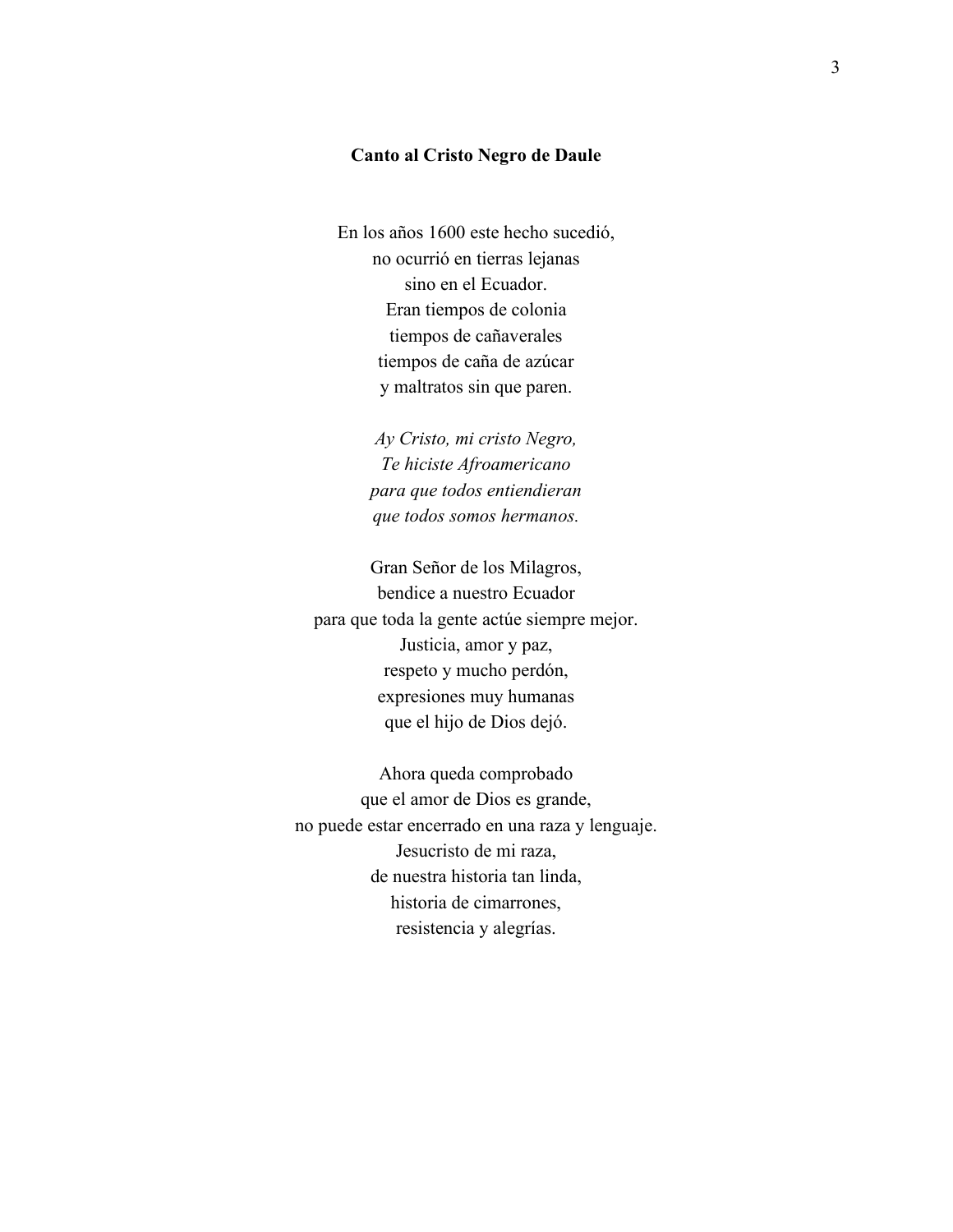# **Table of Contents**

# **Prologue**

# **I. Introduction**

- IA. Thesis
- IB. Methodologies
- IC. Structure

# **II. Colonization and the Caste System in Ecuador**

# **III. The Black Christ of Daule**

- IIIA. The Written Legend
- IIIB. Theological Analysis

# **IV. Theological Aesthetics**

- **V. Prioritization of Whiteness in Contemporary Ecuador**
- **VI. The "Invisible Citizens": Afro-Ecuadorians and Exclusion from Mestizaje**

# **VII. Revelation from the Black Christ Today**

# **VIII. Conclusions**

**IX. Glossary** 

**X. Bibliography**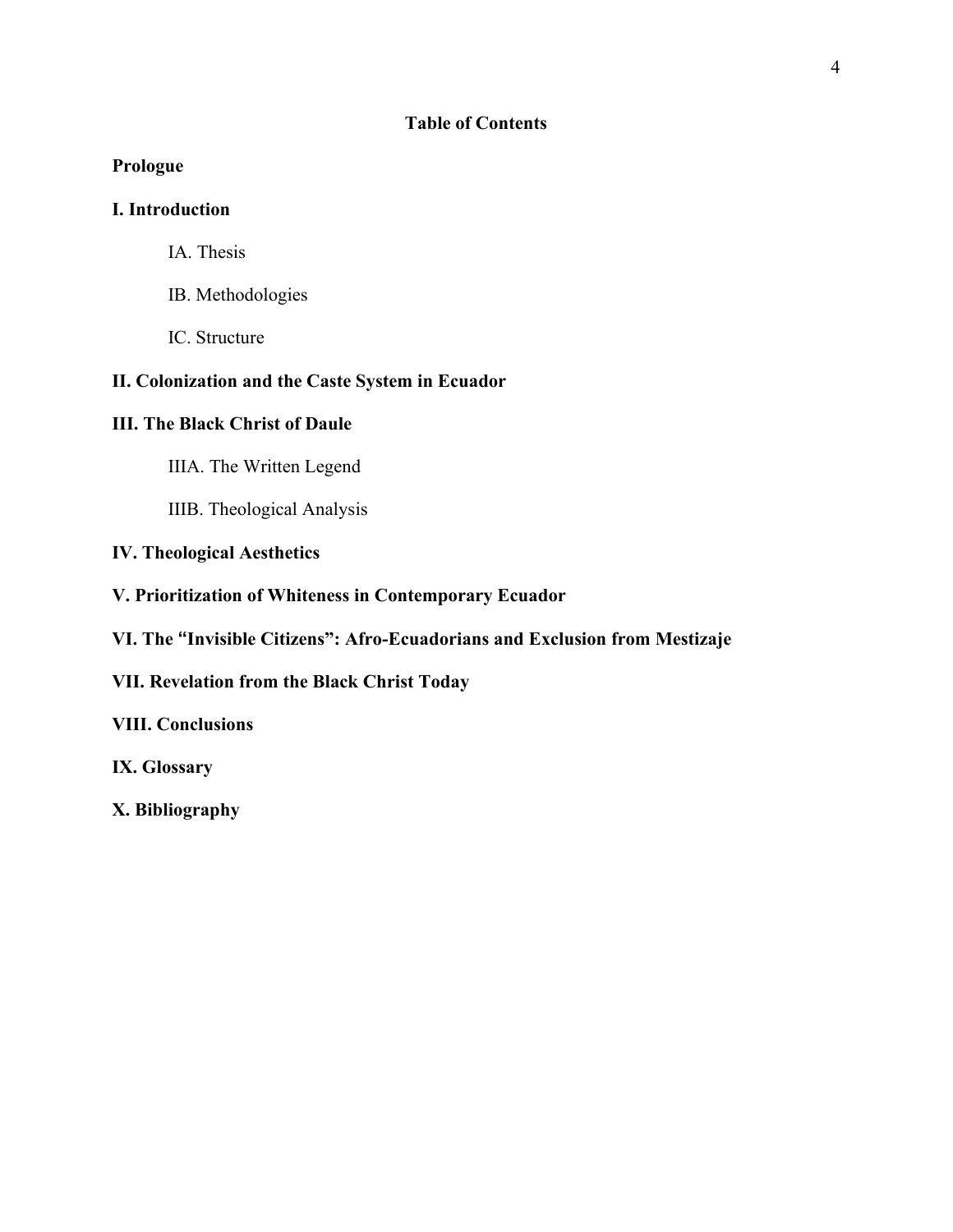# **Prologue**

My family's story of social mobility in Ecuador began with my bisabuela Guillermina. Her mother, the daughter of a wealthy Spanish land owner, was disowned from her family after falling in love with an Afro-Ecuadorian plantation worker. Although we know very little else about my bisabuela's parents, we know they subsequently lived in poverty, such was the price of their union in Ecuadorian society at the time. Their love was seen as a taboo not only because of their races, but also because of the immense disparity between their social classes. This left a lasting impression on my bisabuela, who was the darkest and most phenotypically Black of her siblings. While sewing suits and dresses for "la gente buena" of the time, she stopped at nothing to see her children also move forward in Ecuadorian society. She sewed my abuelito Guillermo, her only son whom she named after herself, only the best suits while telling him: "To succeed you must dress even better than la gente buena. You're already Black. To be someone, you must be more." The echoes of the caste system enforced by Spanish remain prevalent in Ecuador, and my abuelito understood it first hand while he experienced the challenges associated with being dark-skinned throughout his career. Despite these obstacles he persevered until he became a world traveling sports journalist, covering multiple World Cups. For an Ecuadorian of originally modest means, this was considered incredible success.

My indigenous abuelita was also no stranger to the struggle of escaping poverty. Born one of twelve children in Santa Lucía, my abuelita's family were poor farm workers who grew mangos, rice, tobacco, and sugar cane beside the river. She was born in a shack made of sticks before her family could afford a home of cement, and when the opportunity arose to send a child of the farm to the city, my bisabuelos Jose and Felicita took it. My abuelita Rosa was the only one of her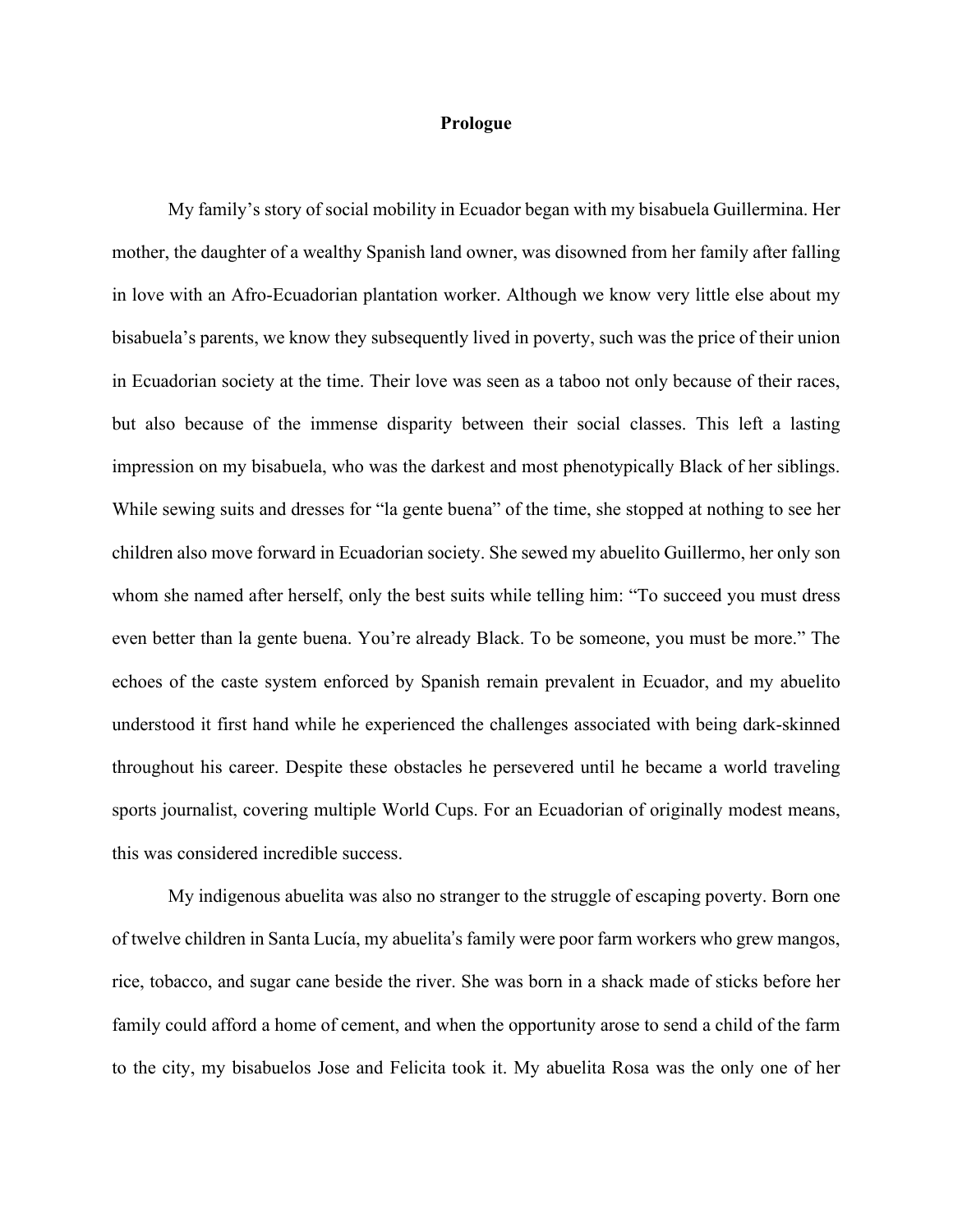siblings sent to the city in the hopes of receiving an education. But, when the time came for the wealthy Spanish Señora to send her to school, the Señora refused. Instead, my abuelita was employed as a personal domestic servant for the Señora: dressing and bathing her, running her errands, and caring for her animals. My abuelita never received an education beyond the third grade, but the exposure to the life of "la gente buena" fueled her desire for that same better life, to become a *Señora* herself, and not a *Mujer*. Although her siblings who remained behind in Santa Lucía did not share this burning desire, my abuelita was determined to leave behind her life of poverty. Without an education and with limited means, my abuelita moved upward within Ecuadorian society after marrying my abuelito, who had already found success himself. No longer considered a *montubio* from the campo, she raised six children with the help of her own domestic. She tended carefully to various businesses she opened even without the ability to read beyond a third-grade level, using only her ambition and her tenacity.

 Although my abuelos achieved great success by an Ecuadorian standard, the ultimate goal for many Ecuadorians is to ultimately immigrate to the United States: the land of dreams, success, and wealth. In the 1980s a wave of Ecuadorian citizens immigrated to the United States in search of better opportunities for themselves, and my family was part of this wave. It was only after arriving to the U.S that my family was exposed to even more complex layers regarding assimilation and the *blanqueamiento,* the whitening synonymous with success in Ecuador. Like the experiences of many immigrant families, the struggle of retaining our cultural heritage or assimilating into American culture was a battle in and of itself. My family began to assimilate into the dominant White culture they found here, even unconsciously. *Mejorando la raza* was a concept not so much said out loud as it was an expectation for us all, hidden in teases about marrying the "right" (or,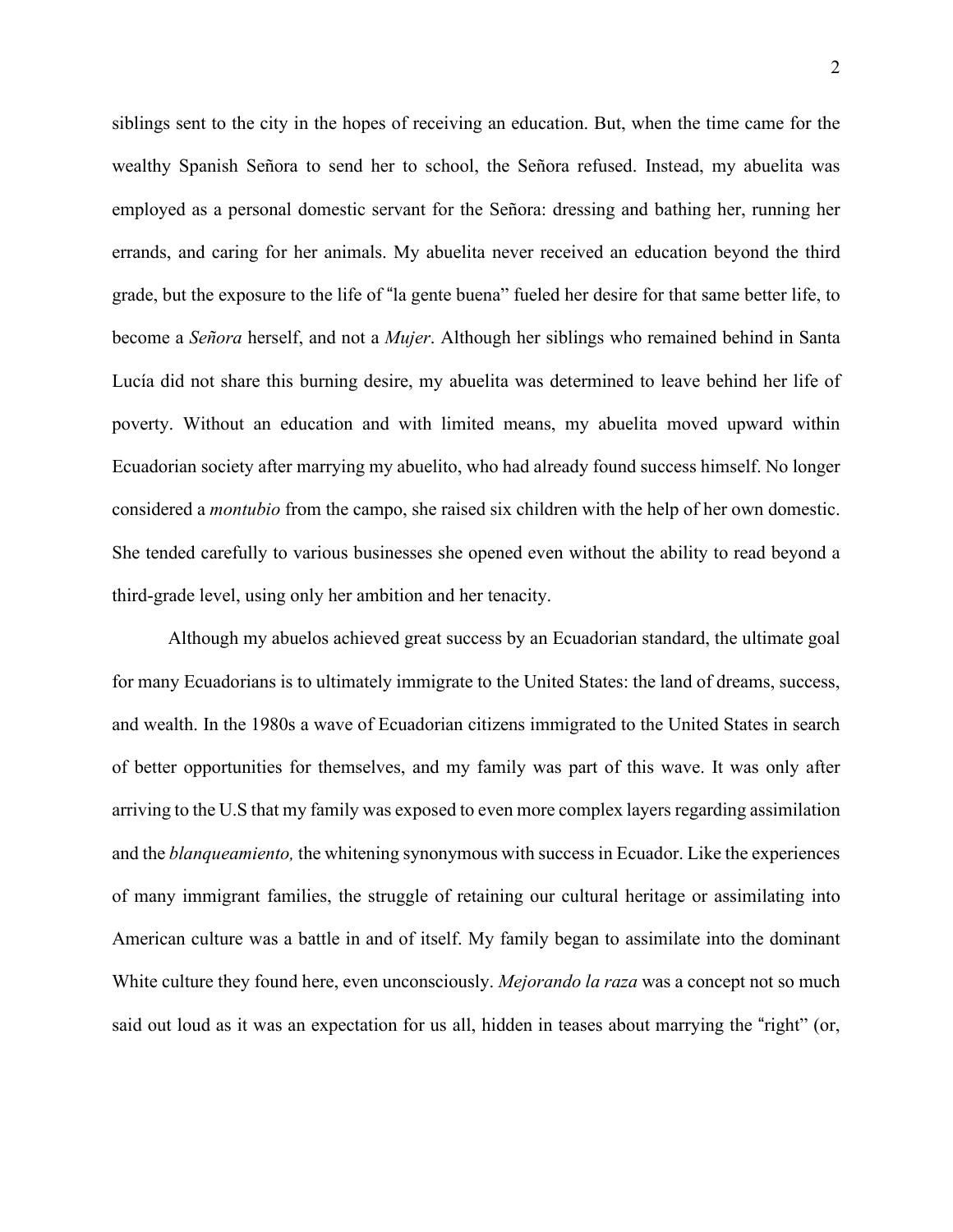white) person. In Ecuador, America meant success and prosperity. But more importantly, for my family, Whiteness meant success and prosperity.

My abuelito encouraged his family to marry successful White Americans or Europeans and many of them did, leading to a biracial heritage in myself and many of my cousins and second cousins. I grew up speaking Spanish even despite the discouragement from my father, and yet my own experiences were different than that of my family, specifically because I was White passing. At the same time, my father's own family struggled with the vast differences between my Latino immigrant culture and my biracial heritage, making me cling even more to my identity as an Ecuadorian-American. *Ni de aqui ni de alla*, not this or that, never fully belonging to one community or the other. For my father's family, my lack of blonde hair and blue eyes simply screamed *different*. For my mother's family, I was teased for being "Igualita a Monica, pero blanca." A replica of my mother, but white. Existing in this no mans land allowed me to consider larger questions about my identity I may not have previously considered had I not been born biracial to begin with. Experiencing these moments of alienation from both cultures prompted me to ask many questions about myself, my identity as a biracial person, and my identity as a Latino in the U.S.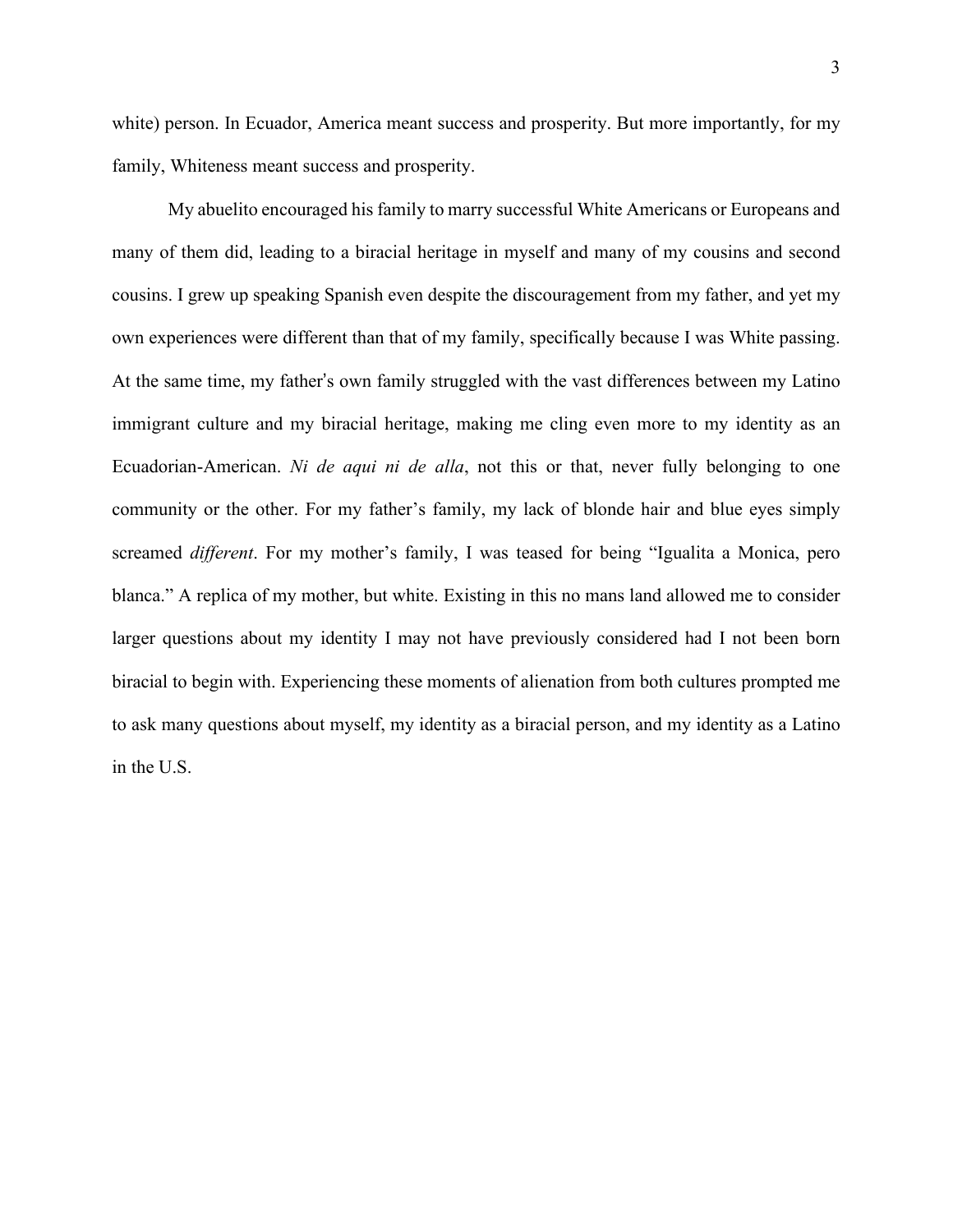# **I. Introduction**

There was an unspoken similarity within the story of my grandparent's progression into upper Ecuadorian society. For my abuelito, his own biracial heritage was a hindrance, one that needed to be masked and abandoned in order to achieve success. For my abuelita, the farming culture of her upbringing and her Indigenous heritage were also relinquished, and she was quickly forced to adjust to the culture and etiquette of "elite" Ecuadorian society in order to join it herself. Both my grandparents, even unknowingly, were subjected to the *blanqueamiento*, the whitening necessary to achieve social mobility. The "whiteness" of the *blanqueamiento* is not only a phenotypical appearance one seeks to achieve, but an entire manner of living, speaking, and "being" within society. In other words, in the decades following colonization, the people of Ecuador were exposed to White Supremacy at the hands of the Spanish and oppressed under its weight. The idolization of Euro-centric features like *ojos claros* or *pelo rubio<sup>1</sup>* pervades even into the religion of the people, in which Mary and Jesus are often depicted as Europeans. If "God" is White, what does that mean for those of us who are not?

It was only four years ago when my abuelita Rosa told me the story of the Black Christ of Daule. She was eight years old and still living beside the Daule river, which is sacred to the Black Christ, when she first heard it. Separated into three main parts (with some small variations here and there that I will explore later), the legend always has within it one central event: a statue of a White Christ miraculously turning Black in solidarity with a slave, who was flogged in punishment for entering the chapel to pray. I was stunned. Although I had eagerly documented Black Christs throughout Latin America, it was the first time I had heard such a racialized origin story for a Black Christ. Rather than turning black from years of smoke exposure or the touch of human

<sup>&</sup>lt;sup>1</sup> Light eyes and Blonde hair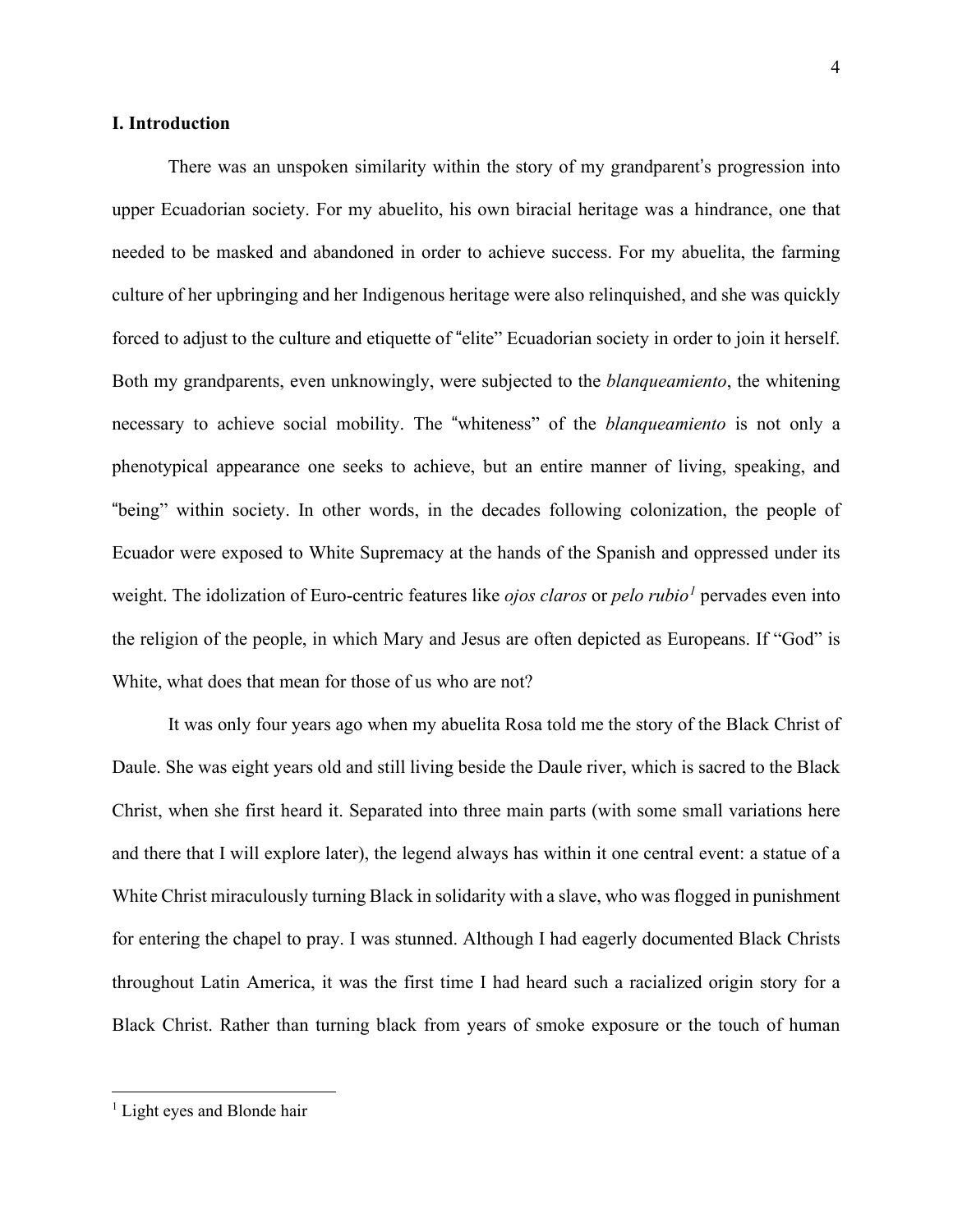hands, this Christ is transformed in direct reply to the oppression of a Black slave in 17th century Ecuador. Although hundreds of years have passed, the devotion to the Black Christ of Daule has not ceased in the Guayas region of Ecuador, which is the home of countless Mestizo, Indigenous, and Black farmworkers.

Why was there a pastoral need in the first place for such a Christ? Why does it matter that this image of Christ is different from more popular devotions, such as the blonde and blue-eyed image of the Sacred Heart? Further understanding of "mestizaje" in Ecuador will make it clear. It is my understanding that the Black Christ of Daule filled a pastoral need for the oppressed Ecuadorians of color in the Guayas region, who see the crucified Black Christ as sharing their own suffering. This Christ was not the image of the Spanish in elite society, or an image of *"la gente buena,*" to whom the poor farmworkers could not relate. Instead, they found a Christ who was considered the lowest of the low in Ecuadorian society at the time: a Black slave.

The rhetoric used to justify the *blanqueamiento* process continues to play an enormous role in Ecuadorian social mobility, and also determines how various ethnicities in Ecuador are governed and treated. The Indigenous and Afroecuadorian populations of Ecuador are subjected to significantly higher rates of violence, poverty, and disease than their Mestizo and White counterparts. Suddenly, the pastoral need a Black Christ fills is one that carries a heavy theological weight.

#### **IA. Thesis**

The dominance of the White Christ in Latin America has been used to lend "theological" support for social, racial, and colonial hierarchies of the Spanish in Ecuador. Against the tide of this theological distortion, I will argue that the Black Christ of Daule subverts the dominant image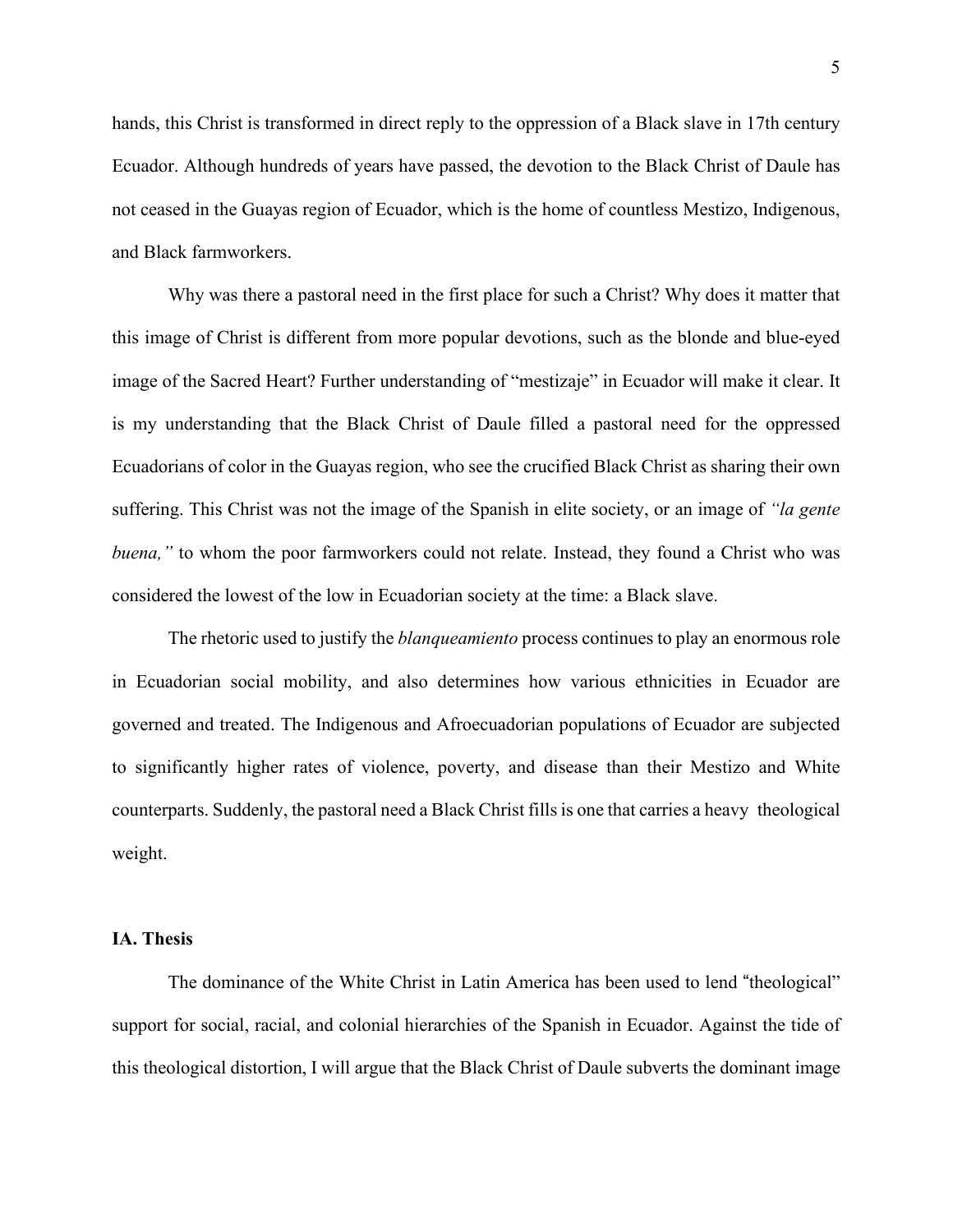of a White Christ along with its implied oppressive hierarchies, instead paving the way for a vision of liberation for Ecuadorian Catholics. The idolization of Christ as a particular race, especially White, is detrimental not only to the spiritual lives of Christians of color but also to Christians as a whole. This continued prioritization of White, cisgender masculinity causes direct harm to any individual who does not meet these same three qualities, especially as reflected visually by the majority of Western art. This subconscious association of divinity with Whiteness can cause harm on a personal level for people of color, who do not find themselves reflected in the words *imago dei*. On a larger scale, Christ depicted exclusively as a White man becomes so culturally unspoken that it becomes the foundation for systematic inequality against people of color on social, political, and economic levels. Without the deliberate decolonization of Christ's image, White Christians will remain in bondage to a harmful and oppressive tool of White Supremacy, and Christians of color will continue to suffer under the weight of this tool. In Ecuador especially, Afro and Indigenous Ecuadorians continue to suffer violence and or inequality at the hands of the police, government, and media.

#### **IB. Methodologies**

In this paper, I will use a number of distinct disciplines to provide a framework for my argument. Latin American Liberation Theology provides a foundation for much of my argument and theological analysis within the context of Ecuadorian culture and society. Understanding Gustavo Gutiérrez' *A Theology of Liberation (1973)* as a political praxis through which classism is condemned and social responsibility is emphasized is a medium through which the social and political implications of the legend of the Black Christ as best understood. Social concern for the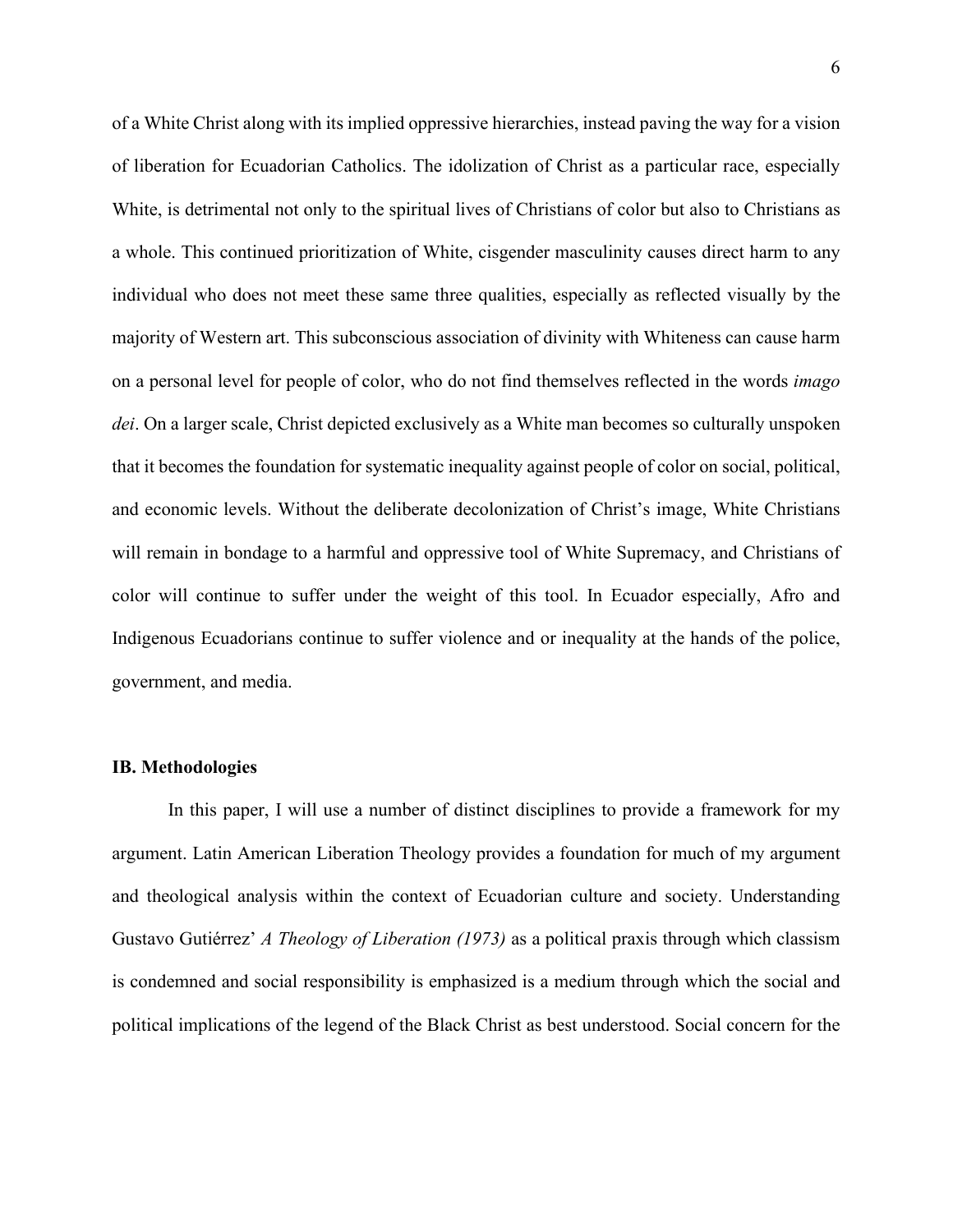poor and seeking to liberate the oppressed in this 17th Century narrative takes the form of abolition and the condemnation of slavery.

 Taking into account the racial and ethnic complexities of South America, I also rely on Latino Critical Race Theory (LatCRT) to analyze the fluidity of these two categorizations in Ecuador, thus pointing out their superfluousness. LatCRT seeks to illuminate the intersectionality in which inequality is directly determined by the relationships between race, gender, class, and mental/physical disability. Latino Critical Race Theory (LatCRT) expands upon CRT while also taking into account the racial identities of Latinas/os, Chicana/os, Indigenous peoples, and other groups of color. To do so for an Ecuadorian context, I heavily rely on Karem Roitman and her book *Race, Ethnicity, and Power in Ecuador: The Manipulation of "Mestizaje" (2009)*.

 Additionally, Black Liberation Theology is used within my paper to emphasize the qualities of Jesus as a Black man. In this particular devotion, Christ cannot be removed from his direct identification with the enslaved peoples of colonial Ecuador. To do this, I rely heavily on Shawn Copeland and her book *Enfleshing Freedom: Body, Race, and Human Beings (2009)*. Copeland provides an understanding of race, embodiment, and the relationship between the physical and social bodies that exemplifies the complexities of race and ethnicity in Ecuador. Later, Albert Cleage Jr is referenced within Jawanza Clarke's *Albert Cleage Jr and the Black Madonna and Child (2016)* to unpack to theological implications of Christ's race, his depiction as a Black man (specifically a slave), and the decolonization of Christ's image with Whiteness for the benefit of Black spirituality and liberation. To analyze the image of Christ itself and his historical depictions within visual art, I rely on Cecilia González-Andrieu's book, *Bridge to Wonder: Art as a Gospel of Beauty (2012)* and the framework of theological aesthetics to point out the weight the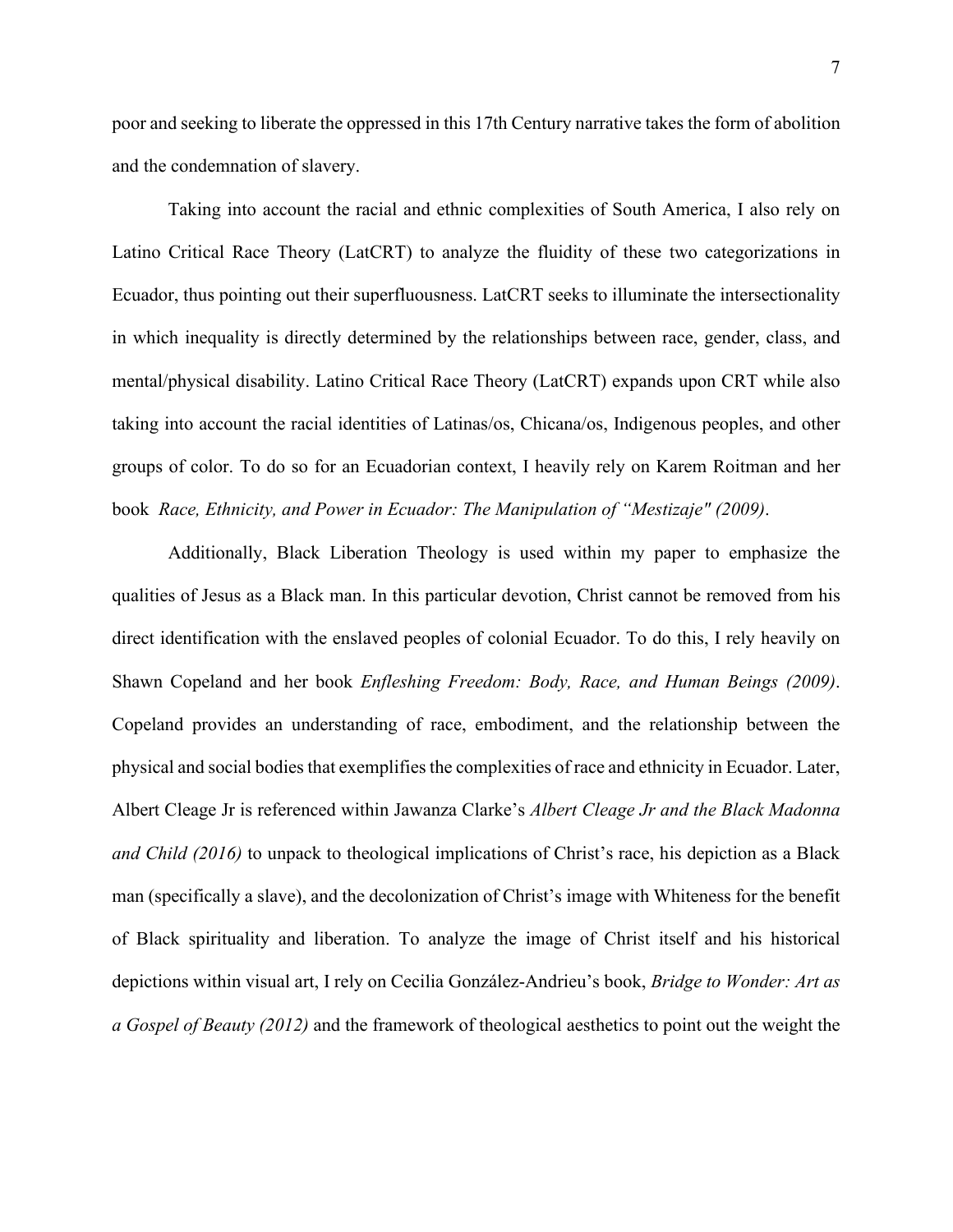image of a Black Christ conveys through sight alone. Theological aesthetics also attempts to articulate how symbols become mediums of revelation for a larger Christian community.

## **IC. Structure**

In this paper, I will begin by providing historical context for early Ecuadorian society before, during, and after colonization by the Spanish. By first exploring the context within which the legend appearsin the first place, we can better understand why this particular devotion of Christ fulfills a pastoral need. Although I rely both on scarce written documentation of the legend as well as oral accounts from family, historical context provides a foundation for which we can analyze this legend and its impact from a theological perspective. Following this context, I will explore the legend of the Black Christ of Daule in its current written documentation as used by *El Centro Pastoral Afroecuatoriano de Guayaquil* and thoroughly explore its contents and variations. Afterwards, I will analyze the theological themes and interpretations of this legend, its relevance within Liberation Theology and the importance of revelation through Theological Aesthetics. After thoroughly exploring the narrative and its implications, we can then build upon a contemporary understanding by further assessing the Ecuadorian perception of race and ethnicity as it affects society in the 21st century. To do so, I will also investigate how *mestizaje* has been used in Ecuador, how a White/European Christ has been used as a tool of European colonization and White Supremacy, and the status of Afro-Ecuadorian citizens today. Finally, I will explore why the revelation of the Black Christ of Daule continues to maintain theological weight, not only in modern Ecuador but in the Americas as a whole.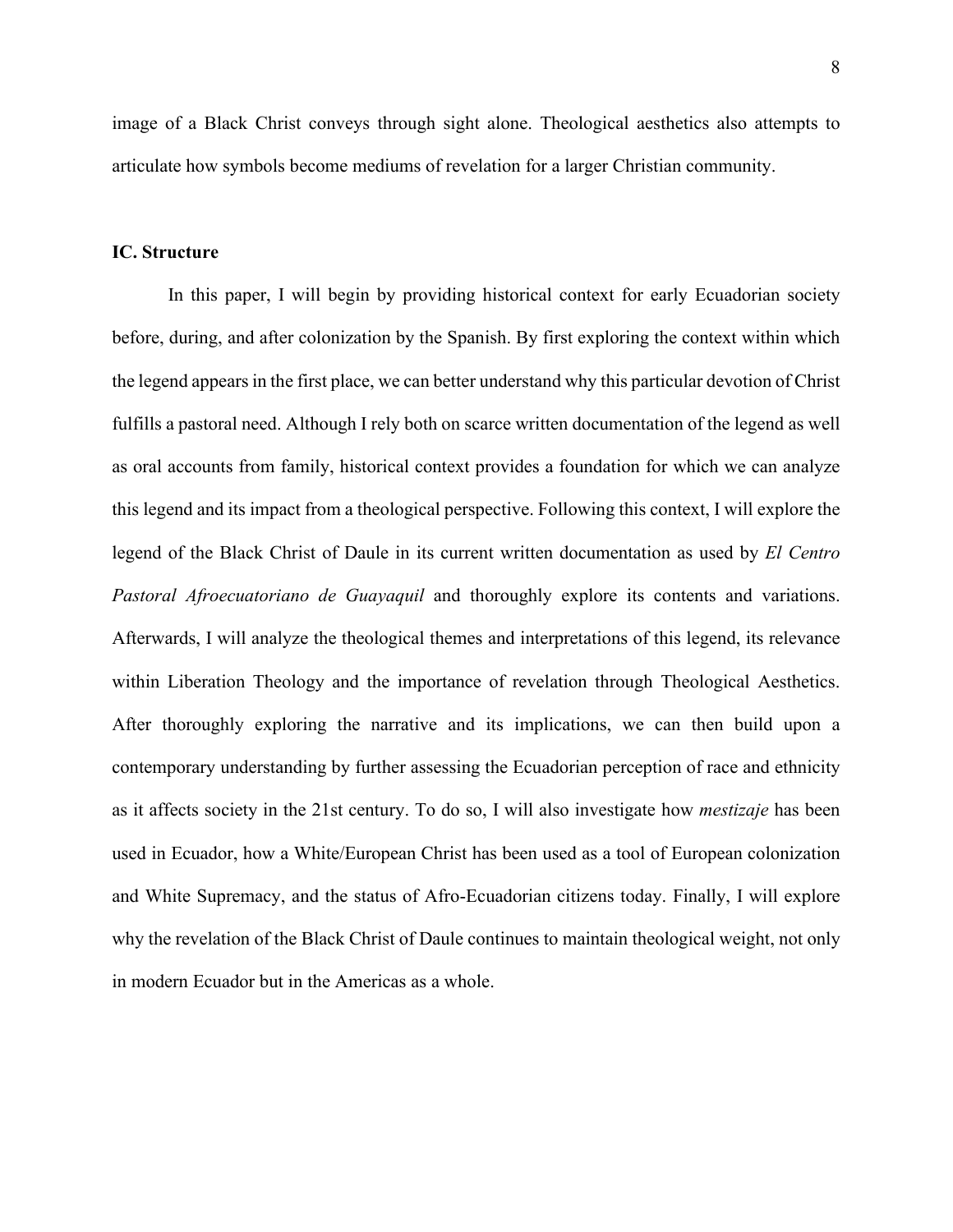# **II. Colonization and the Caste System in Ecuador**

The arrival of the Spanish to Ecuador in the 16th century dramatically changed the culture, society, economy, and language of Ecuador. A racial hierarchy quickly emerged as the Spanish began to categorize individuals based on their perceived biological make-up, and the prioritization of European Whiteness began to the detriment of non-White Ecuadorians. In this section, I will explore how the colonization of the Spanish solidified the caste system in Ecuador, negatively impacting the lives of non-White Ecuadorians. The caste system directly created the foundation for the social, political, and economic practice known as the *blanqueamiento,* or literally "whitening".

The culture and make up of Ecuador, like the majority of the countries in Latin America, was drastically changed after the arrival of the Spanish. Prior to European colonization Ecuador was home to a vast number of diverse Indigenous groups who themselves had avidly fought against colonization by the Inca. Some of these notable groups included the Highland Kichwa, the Amazonian Kichwa, the Achuar, the Cañari, the Huancavilca, and so on. When the Spanish arrived to Ecuador in 1530, the Inca Civil War between the brothers Huáscar and Atahualpa had already begun, weakening their claim to the Ecuadorian territory they had only recently managed to colonize. The Indigenous Ecuadorians such as some of the Huancavilca-Manteño people of modern day Guayas fought alongside the Spanish in an attempt to remove the Inca from their land. Others, like the Cañari of modern day Cuenca, burned their entire city to the ground rather than let it be occupied by the Spanish. Even the name of Ecuador's largest port city, Guayaquil, is the combination of the given names of a married Huancavilca-Manteño couple who, according to oral tradition, committed suicide together after being imprisoned by the Spanish.<sup>[2](#page-13-0)</sup>

<span id="page-13-0"></span><sup>&</sup>lt;sup>2</sup> See the monument of Guayas and Quil at Pedro Menendez Avenue junction, before the National Unity Bridge, north of the city of Guayaquil.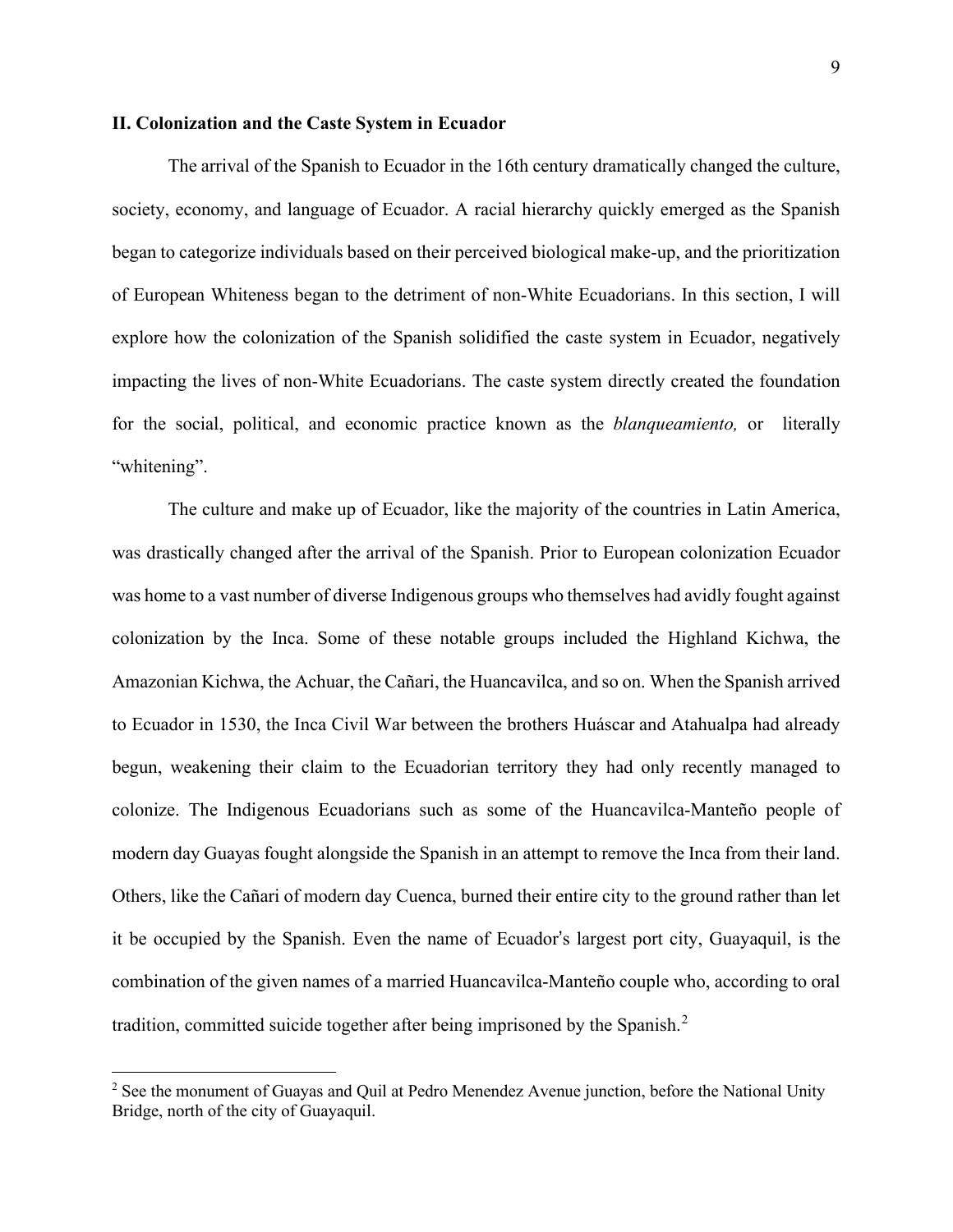As the various Indigenous groups (most notably the Huancavilca and the Cañari) fought against both the Inca and the Spanish, the first enslaved Africans arrived in 1533. After a slave boat capsized on the shores of Ecuador, the now free survivors of the wreck swam to the northern coastal shore and settled in Esmeraldas, creating a maroon settlement for themselves to live in. At the beginning of the seventeenth century, Jesuit priests began to import enslaved African laborers to increase their production of cotton and sugar cane.<sup>[3](#page-14-0)</sup> Because the Indigenous populations were often scarce on the coast and rebellious in the sierra, other Spanish land owners began to follow suit. Ultimately, both the Indigenous Ecuadorians and the enslaved Africans were colonized by the Spanish, forcing a variety of new ethnic groups to emerge as a result of the intermixture between the races.

After the Inca Civil War and the colonization of the Spanish, all indigenous groups in Ecuador were automatically homogenized as "indigenous/*indios*" regardless of their previous cultural identities. Subsequently, "Indios" were not permitted to work particular jobs that society deemed only appropriate for mestizos or whites. An ethnicity-based division of labor was established by this discrimination, creating a caste system in post-colonial Ecuador. During early periods of Spanish colonization, all those living in Spanish colonies of mixed heritage were called "castas," but eventually "casta" was used to designate a particular racial group in the Spanish hierarchy of caste.<sup>4</sup> The hierarchy established by the Spanish prioritized the Spain-born first, then the Creoles (Spaniards born in the Americas), Castas (or what we would now identify as Mestizos), Indios, Mulattoes (a mixture of Black and White), Blacks, and finally Sambos/Zambos (a mixture of Black and Indian), in that order.<sup>5</sup> Slavery was also significantly more prevalent in territories

<span id="page-14-0"></span><sup>3</sup> Karem Roitman, *Race, Ethnicity, and Power in Ecuador: The Manipulation of "Mestizaje"*, 111

<sup>4</sup> Ibid., 97

<sup>5</sup> Ibid., 97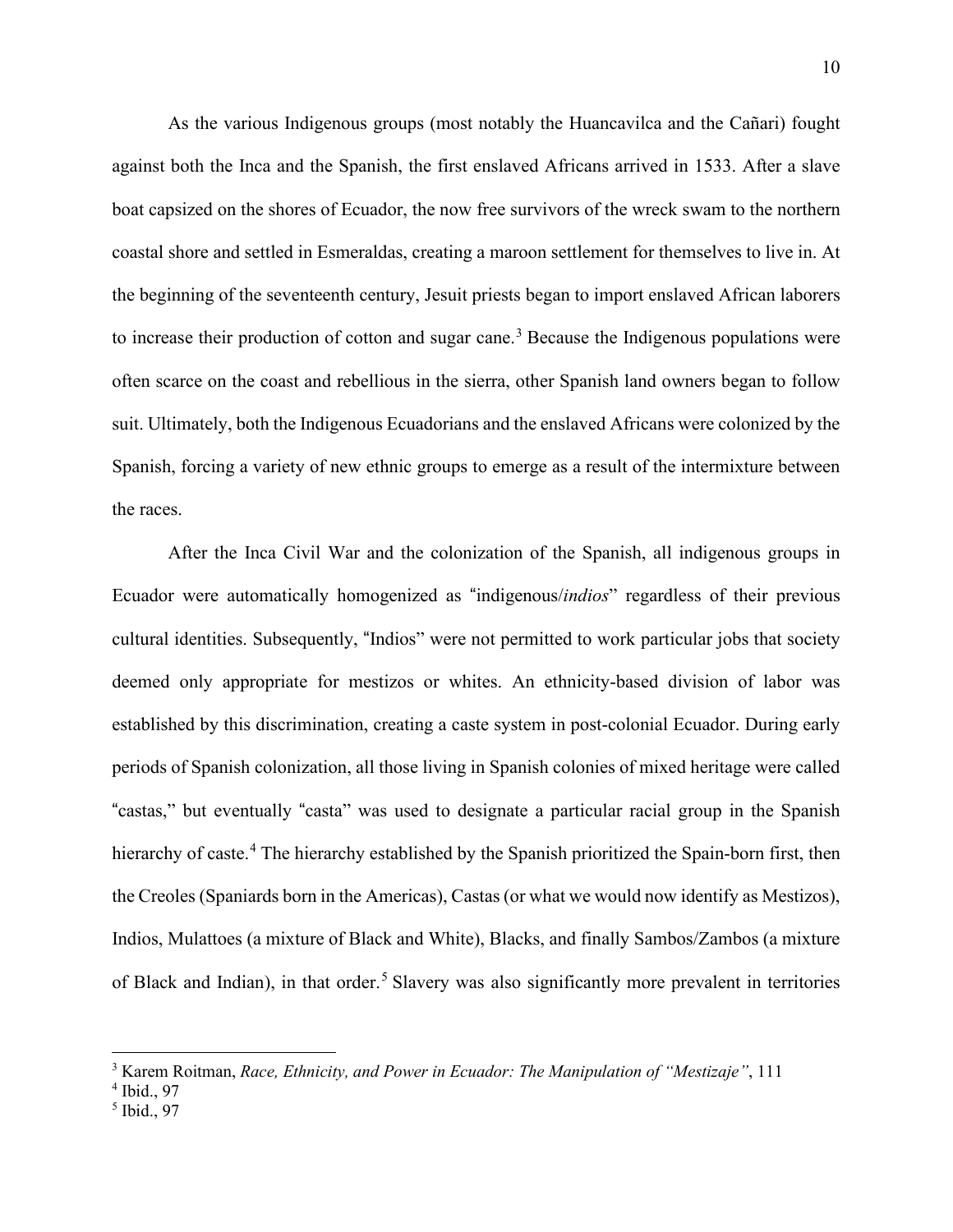where the Indigenous populations were lower in number, and as a result a large majority of the enslaved Africans worked harvesting plantains, cocoa, sugar cane, cotton, and tobacco in the coastal regions.<sup>[6](#page-15-0)</sup> Modern Ecuador, therefore, is a country built upon the intermixture of three racial groups: Indigenous, Black, and Spanish.

 Understanding the categorizations of race that were created by the Spanish postcolonization is imperative to understanding the context within which the legend of the Black Christ emerges in the first place. As a result of the domination of the Spanish who oppressed and enslaved both Indigenous and Afro-Ecuadorians, significant disparities were created amongst the *castas* in the *casta* system. When the legend of the Black Christ occurred in the 17th century, a large majority of Afro-Ecuadorians were enslaved peoples forced to work as plantation labor. Additionally, many Indigenous Ecuadorians were subjected to "re-education" that stripped them of their language, religion, and dress. Often, they were trapped in *concertajes* with wealthy Spanish land owners that imprisoned them under a growing mountain of debt.<sup>[7](#page-15-1)</sup> In this period of severe inequality, the legend of the Black Christ first emerges in the Guayas region of Ecuador. In the following section I will analyze the main legends of the Black Christ of Daule, and then assess the theological and societal implications of the transformation. By unpacking the layers of these implications, we can understand the importance of the legend of the Black Christ as well as the political, themes of liberation it contains.

<span id="page-15-0"></span><sup>6</sup> John Anton Sanchez, *Religiosidad Afroecuatoriana*, 21

<span id="page-15-1"></span><sup>7</sup> A *concertaje* is a system of contracted debt which confined Indian laborers (*conciertos*) to a hacienda/campo under the threat of prison time for leaving.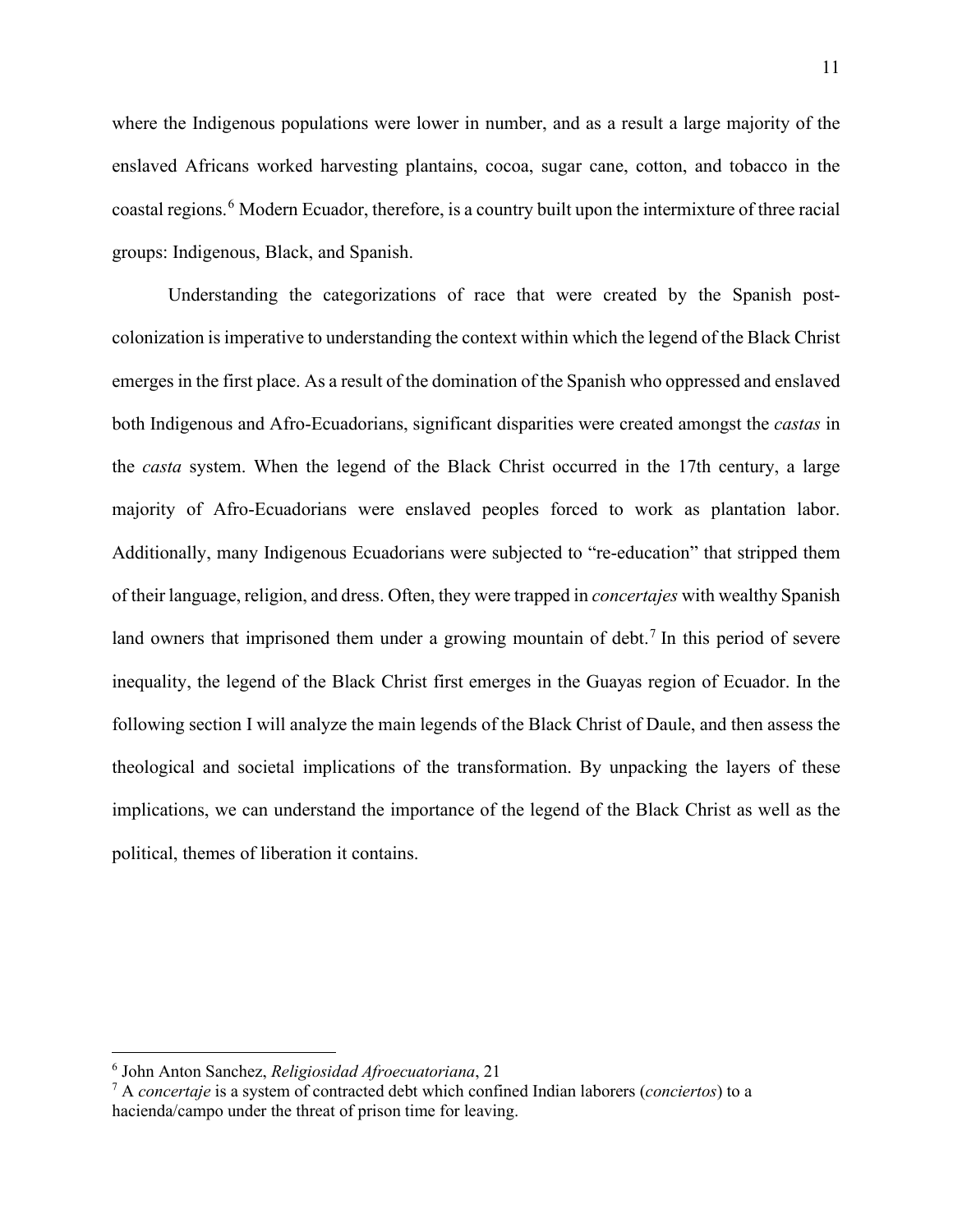# **III. The Black Christ of Daule**

#### **IIIA. The Written Legend**

It is difficult to find written work revolving around this image of Christ in the United States, and even in Ecuador, as much of the legend was oral tradition for some time before it was written down. It is even more difficult to find work written in English, and thus the origin story known most commonly will be provided in Spanish by *El Centro Pastoral Afroecuatoriano de Guayaquil* in their guide for African Pastoral Ministry. The legend contains within it three parts: the first in which the initial change in color occurs, the second in which a wealthy land owner is cured of his blindness, and the third when slaves are freed in the name of the Black Christ. My abuelita Rosa has also noted some variations within the legend, which I will also explore.

The preface of the legend explains:

We know that our ancestors were exploited and scorned. 'Black have no soul,' it was said, 'and their religions are of the devil'. In the slave system, Blacks became "human merchandise" which could be bought and sold at any time, and subjected to all kinds of suffering and abuse. In this context, Jesus made himself present in a concrete way to stand beside his oppressed people.<sup>[8](#page-16-0)</sup>

According to this passage, in a life characterized by the constant fear of being bought and

sold like property, the enslaved Africans of Ecuador were also believed by the masses to be devoid of souls and feeling. Their ancestral religions were condemned as devil worship, and they were subjected to cruel suffering and mistreatment as enslaved peoples.

 During the seventeenth century, a Black slave is said to have entered the chapel of Daule to pray for his wife, who was gravely ill. It was illegal for a slave to enter the chapel at the time. Although knowing he could be punished, the enslaved man prayed to the statue of the White Christ

<span id="page-16-0"></span><sup>8</sup> *El Cristo Negro de Daule: Patrono de la Pastoral Afro (Guayaquil: Misionera/os, Afroecuatoriana/os de Guayaquil,* 3 Translation mine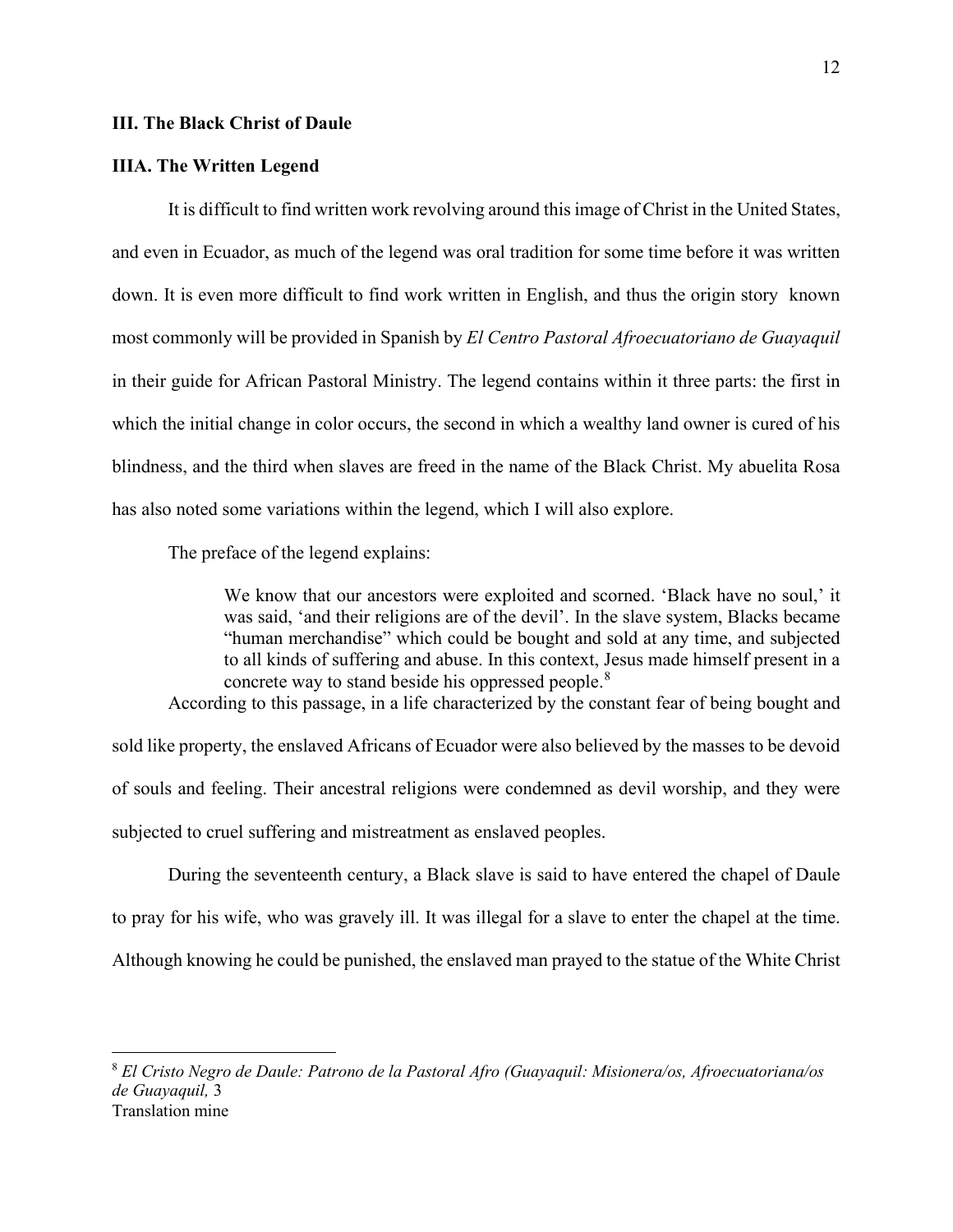and begged for his wife to be cured. Before leaving he touched the cheek of the statue and left a mark from the dirt of his hands. This mark was quickly discovered by the sacristan.

> The sacristan realized and called the Dominic priest who catechized the area: the two, scandalized, decided to publicly flog the slave in the square, forbidding him to enter into the chapel and touch the Christ. All the Whites and Mestizos approved of the lashes with which the poor slave was punished. The next day, when the sacristan opened the Church, the Christ had changed color: he had become black, as we see him now.[9](#page-17-0)

This particular account of the legend notes that while the slave was flogged in public, both the White and Mestizo townsfolk approved of the punishment. This occurrence in the account by El Centro Pastoral Afroecuatoriano de Guayaquil adds a complex layer of ethnic discrimination between the Mestizo population of Daule and the enslaved Africans. This discrimination echoes the hierarchy of the *casta* system explored in Section II, highlighting the disparity between ethnicities in early colonial Ecuador. Although the Indigenous people of Ecuador are not explicitly mentioned in this account of the legend, we know historically that they too were oppressed and marginalized by the Spanish.

The next day, when the sacristan opened the church doors, the Christ had miraculously changed color from White to Black. The sacristans assumed that the statue had been painted Black and attempted to clean it. However, "mientras más lo limpiaban más negro se hacía,"<sup>10</sup> and even the Christ's feet are noted to be calloused and swollen, exactly like the feet of many of the slaves at the time.<sup>11</sup> The enslaved Afro-Ecuadorians understood this change in color as a clearly political

Translation mine

<span id="page-17-0"></span> $<sup>9</sup>$  Ibid., 4</sup>

Translation mine

 $10$  Ibid., 7

<sup>&</sup>quot;the more they attempted to clean the statue, the blacker it became"

 $11$  Ibid., 7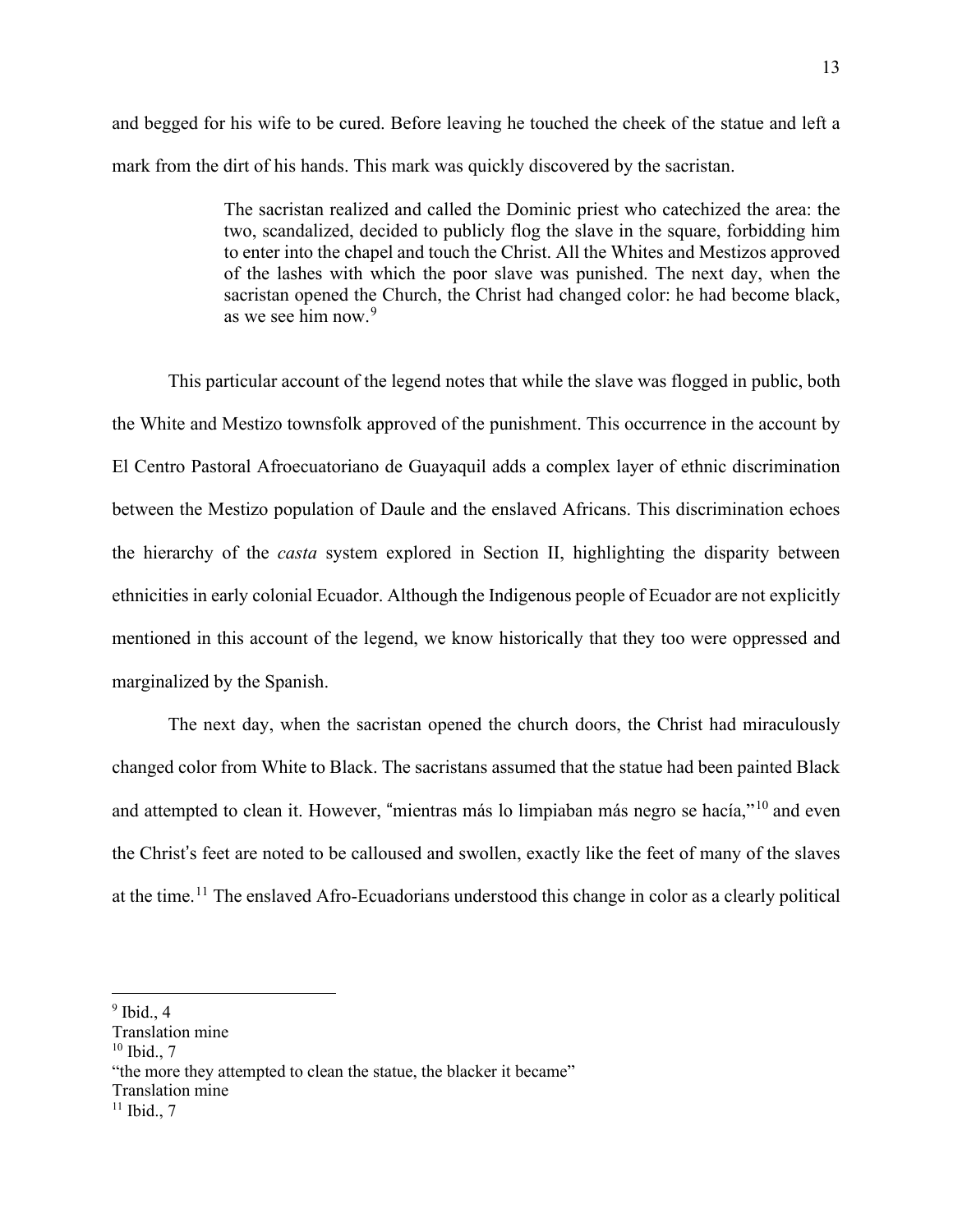message that spoke to them of their own lived conditions. In the face of oppression by a dominantly White society, Christ takes a stand in solidarity with the oppressed— a Black slave.

# **Second Miracle**

The second addition to the legend occurs some 60-70 years after the initial miracle. After many years in the Daule chapel, the statue of the Black Christ had become worn down by age and by exposure to moths. The community debated removing the statue and burning it. However, in the years between 1684 and 1694, a wealthy land owner named Isidro de Veinza y Mora makes a petition to the Black Christ. If the Black Christ will cure him of his almost complete blindness, Isidro promises to restore the statue of the Black Christ and save it from destruction by fire.

> Isidro de Veinza y Mora — almost completely blind — made a promise: he promised to restore the remains of the Black Christ, while asking Jesus to cure him. The Lord heard him: Isidro recovered his sight, and after a short time he presented to the people the newly restored image of the Black Christ, the same one preserved today in the Church of Daule. From this moment on, the Black Christ worked many miracles, and became called "The Lord of Miracles".[12](#page-18-0)

After being cured of his blindness, Isidro fulfills his agreement with the Black Christ and restores the statue supposedly to the same condition it remains in today. From the moment Isidro's sight returns, the Black Christ is called by the town: "El Señor de los Milagros" or "The Lord of Miracles". But, this second miracle merely serves as a catalyst for larger social change, which leads us into the final and third part of this legend.

## **Third Miracle**

<span id="page-18-0"></span>At the turn of the eighteenth century, Isidro de Veinza y Mora comes to a realization. Gazing upon the crucified Black Christ who healed him, Isidro "se dio cuenta que seguir esclavizando a los negros quería decir seguir encadenando al mismo Jesús, y eso no podía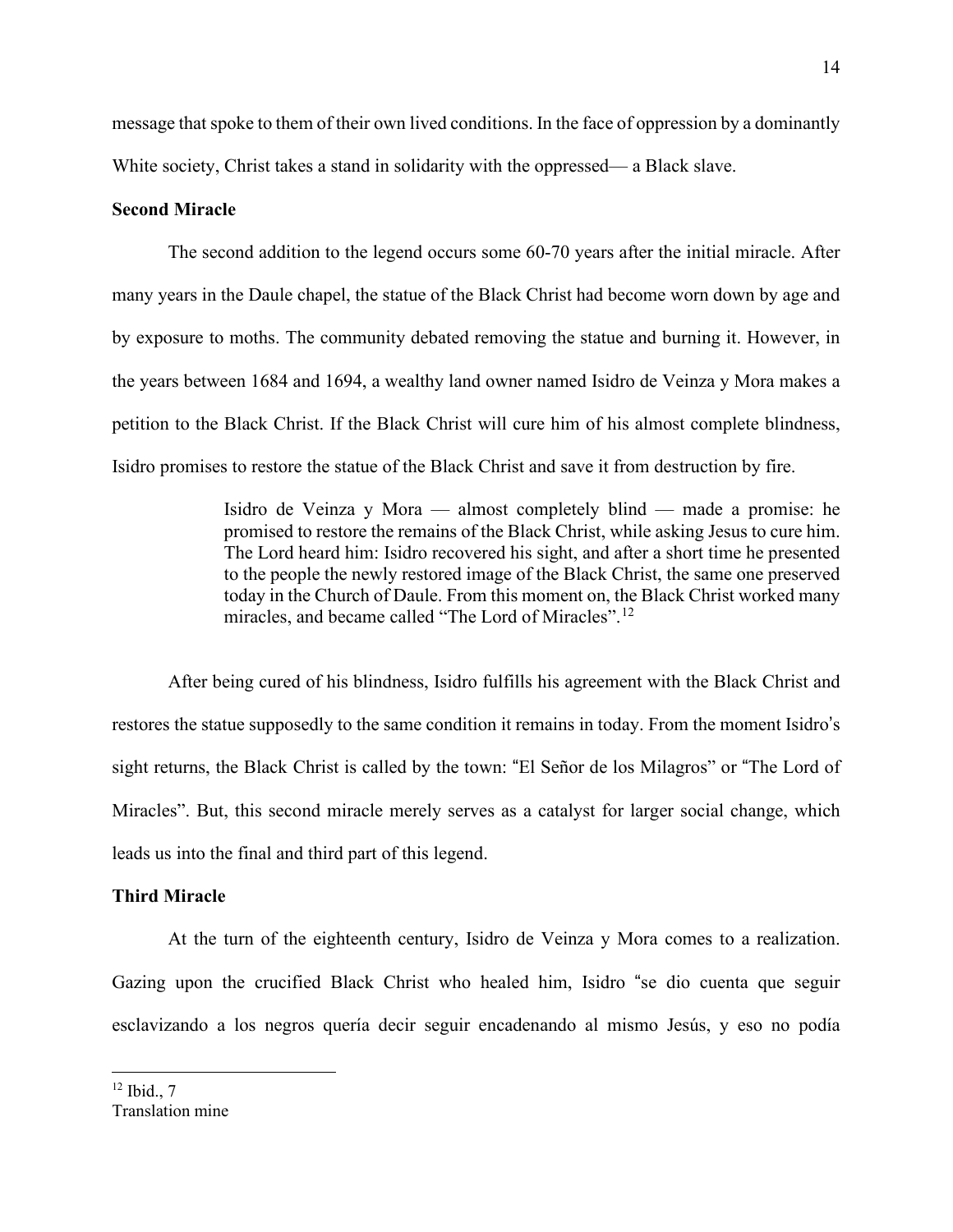hacerlo."<sup>[13](#page-19-0)</sup> Isidro realizes that to keep human beings enslaved is the same as keeping the Black Christ who cured his blindness enslaved. Unable to live with this realization, Isidro decides to free all of his slaves more than an entire century before Ecuador would make slavery illegal in 1852. Despite the social framework of his time that continuously oppressed and enslaved Afroecuadorians, Isidro is moved to create social change and free those in bondage because he views them as the same as Christ. The legend then reads,

> Jesus had freed him from blindness, and the greatest blindness is slavery, not realizing that we are all brothers. The true miracle that the Black Christ of Daule wants to work, then — today as yesterday — is to open our eyes, make us see reality with the gaze of God, push us to go against the slave and racist mentality, and make us agents of justice and freedom for all.<sup>[14](#page-19-1)</sup>

Jesus as the Black Christ of Daule did indeed "cure" Isidro's blindness, or at the very least made him aware of it, but did not stop merely at his physical blindness. Instead, the Christ also removed the "greater blindness" from him: that of racism in its entirety. The "true" miracle of this story then, as this text explains in Spanish, is the opening of our eyes to the equality of humanity and the condemnation of an Imperialist framework that can justify slavery and racism.

El Centro Pastoral Afroecuatoriano de Guayaquil also insists that by intervening on behalf of the slave, Jesus as the Black Christ displays clear compassion and concern for the political status of the oppressed Black people in Ecuador. By changing color in this legend, Christ also demonstrates to the Church and the then 'Christian 'community that the Gospel and the whip are incompatible with one another, and that slavery has no right to exist in a society that truly desires

<span id="page-19-0"></span> $13$  Ibid., 5

<span id="page-19-1"></span><sup>&</sup>quot;He realized that to keep enslaving black people would mean to continue enslaving Jesus himself, and that he could not do."  $14$  Ibid., 6 Translation mine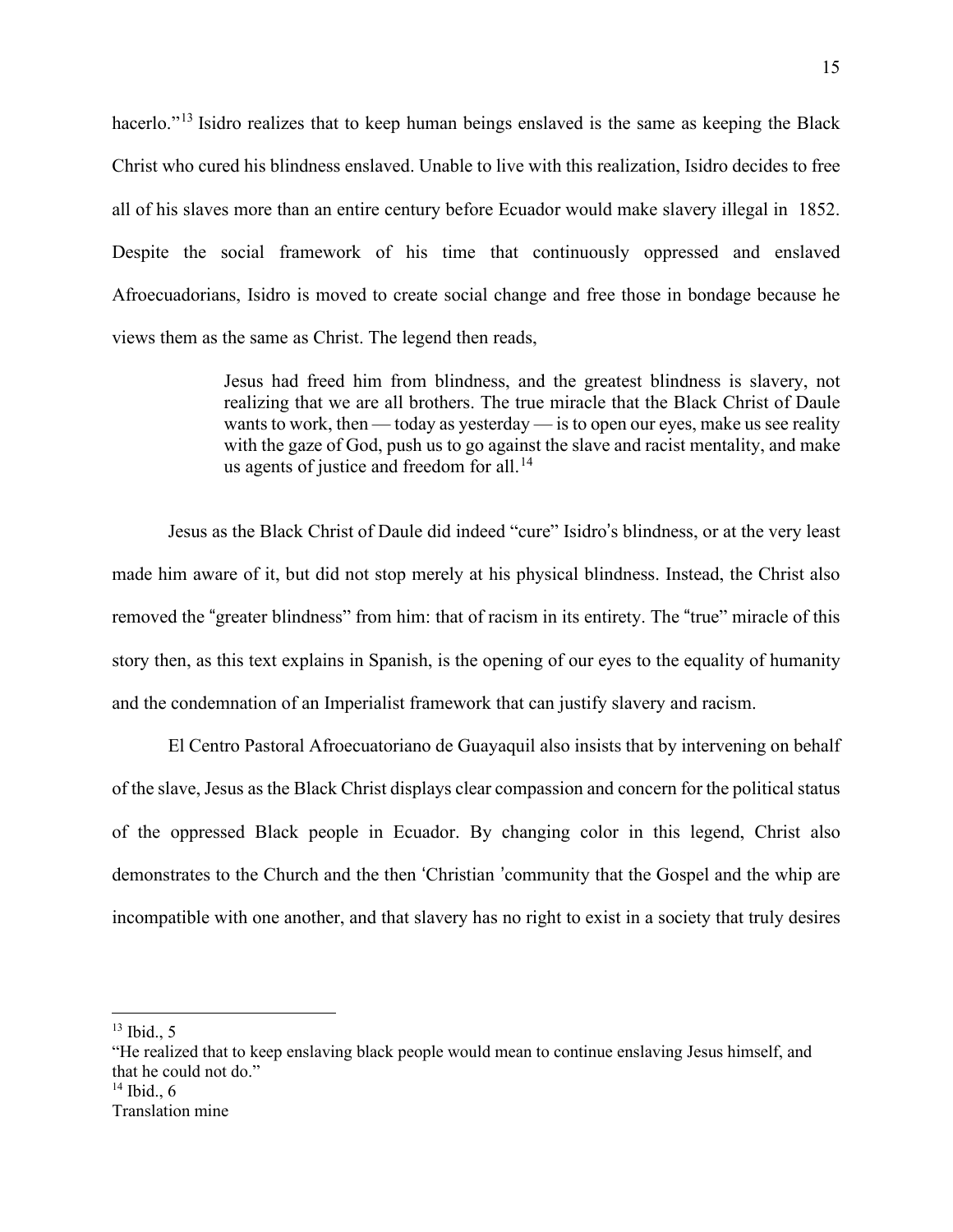to put the Good News into practice.<sup>[15](#page-20-0)</sup> Despite being considered the patron of Afroecuadorians, the Black Christ of Daule is well known for being a source of healing and hope not only to Afrodescendants but also to White, Mestizo, and Indigenous Ecuadorians. As a popular prayer to the Black Christ goes: "En tu cruz nos hermanaste con tus dos brazos abiertos, y en Daule nos enseñaste a rezar el 'Padre Nuestro'," or "On your cross you became our brother, with your open arms, in Daule you showed us how to pray the Our Father'."<sup>16</sup>

## **Indigenous Narratives of the Black Christ**

Although the legend by El Centro Pastoral Afroecuatoriano de Guayaquil mentions White and Mestizo citizens of Daule witnessing the flogging of the slave, the Indigenous population is not included in the surviving written narrative from the Afro-Ecuadorian perspective. However, this does not mean that the Black Christ did not also hold significant theological and cultural weight for the Indigenous population of Daule.

The true origin of the statue is disputed, even if the later miracles of the legend have remained relatively the same. According to the written source by El Centro Pastoral Afroecuatoriano de Guayaquil, the statue (which was originally White) was brought to Ecuador by the Spanish on a slave ship. This seems to be the most common and accepted origin story for the statue itself. However, according to my abuelita, a second origin story is also known. To many of the Indigenous descendants of the Daulis tribe,  $17$  and according to my abuelita, the statue was said to have washed ashore one day directly from within the river Daule.<sup>[18](#page-20-2)</sup>

<span id="page-20-0"></span> $15$  Ibid., 9

 $16$  Ibid., 9

Translation mine

<span id="page-20-1"></span><sup>&</sup>lt;sup>17</sup> The Daulis are considered the Pre-Hispanic people who inhabited the Daule River before the arrival of the Spanish, although little more information can be found outside of Ecuador.

<span id="page-20-2"></span><sup>18</sup> Rosa Margarita Valencia-Campaña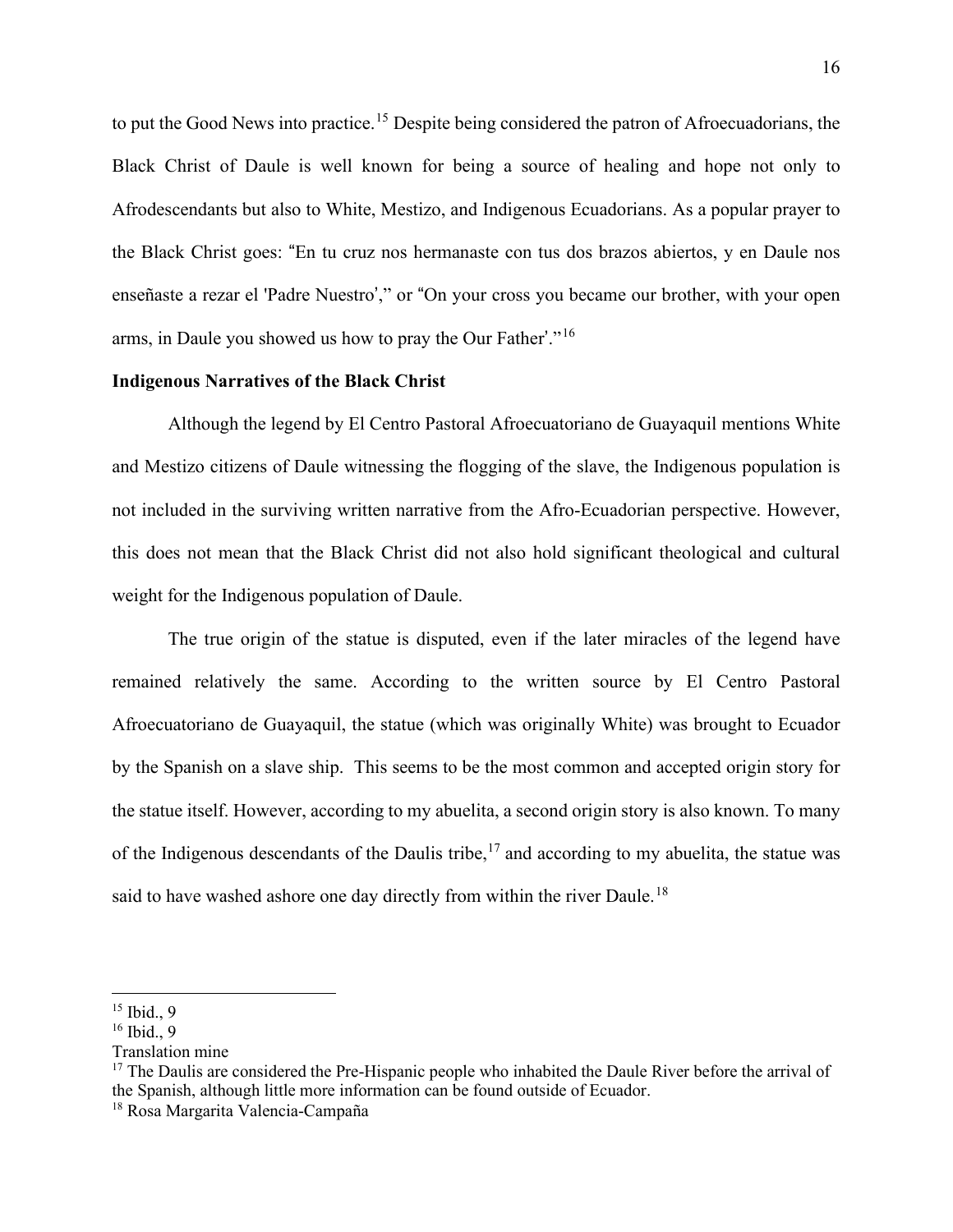It is rumored by my abuelita that prior to Spanish colonization, many Indigenous populations of the Andes and in the Guayas region in particular perceived the communication of the divine through water. In other words, rivers were the means of communication between the Indigenous people and their deities. This seems, to me, to be reinforced by the origin story of a Colombian Black Christ, El Señor de los Milagros de Buga. Also called "The Lord of Miracles," this Colombian Christ is known for a legend in which he washed ashore from directly within the Guadalajara River, and was discovered and brought home by a poor Indigenous laundress who then discovered its miraculous abilities.<sup>[19](#page-21-0)</sup>

 A Pre-Hispanic divinity of the Daulis tribe was called "El Señor de las Aguas" or "The Lord of the Waters". This same epithet continues to be used for the Black Christ of Daule alongside "El Señor de los Milagros," pointing to a direct association with water that continues to be reinforced during the month of September when the feast of the Black Christ arrives. During this celebration, the locals will remove the statue from the chapel and carry it in a procession of boats down the Daule River. Locals participate by gliding down the river in boats themselves, and take turns carrying smaller replicas of the icon through town. Even my abuelita recounts the festivities from her own simple wooden canoe, which was the main means of fishing and traveling for her family during her childhood. I point out these associations with Indigenous spirituality and the Black Christ to make clear that the relationship between this Christ and the Indigenous Ecuadorians is also an intimate one, even if they are not mentioned in the surviving written legend.

Despite the account by El Centro Pastoral Afroecuatoriano de Guayaquil only explicitly mentioning the White and Mestizo townspeople of Daule, the existing oral tradition associated

<span id="page-21-0"></span><sup>&</sup>lt;sup>19</sup> See El Señor de los Milagros de Buga, Colombia. Although this Christ is also identified as a Black Christ, its color is believed to be the result of a burn attempt by the Bishop of Popayan. <https://www.milagrosodebuga.com/el-milagroso/>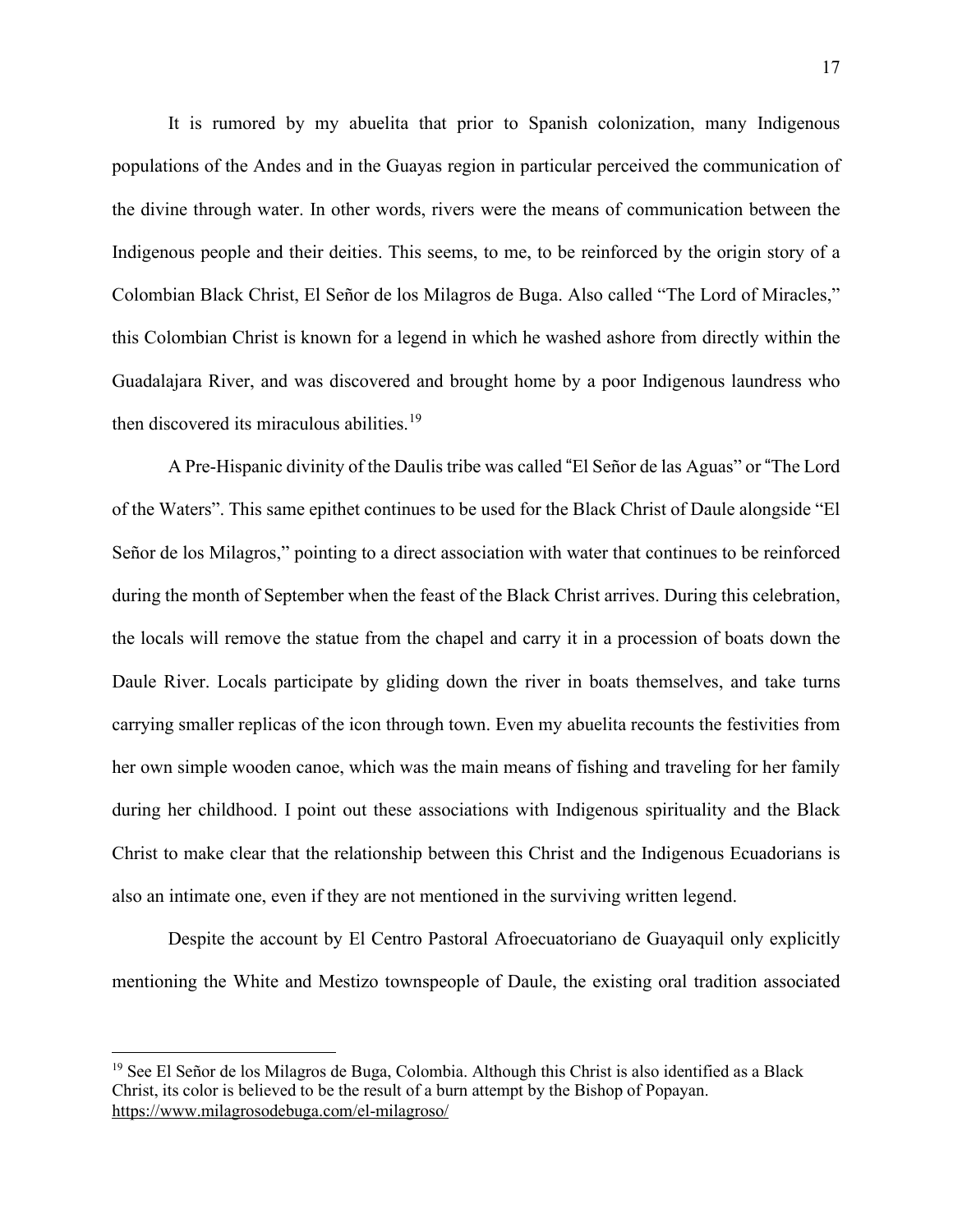with water that continues to be used especially during the month of September points to the Indigenous population of the Guayas region also finding salvation within the Black Christ. This alternative origin story and continued association with water makes clear that the Black Christ holds significant importance not only to Afro-Ecuadorians throughout the country, but also to the Indigenous people of the Guayas region, who may have alternative interpretations of the Christ.

#### **IIIB. Theological Analysis**

In this section, I begin with the historical Jesus and his identity as a Jew in 1st Century Palestine. By contextualizing Jesus' life, his ministry, and his death within the confines of Roman occupation we understand the political nature of his preaching as well as his death as an event which sparked a movement for liberation. By turning to the subject and beginning with the lived experience of the characters within the legend, we are also able to more clearly define the importance of the unnamed Black slave, who's suffering was responsible for the initial miracle. Additionally, there is a message within the interpreted legend that is for a larger Catholic audience. Beyond the small town of Daule in the Guayas region of Ecuador, the Black Christ invites us to participate concretely in liberation from the social sins of racism.

# **The Historical Jesus**

To analyze the legend of the Black Christ of Daule, we must first start with an ascending Christology that begins with Jesus as a historical person. As a historical person, Jesus cannot be removed from the particular cultural context and society in which he lived. In Biblical Scripture God is known to continually "[choose] what the world rejects."[20](#page-22-0) Jesus is a "Jew of questionable parentage" who lived "in an insignificant region of the country (Galilee)" and who fraternized

<span id="page-22-0"></span><sup>20</sup> Rubén Rosario Rodríguez, *Racism and God-Talk: A Latino/a Perspective*, 61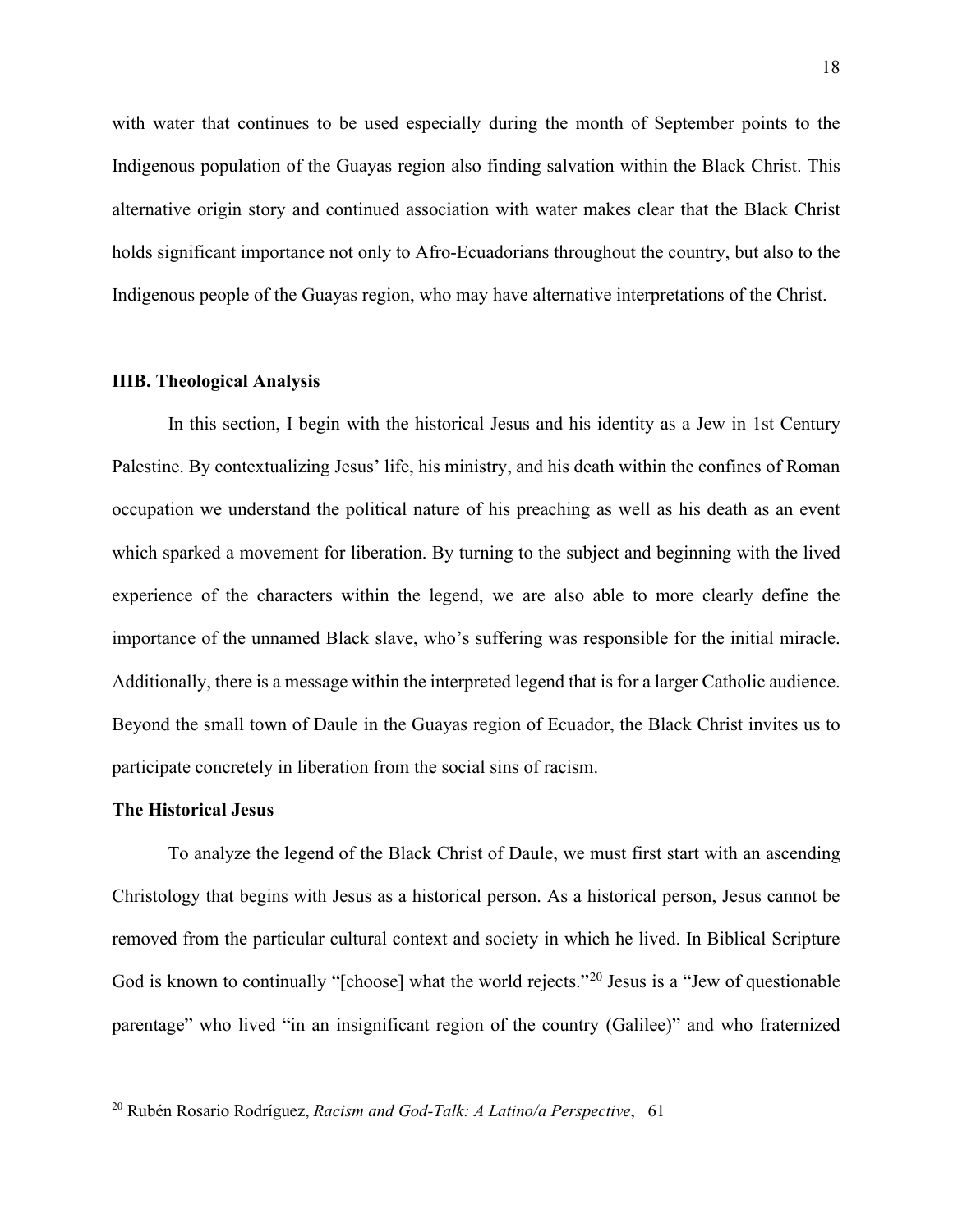"with social outcasts and women— in order to bring about reconciliation and salvation."<sup>[21](#page-23-0)</sup> Although the majority of our understanding of who Jesus was is dependent on the Biblical Gospels, we know that Jesus was ultimately a dark-skinned man who belonged to an oppressed religious minority. He lived at one point as an illegal immigrant fleeing persecution, and as an adult he was executed by the Roman government by crucifixion, a shameful punishment reserved by the Romans exclusively for insurrection. The historical Jesus was an individual who revolted against inequity in his society, who commanded his followers to take care of one another by feeding the poor and condemning human greed, and ultimately became a martyr of this fight for liberation. This struggle is one intimately understood by Latin American Christians, especially those of color. Beginning with the understanding that Jesus was truly a revolutionary in 1st Century Palestine, the weight of this change in color is highlighted for its rebellion against the status quo upheld by an oppressive regime.

# **Turning to the Subject: Analysis of the Legend**

As Cone explains in *God of the Oppressed*, "There can be no Black Theology which does not take the black experience as a source for its starting point."<sup>[22](#page-23-1)</sup> For Cone, Black theology is fundamentally different from that of White theology, specifically because Black theology is rooted in the oppression experienced by Black people at the hands of White oppressors. Black theology cannot be separated from this struggle for liberation because God exists within the struggle for freedom itself— by Black people.<sup>23</sup> I acknowledge that Cone writes specifically about American Black theology and the effects of slavery in the United States, but argue regardless that his

<span id="page-23-0"></span><sup>21</sup> Ibid., 61

<span id="page-23-1"></span><sup>22</sup> James Cone, *God of the Oppressed,* 40

<span id="page-23-2"></span><sup>23</sup> Ibid., 72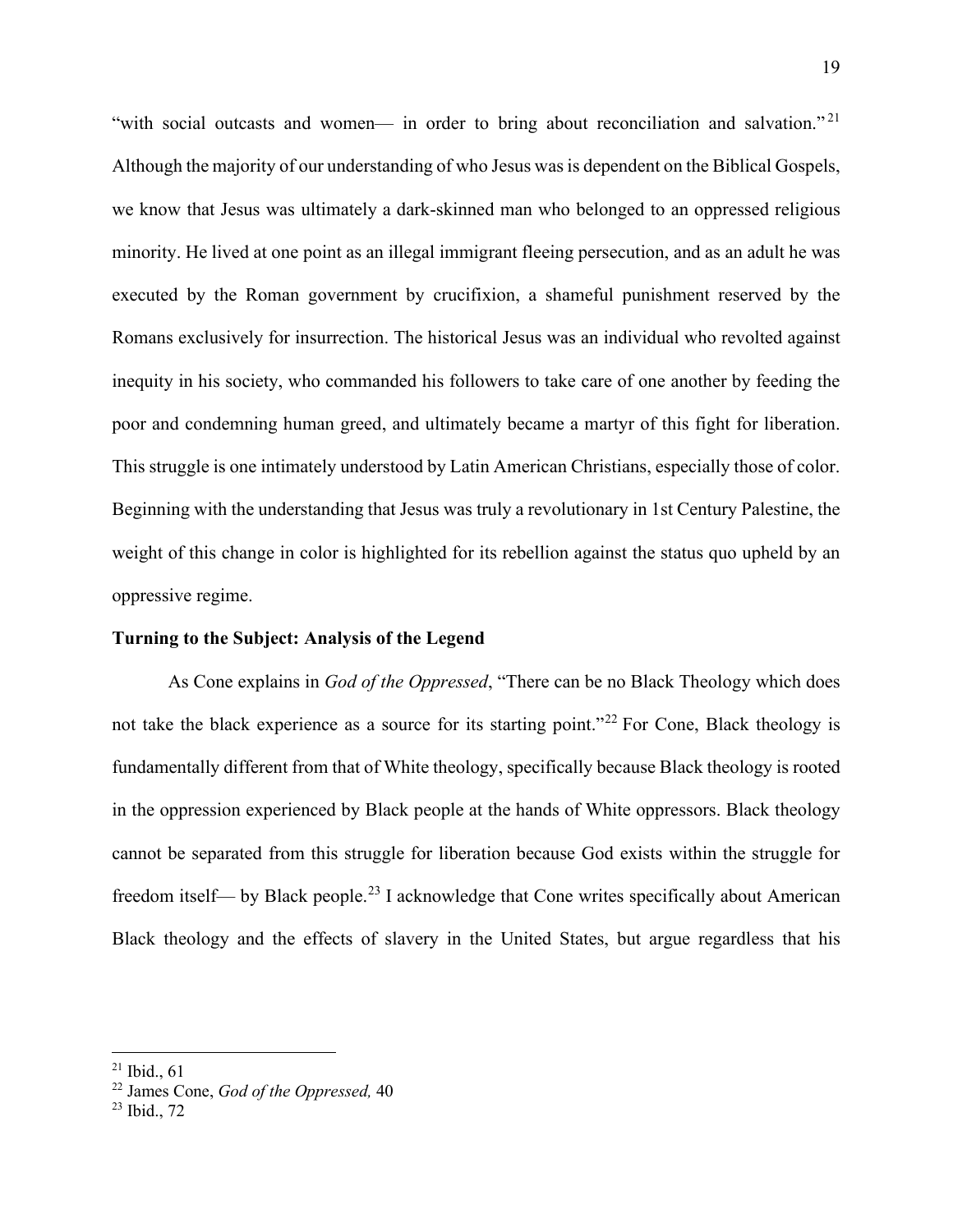understanding remains applicable to the shared experiences of slavery and oppression in South America. Cone says,

> The theme of liberation expressed in story form is the essence of black religion. Both content and form were essentially determined by black people's social existence. Because black people were oppressed but not destroyed by it, they intuitively knew that servitude was a denial of their essential worth. They therefore looked for religious and secular themes in their social existence that promised release from the pain of slavery and oppression. $^{24}$

The European Christians who arrived to both North and South America did not operate from the same theological understanding as the Africans whom they dragged in chains to serve them. Subjugation in slavery shaped Black theological thought, especially in regards to Black understandings of freedom and liberation. Although the Latin American understanding of race, ethnicity, and nationality are different than that of the United States, ultimately Afrodescendants throughout Latin America have also been enslaved, abused, and marginalized by a White oppressor who directly benefited from their enslavement.

 Cone notes that for Black Americans "Yahweh is known and worshiped as the One who brought Israel out of Egypt, and who raised Jesus from the dead. God is the political God, the Protector of the poor and the Establisher of the right for those who are oppressed. To know God is to experience the acts of God in the concrete affairs and relationships of people, liberating the weak and the helpless from pain and humiliation."<sup>[25](#page-24-1)</sup> Although Cone and the various theologians I rely on explore the racial contexts of Black Americans in the United States, the racism experienced by Black Americans is shared with South Americans, especially Afro-Ecuadorians. Naturally, it seems to follow that early Afro-Ecuadorian understanding of Jesus' death and resurrection was similarly impacted by their experience of slavery and oppression. Just as in the United States, there

<span id="page-24-0"></span><sup>24</sup> Ibid., 78

<span id="page-24-1"></span> $25$  Ibid., 81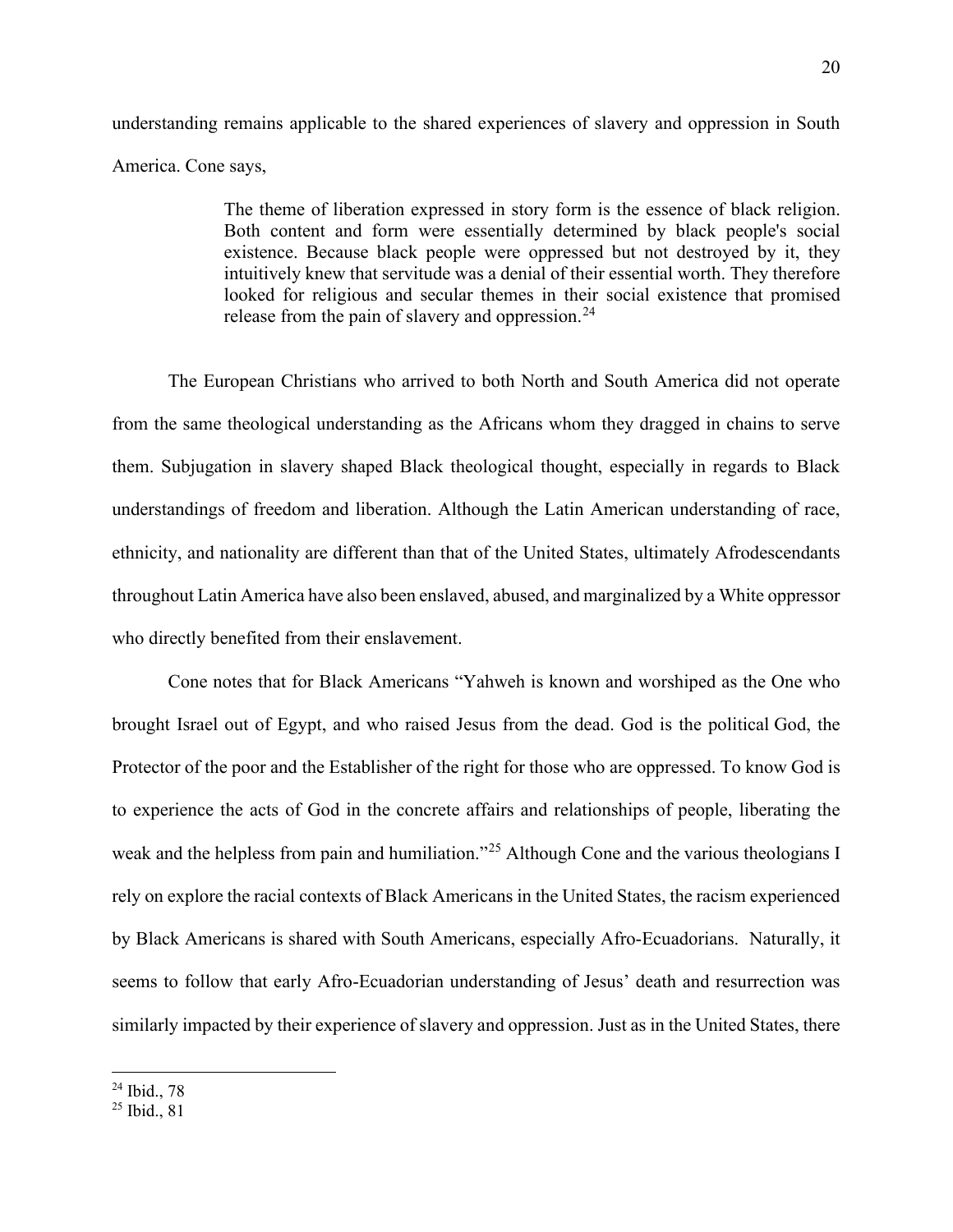is great emphasis within this Ecuadorian legend on "God" as a political God, who protects the marginalized and establishes the priority of the poor and oppressed in his eyes. According to Cone, it is "impossible to interpret the Scripture correctly and thus understand Jesus unless the interpretation is done in the light of the consciousness of the oppressed in their struggle for liberation."<sup>[26](#page-25-0)</sup>

 Theology is ultimately a "political language. What people think about God, Jesus Christ, and the Church cannot be separated from their own social and political status in a given society."<sup>[27](#page-25-1)</sup> Shawn Copeland also notes this within her book *Enfleshing Freedom: Body, Race, and Being*. For Copeland, the body is one of two sites (the other being soul/spirit) for divine revelation, and through our embodiment as human beings we realize "our essential freedom through engagement and communion with other embodied selves."<sup>[28](#page-25-2)</sup> However, this freedom "in large measure hinges upon cultural perceptions and social (political, economic, technological) responses (affirmation or rejection or indifference) to the physical body."[29](#page-25-3) An individual's "social body" is defined by their physical one and their society: their race, sexuality, gender, phenotypical appearance, and so on "influences, perhaps even determines, the trajectories of concrete human lives." $30$ 

To truly make a theological analysis of the legend of the Black Christ of Daule, we must "unravel the relationship of Christ to culture"<sup>[31](#page-25-5)</sup> and start with the experience of the enslaved Afro-Ecuadorian with whom the legend begins. The enslaved man is unnamed. But, the legend tells us that despite the law which forbade slaves to enter the Daule chapel, this man does so anyway in the hope that Jesus Christ will save his ill wife from death. This alone is a risky decision on his

<span id="page-25-0"></span> $26$  Ibid., 56

<span id="page-25-1"></span> $27$  Ibid., 64

<span id="page-25-2"></span><sup>28</sup> Shawn Copeland, *Enfleshing Freedom: Body, Race, and Being*, 8

<span id="page-25-3"></span><sup>29</sup> Ibid., 8

<span id="page-25-4"></span> $30$  Ibid., 8

<span id="page-25-5"></span><sup>31</sup> Rubén Rosario Rodríguez, *Racism and God-Talk: A Latino/a Perspective*, 7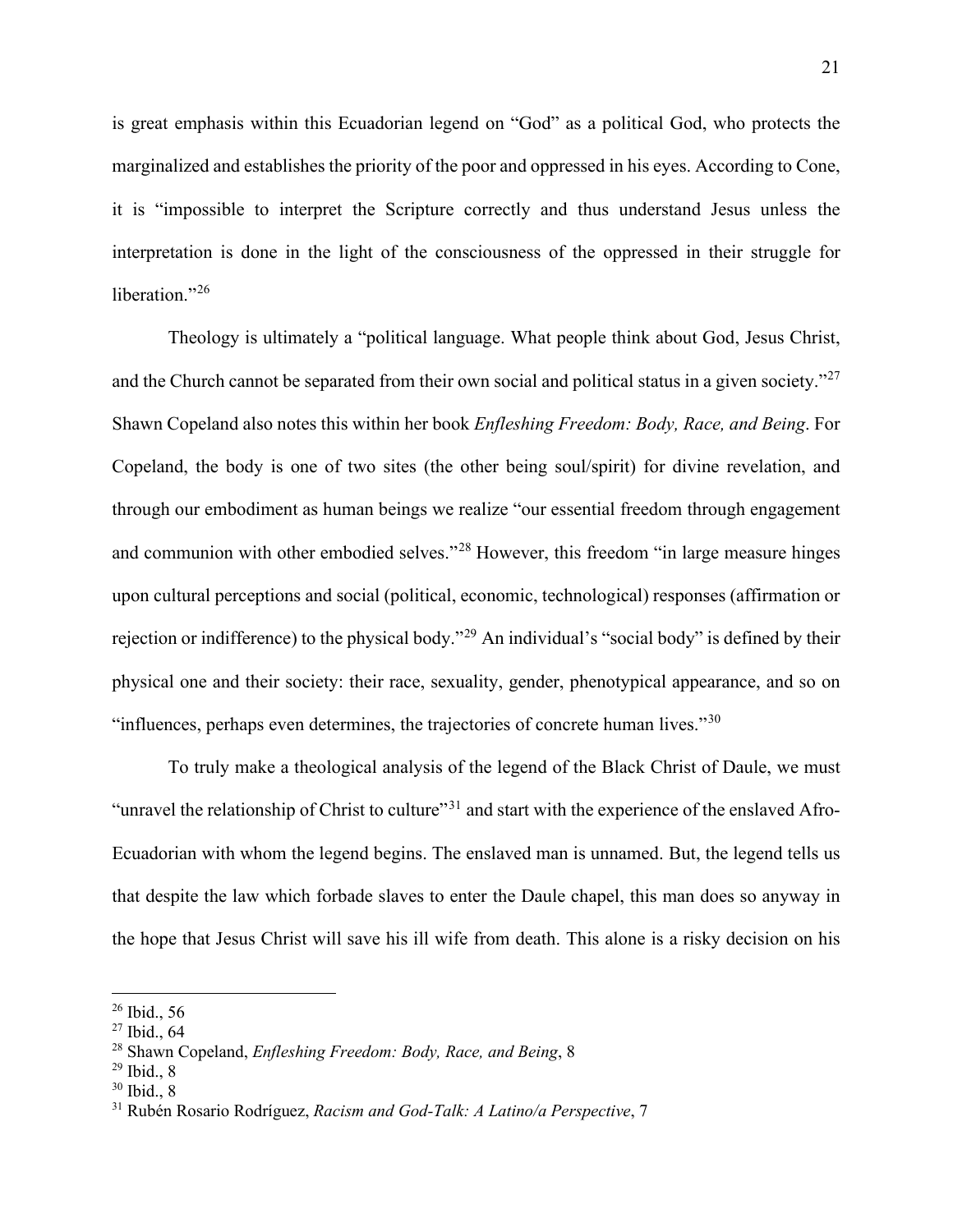part, but the decision is clearly born from selfless love and belief in Christ. The evidence of his "crime" is dirt left by the caress of his hand on Christ's cheek, a loving and tender gesture. Even before the statue's miraculous change in color, it is clear that the enslaved man not only believed in Jesus Christ and his resurrection, but loved him profoundly enough to touch him tenderly when making a request. As Copeland notes, "For these exploited and suffering poor, the Prophet from Nazareth was the incarnation of divine compassion. His life and ministry exemplify what it means to take sides with the oppressed and poor in the struggle for life — no matter the cost."<sup>[32](#page-26-0)</sup>

The Spanish sacristans, and even the White and Mestizo citizens of the town, operated from a completely different theological perspective than this unnamed enslaved man. They did not perceive him as fully human, nor did they think of him as a part of their faith, as evidenced by the law which forbade slaves from entering the chapel in the first place. The religious spaces of the town were off limits to the enslaved Africans, who were simultaneously abused for farm labor which supported the people who were rejecting them. The Spanish sacristans as well as the White and Mestizo citizens were all trapped in spiritual bondage to the image of a White Christ. Unable to associate Christ in any way with a Black slave, the humanity of the slavesis denied in its entirety. The idolization of the White Christ within the parish was quite literally used to exile enslaved Afro-Ecuadorians from the religious body of the town. This deliberate exclusion and inequality is the grounds for which the miracle occurs.

The unnamed slave is flogged in punishment for even entering the White Christ's space, and we know nothing more about the man or his sick wife. We receive no closure on his or her behalf, nor do we know how the miracle was immediately perceived by the 16th Century Ecuadorians. All we know with certainty, after understanding the racial and ethnic hierarchy

<span id="page-26-0"></span><sup>32</sup> Shawn Copeland, *Enfleshing Freedom: Body, Race, and Being*, 87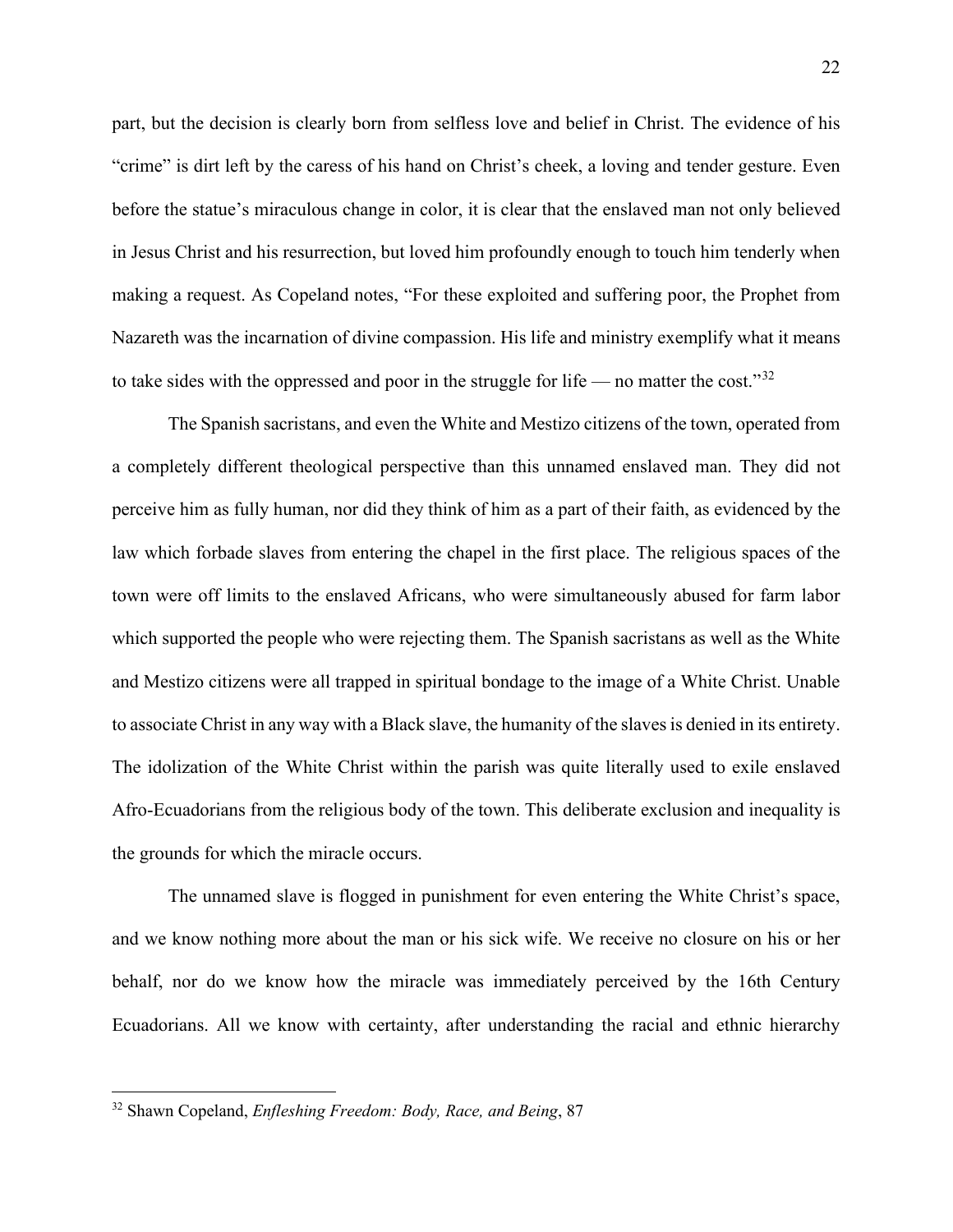enforced by the Spanish in Ecuadorian society at the time, is that this man was considered one of the lowest *castas* in the Spanish *casta* system. The White and Mestizo citizens of Daule approved of his punishment, as though to say "Serves him right." They too understood the church itself as a space enslaved Afro-Ecuadorians were not permitted, benefitting directly from the subjugation of an ethnic group even lower than themselves.

In direct response to the flogging of the enslaved man, the miracle occurs. When the sacristans arrive to the chapel the next day the statue of Christ is miraculously transformed from White to Black. Suddenly, the image of Christ as a Black man carries within it entirely new meaning for the immediate community. The Black Christ embodies the experience of the Afro-Ecuadorian slaves who were oppressed by the Spanish and suffering greatly. His feet are calloused and worn, he is bleeding and scourged, crucified unjustly by the dominant powers of society: exactly what had happened to the punished Black slave. In this case Christ is "not merely sympathetic with the social pain of the poor but becomes totally identified with them in their agony and pain. The pain of the oppressed is God's pain."<sup>[33](#page-27-0)</sup> This is exemplified perfectly in this legend, in which a miraculous change in color immediately conveys a theological message on a social, political, and economic level.

The White sacristans "no querían que los esclavos tocasen al Cristo, pero los esclavos reconocián en aquel Jesús azotado, maltratado clavado a la cruz y sangrando con dolor una persona muy cercana y muy parecida a ellos."<sup>34</sup> In this Christ, the enslaved Africans of the region saw themselves. An intimate partner who understood and shared in their pain, and through his

<span id="page-27-0"></span><sup>33</sup> James Cone, *God of the Oppressed,* 185

<sup>34</sup> El Cristo Negro de Daule: Patrono de la Pastoral Afro (Guayaquil: Misionera/os, Afroecuatoriana/os de Guayaquil, 8

<sup>&</sup>quot;[they] did not want the slaves to touch Christ, but the slaves recognized that the whipped, mistreated, Jesus nailed to the cross and bleeding with pain was a person very close and very similar to them."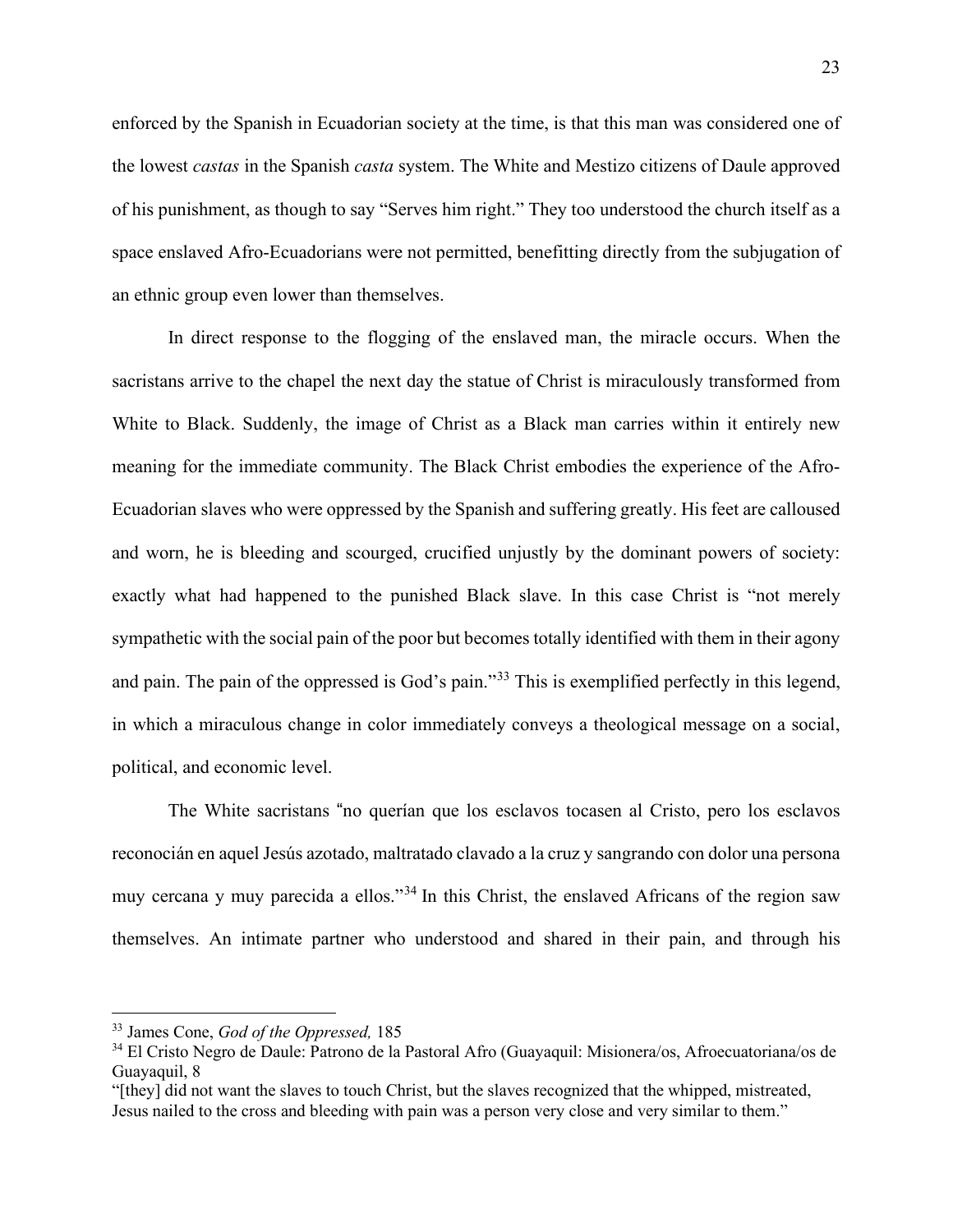crucifixion promised them freedom from enslavement. Copeland notes, "Through his death on the cross, Christ "identifies God with the victims of violence" and identifies "the victims of violence with God, so that they are put under God's protection and given the rights of which they have been deprived by human beings."<sup>35</sup> Christ is clearly identified here with the least of Ecuadorian society in direct reply to their oppression. In Jesus' suffering and death, he "unites the real suffering of black bodies to his own. His embrace neither diminishes nor empties, neither justifies nor obscures, the horror and misery of black suffering."*35 F* 36 Taking the form of a whipped, beaten, and suffering slave is an act of love and solidarity. In this one miracle, the enslaved Africans of Ecuador heard: "I am with you, I suffer with you, and you are not alone."

 Some 60—70 years after this first miracle, the Black Christ cures Isidro de Veinza y Mora of his blindness. But this physical healing is not the most miraculous part of Isidro's story. Rather, his *response and action* to the miracle are. By understanding the slaves of Ecuador as the same as the Black Christ, Isidro frees his own, knowing that keeping human beings in chains is the same as enslaving Jesus Christ. Copeland notes, "Only those who follow the example of the Crucified and struggle on the side of the exploited, despised, and poor 'will discover [Christ] at their side."<sup>[37](#page-28-0)</sup> This seems to have occurred within Isidro, who chooses to stand beside the exploited he himself had been exploiting. More than one hundred years before Ecuador would make slavery illegal, the divine revelation of the Black Christ is the trigger for social change in Daule. Isidro is merely a tool for this liberation, and in complete awareness of his social sin of slavery, elects to stand with the oppressed instead of over them. The Black Christ does not merely ask us to look at the world

<sup>35</sup> Shawn Copeland, *Enfleshing Freedom: Body, Race, and Being*, 88

<sup>36</sup> Ibid., 5

<span id="page-28-0"></span><sup>37</sup> Ibid., 99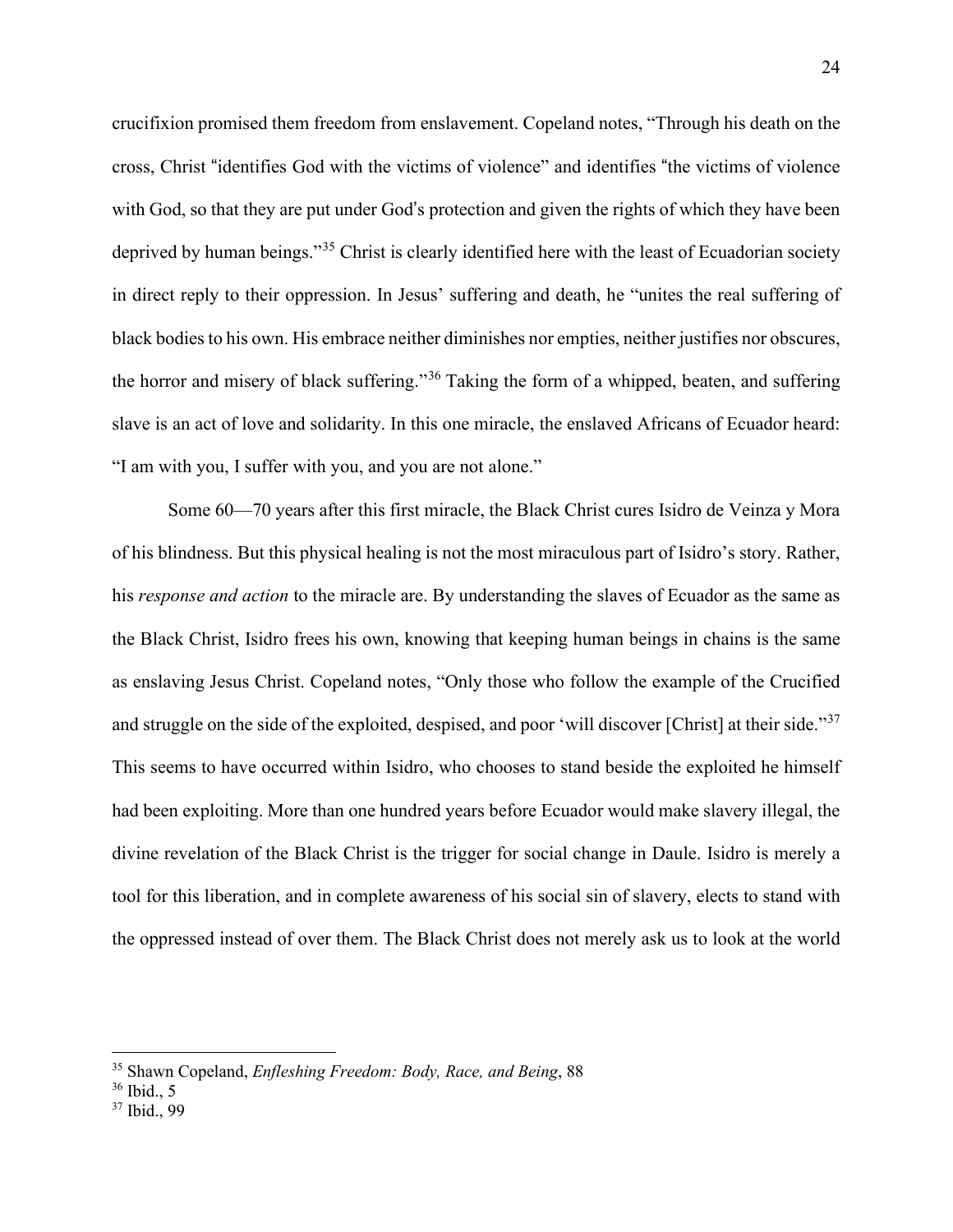through the eyes of God. He simultaneously demands social action to fight for justice and freedom in the face of oppression. Cone explains,

> Truth is more than the retelling of the biblical story. Truth is the divine happening that invades our contemporary situation, revealing the meaning of the past for the present so that we are made new creatures for the future. It is therefore our commitment to the divine truth, as witnessed to in the biblical story, that requires us to investigate the connection between Jesus' words and deeds in first-century Palestine and our existence today.<sup>[38](#page-29-0)</sup>

This legend perfectly exemplifies Cone's thoughts. The message of the Black Christ

"invades" the social and political climate of 17th Century Ecuador, and demands commitment to

the divine truth that prioritizes the protection of the marginalized in society. The miracle is clear:

the hierarchy of the *casta* system does not belong in Christianity, nor does slavery or racism of

any kind. In this legend to enslave and abuse a human being is to do the same to Christ.

# **Liberation beyond Daule**

This legend and its themes are a precursor for the movement that would become Liberation

Theology. Not only is there emphasis on the liberation (both theological and literal) of enslaved

Afro-Ecuadorians, but there is also immense implication surrounding our social sins. As Gustavo

Gutierrez notes,

The liberation of our continent means more than overcoming economic, social, and political dependence. It means, in a deepersense, to see the becoming of humankind as a process of human emancipation in history. It is to see humanity in search of a qualitatively different society in which it will be free from all servitude, in which it will be the artisan of its own destiny. It is to seek the building up of a new humanity.[39](#page-29-1)

The liberation found in this legend is not only a literal one in which enslaved people are

freed. It is also a testament to human emancipation as a whole, specifically from the social sin of racism. In his *Theology of Liberation*, Gutierrez provides a new method of doing theology that begins with the lived experiences of the poor in Latin America. Although he does not dive too

<span id="page-29-0"></span><sup>38</sup> James Cone, *God of the Oppressed,* 122

<span id="page-29-1"></span><sup>39</sup> Gustavo Gutierrez, *A Theology of Liberation*, 56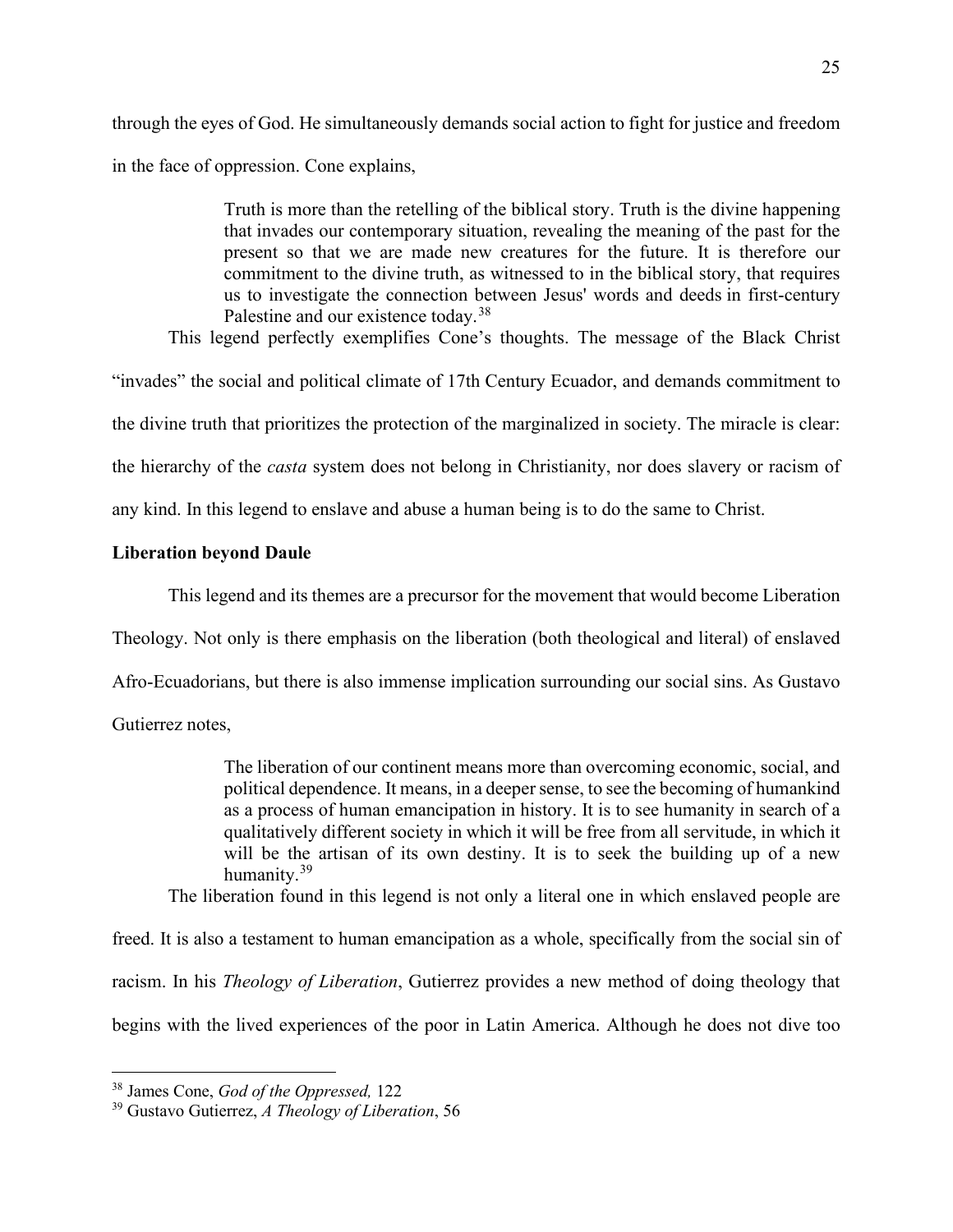deeply into the dynamics of race and ethnicity, he condemns social sin in its entirety, thus leaving no room for any system of power used to exploit or oppress others. For Gutierrez, sin is not only an obstacle to our salvation. Sin is also a "historical reality,"[40](#page-30-0) a breach of contract with God and with our fellow human beings. Whether this sin takes the form of racism, capitalism, sexism, and so on— sin in society actively defines a human being's social body and their subsequent treatment. The Kingdom of God is not merely a distant eschatological concept, but a reality created through concrete actions that either build or destroy this fellowship of humanity. In this particular case, sin takes the form of oppression through the *casta* system and slavery, creating a tangible reality that categorizes and oppresses the vulnerable within Ecuadorian society: those not phenotypically, linguistically, or culturally European.

 According to Gutierrez the human person must actively "participate in the struggle for the liberation of those oppressed by others<sup>"[41](#page-30-1)</sup> in order to truly achieve communion with God and all other people. We are saved individually by God so that we can in turn actively choose to save one another from the sin that has infiltrated human society on a social, political, economic, and cultural level. As a historical person Jesus chose again and again to associate with the literal and metaphorical lepers of society, and in this case the Black Christ does so to stand beside the oppressed of colonized Ecuador. Although this miracle is a direct reply to the oppression faced by an Afro-Ecuadorian man in the 17th century, Ecuador has not accepted this divine revelation in its entirety. The prioritization of European features, language, and culture are not only evident in a three hundred year old legend, but continue to define the lives of Indigenous and Afro-Ecuadorians in contemporary Ecuadorian society.

<span id="page-30-0"></span><sup>40</sup> Ibid., 85

<span id="page-30-1"></span><sup>41</sup> Ibid., 116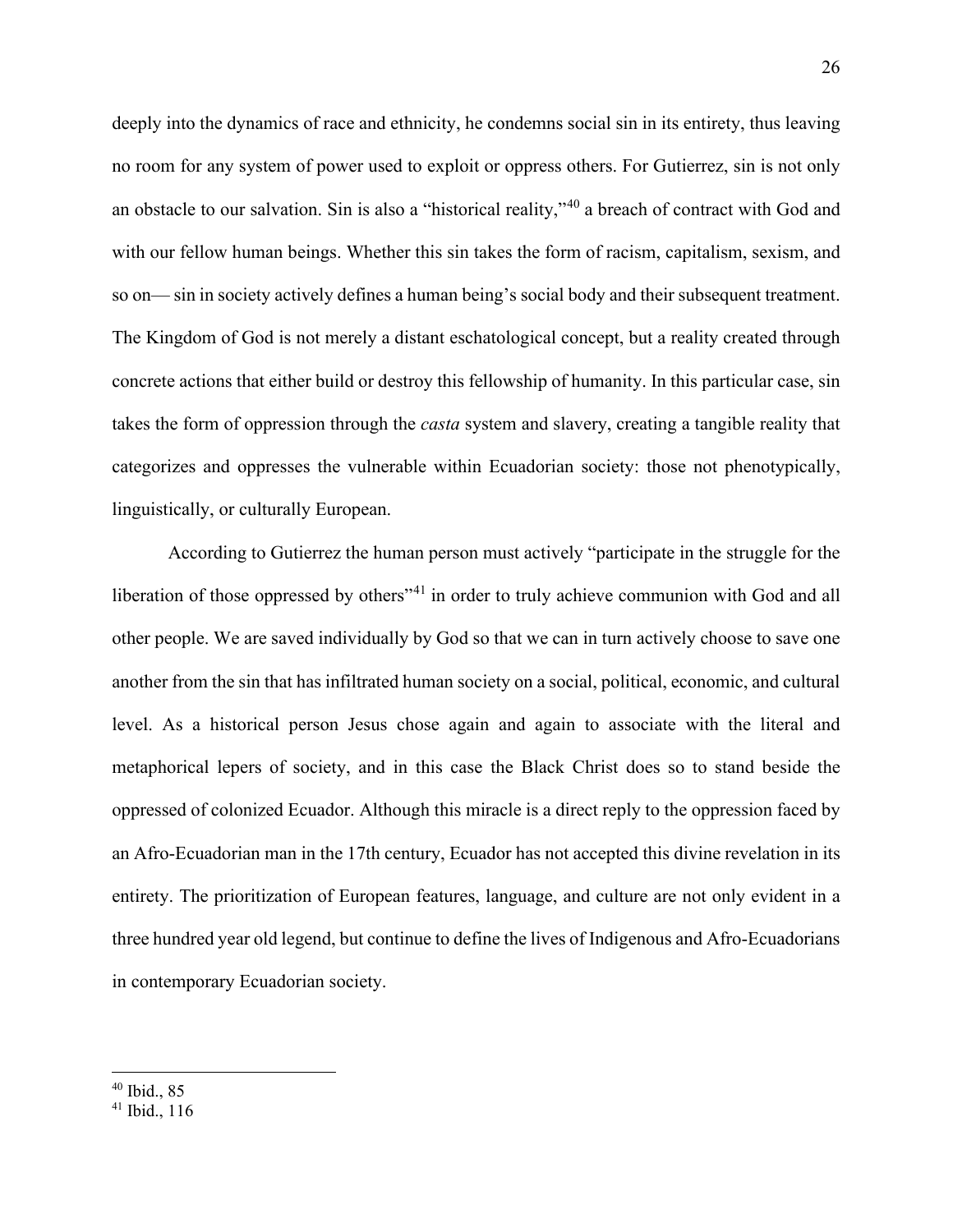In section III, we have explored both the written legend of the Black Christ as documented by El Centro Pastoral Afroecuatoriano de Guayaquil as well as various interpretations of the legend. Most importantly, I feel, is the active call for social change in the face of oppression and exploitation. Through his color change, the Black Christ of Daule overthrows the idol of a White Christ that has caught hold of the Spanish, White-Mestizo, and Mestizo citizens of the town. Although the Whiteness of the Christ was used to exploit and abuse the enslaved Afro-Ecuadorians, the proclamation of Christ's Blackness points out this hypocrisy by saying, "Yo soy tu otro yo." $42$ 

# **IV. Theological Aesthetics**

 Building upon sections I-III, section IV. Theological Aesthetics seeks to uncover why Christ's depiction as a particular race matters at all. The Black Christ is loved for this change of color, for his hand in performing miracles for the immediate community, and additionally for his embodiment of the experience of the enslaved Afro-Ecuadorians. However, the significance of his change in color is deeper than a theological analysis of the legend. By clarifying the theological weight a symbol can have and additionally pointing out where we may inappropriately cling to a symbol, we can better understand how the subversion of these images can lead us towards a more full understanding of the divine.

#### **The Black Christ as a Symbol of Revelation**

In *Bridge to Wonder: Art as the Gospel of Beauty*, Cecilia González-Andrieu explains that an image, or in this case a statue, is not merely an image. An image as a symbol is instead "the only possible expression of some invisible essence, a transparent lamp about a spiritual flame."<sup>[43](#page-31-1)</sup>

<span id="page-31-0"></span><sup>42</sup> Shawn Copeland, *Enfleshing Freedom: Body, Race, and Being,* 82

<span id="page-31-1"></span><sup>43</sup> Cecilia González-Andrieu, *Bridge to Wonder: Art as a Gospel of Beauty,* 14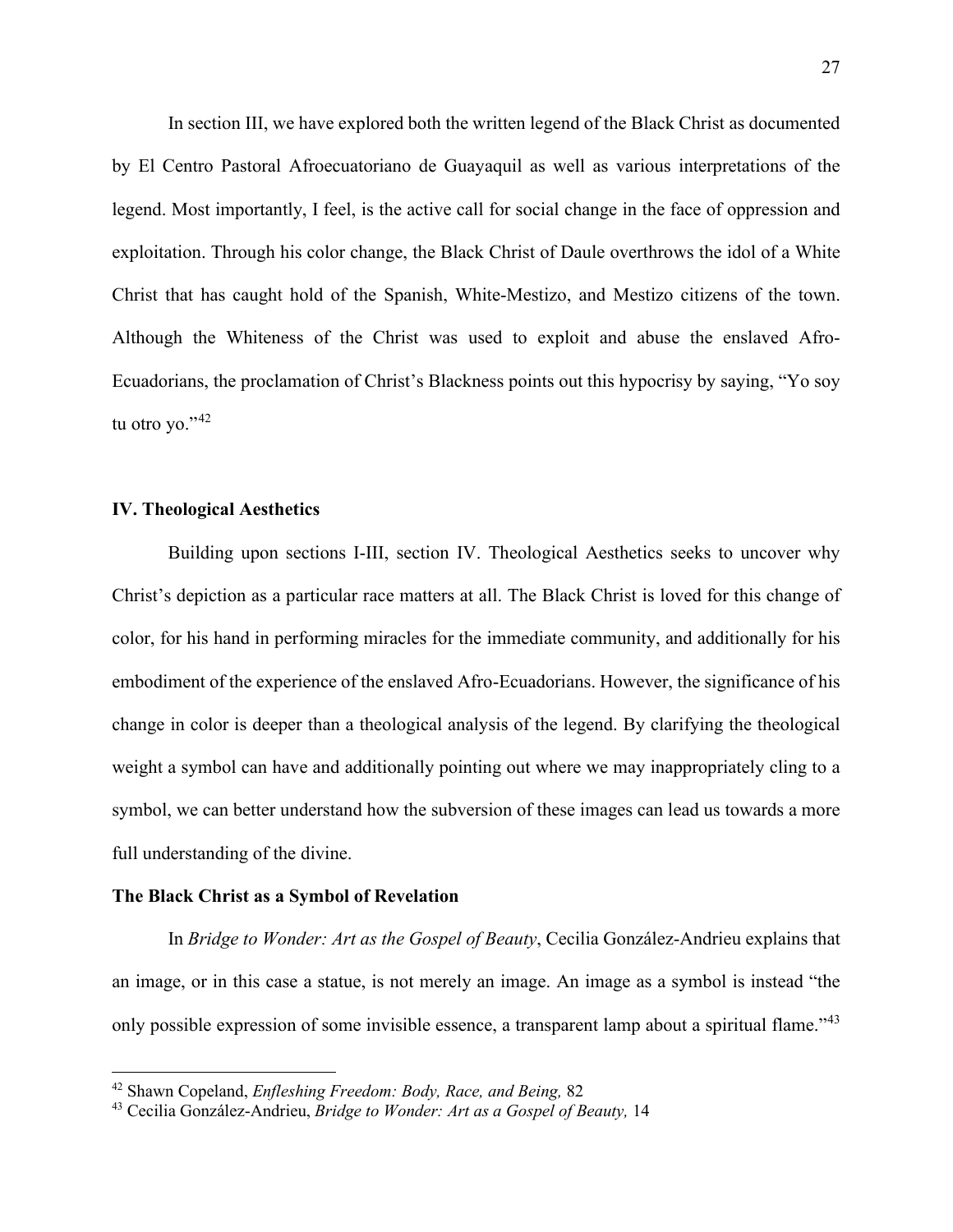A deeper message is expressed through the symbol by this invisible essence, it is "an externally perceived sign that works mysteriously on the human consciousness."[44](#page-32-0) The Black Christ of Daule and his deliberate change of color conveys within it an invisible essence. By establishing Jesus Christ the Liberator and Savior as a Black man, the previously maintained racial hierarchy enforced by the Spanish that continually prioritized whiteness is reversed. For individuals who are not familiar with this kind of iconography, a crucified Black Christ can evoke surprise, alarm, inspiration, and so on.

Christian imagery has played an enormous hand in our understanding of both culture and history in the West. In the Americas, Christ has been so far removed from his original historical context as a brown man that the dominant perception is not only to depict Christ as a White, cisgender male, but also to believe he is one.<sup>[45](#page-32-1)</sup> As Ruben Rosario Rodriguez points out, "without a doubt Christian theological construction has been tainted by racism, and sadly Christian practice has often contributed to the legitimization of racially stratified societies."<sup>46</sup> Although he writes specifically about the racial dynamics of the United States, the racism within Christianity is also prevalent in the Americas.

As a symbol, the Black Christ represents the dismantling of our previous conceived images of Christ, especially those that have shackled him within Whiteness. A Black Christ might only evoke alarm and disgust to an individual who has never conceptualized Christ as a race other than European, regardless of his historical identity as a Palestinian man. The explicit context of the Black Christ's color change ignites a flame within us to act against injustice. It is also a devotion that speaks eloquently of our liberation from the shackles of racism. A revelatory experience

<span id="page-32-0"></span><sup>44</sup> Ibid., 14

<span id="page-32-1"></span> $45$  Ibid., 51

<span id="page-32-2"></span><sup>46</sup> Rubén Rosario Rodríguez, *Racism and God-Talk: A Latino/a Perspective*, 42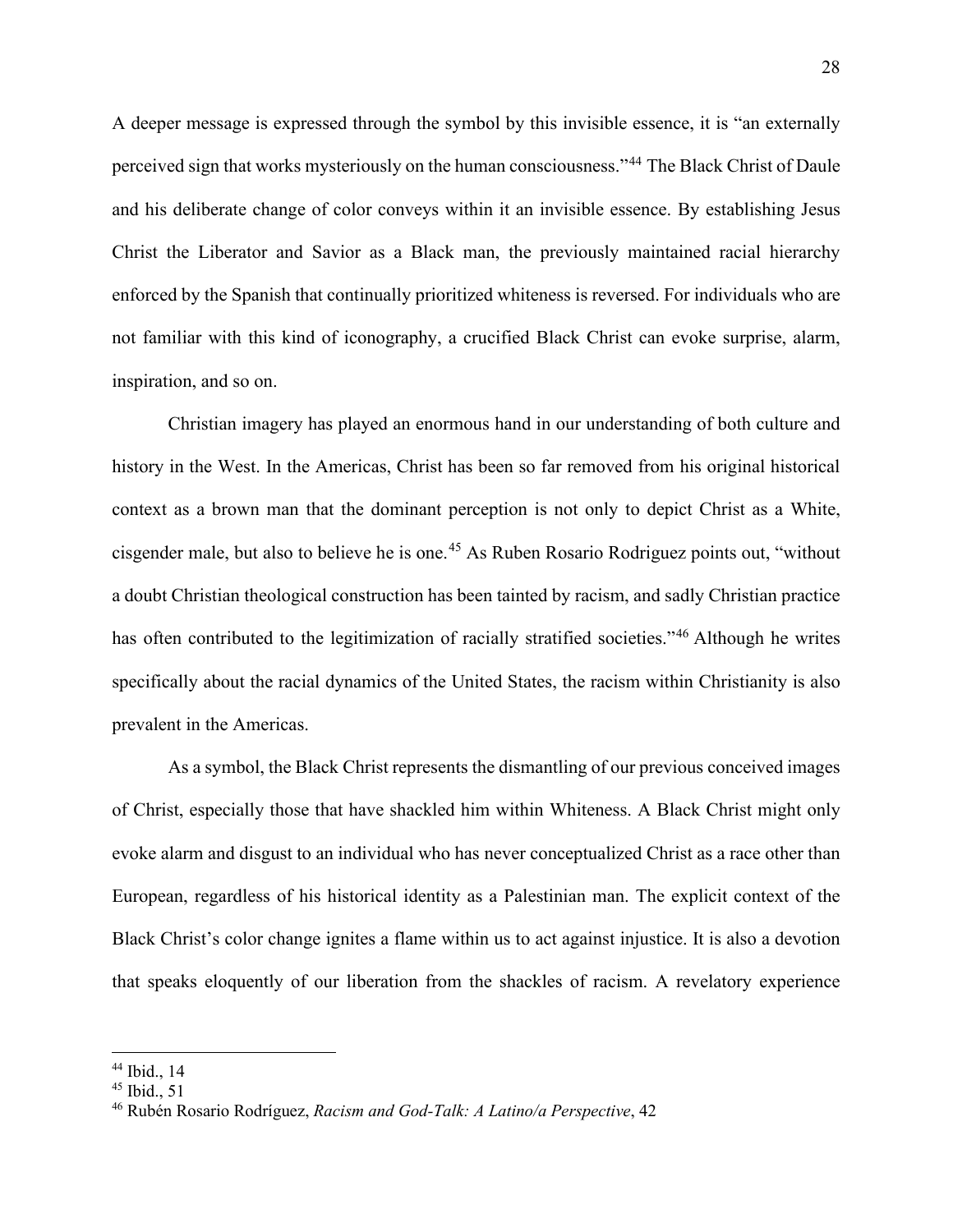occurs to those who perceive him, intent on revealing to us a deeper truth: we are equal in our humanity and we should never be persecuted for the color of our skins. Regardless of whether or not the statue of Christ was at one point painted or did in fact miraculously turn Black is besides the point. Some three hundred years have passed, and yet, the Christian community of Daule continues to cling to this divinity and the message he translates to us by sight alone. This image of Christ is the compañero of suffering, he who shares in our pain and simultaneously offers us the promise of freedom and liberation through him. There is no doubt that his image accompanies the poor of color in Daule.

González-Andrieu, explains that "the power of revelation is evident when art has the capacity to participate in communicating the divine in-breaking into human history and its concomitant invitation to respond."[47](#page-33-0) Not unlike the apparition of La Virgen de Guadalupe, who appeared as a mestiza woman, the divine enters into human history in a period of racial tension in Ecuador and interacts with us. We are asked to reflect on Christ the liberator as a Black man not above the slaves, but with them, as them. In turn, like Isidro, we are commanded to act upon this revelation and usher in social change.

There is a message here for the wider Christian community that has been born in the small rural region of Guayas. Even in a merely illustrative work, an image "can be the site of resistance and a cry against a dehumanizing status quo."<sup>48</sup> Yet, this image is far from merely illustrative. The Black Christ is deliberate in his political message, accessible to the oppressed, and the representation of this cry of resistance by Afro-Ecuadorians. His legend and his image go hand in hand, wrestling with the injustices of racism and subjugation in Ecuadorian society. In reply to the cruel mistreatment of another human being, he resolves the source of our violence in a single

<span id="page-33-0"></span><sup>47</sup> Cecilia González-Andrieu, *Bridge to Wonder: Art as a Gospel of Beauty,* 25

 $48$  Ibid., 50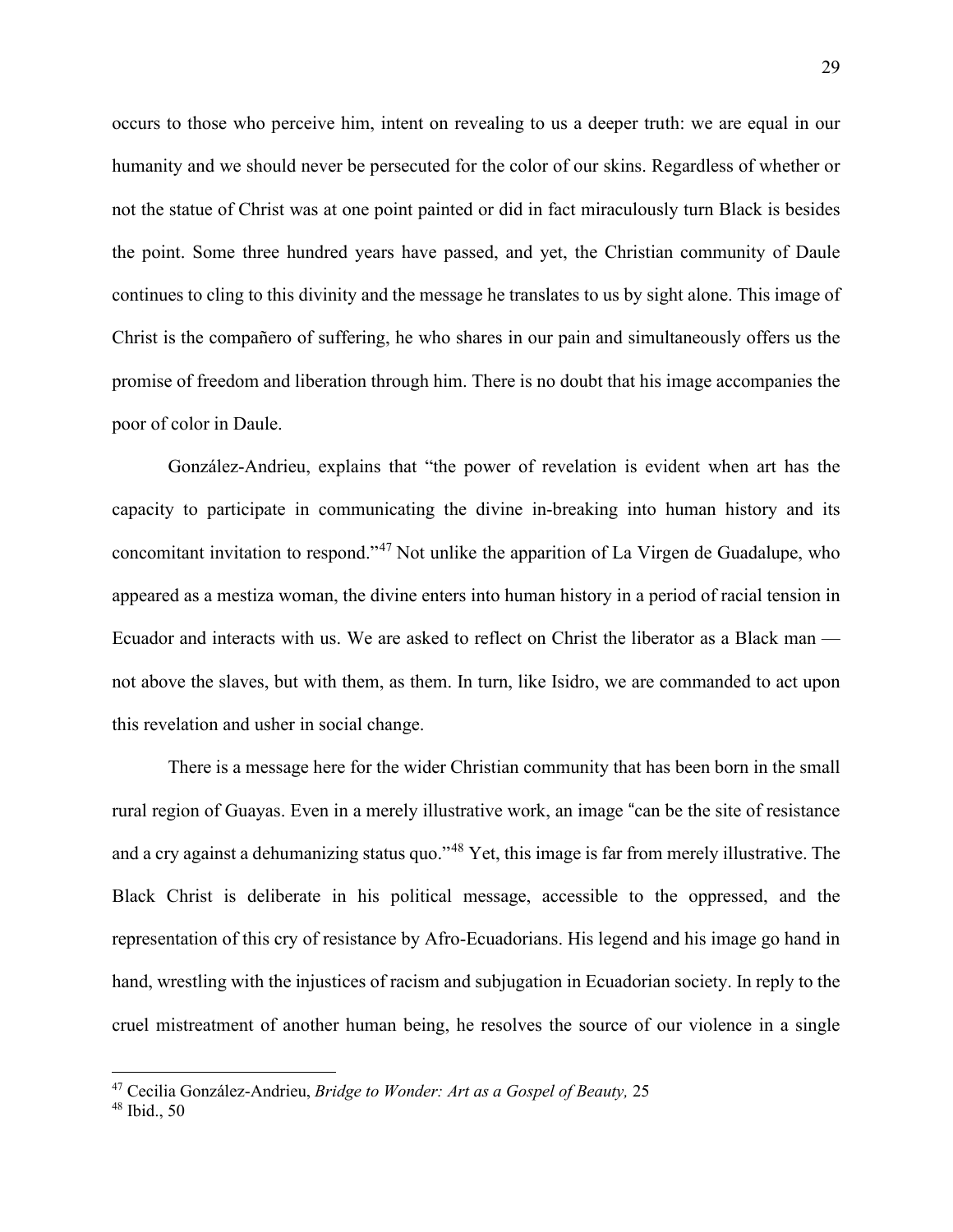image: To harm them is to harm me. But, he also takes on a prophetic role for the rest of the world. González-Andrieu describes the prophetic "as a call to repentance, but when we look at the terms of seeing and imagining joined in love we can see it more dynamically as a call for life-affirming transformation. Once we see, we must care."<sup>49</sup> These legends and the Christ's image are then indeed prophetic for us. We are compelled to care about a suffering Savior who is, without question, Black.

The Black Christ not only subverted the dominant racial hierarchy of the *casta* system through his color, but even today, he evokes *asombro* from us. *Asombro,* which translates to astonishment or amazement, calls us to relinquish our "illusion of control and omnipotence."[50](#page-34-0) We are filled with an awe that calls us to "wake up and see," just as Isidro's blindness was cured. A Black Christ fills us with *asombro* because he has challenged our subconscious understanding of Christ as a White man and a White savior. Instead, the blackness of Christ tells us a revelatory truth: that God will always stand alongside the vulnerable, and that he intimately exists everywhere around us, asking us to respond. Whether or not we do reply lies in the palms of our own hands.

It is true that there are a number of Black Christ's throughout Latin America. One of the more popular names includes El Cristo Negro de Esquipulas. However, the Black Christ of Daule and his color are unique to 17th Century Ecuador. Rather than turning Black by years of smoke exposure or from candlelight, or any number of magical transformations, this change in color is deliberate, political, and racial. His Blackness is racial, not merely phenotypical. Although the Black Christ of Daule could be used to argue that Christ exists 'beyond 'race, it is vital to understand the necessity of the racial context of this legend that does not exist in the narratives of other Black Christs. Race *does* matter here. Race was used as a justification to oppress and mutilate

<sup>49</sup> Ibid., 36

<span id="page-34-0"></span><sup>50</sup> Ibid., 40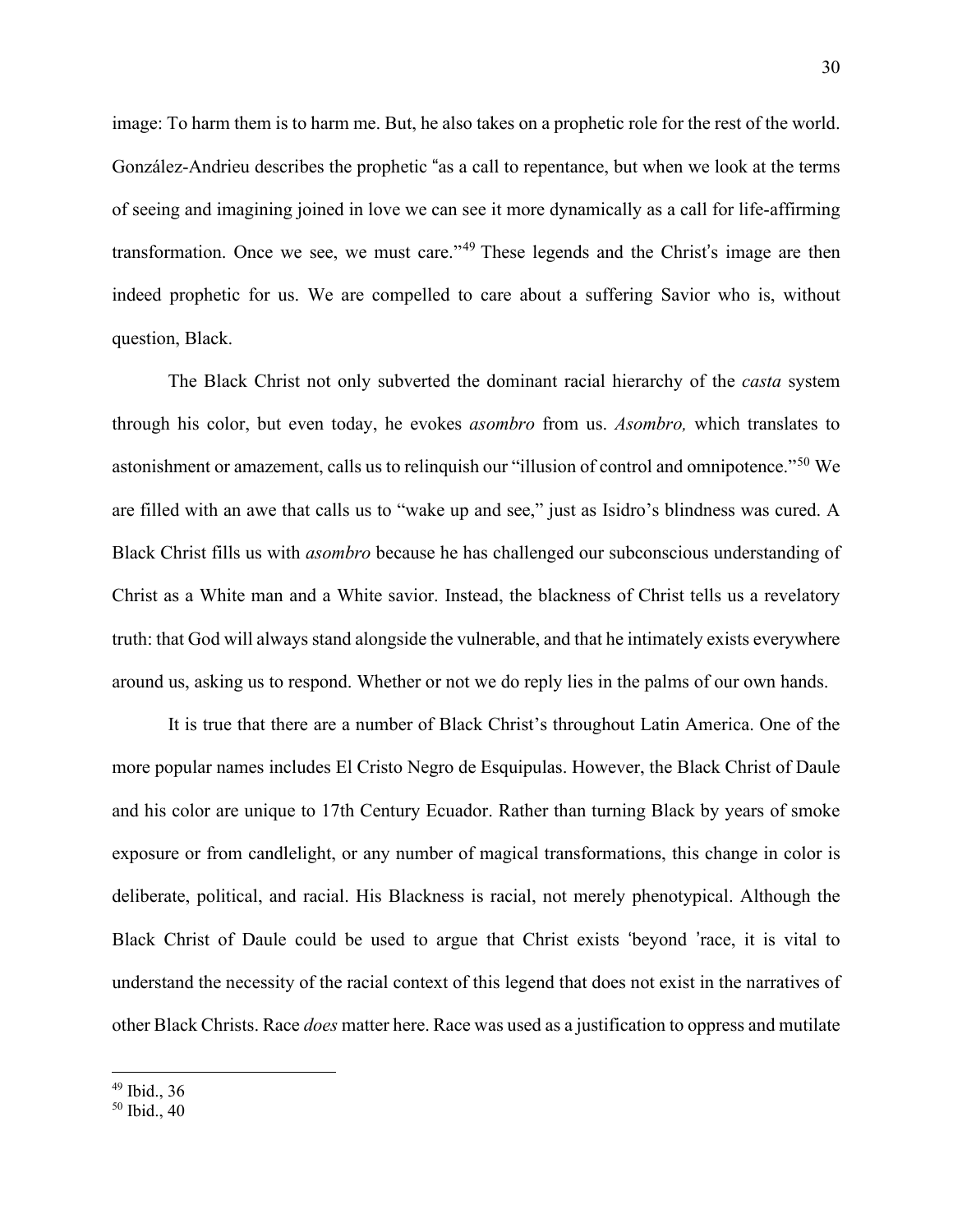in 17th Century Ecuador, and continues to be used throughout the Americas to incarcerate and discriminate against people of color. By changing his color and therefore his race, the Black Christ subverts not only the racial hierarchy of the Spanish *casta* system, but also the various socialpolitical systems that benefitted from slavery.

# **The White Christ of Colonization**

In the early history of the United States, the White Christ was used as an agent of "slave Christianity," an "instrument of control to convince Blacks that their racial inferiority was divine mandate."<sup>[51](#page-35-0)</sup> In the hands of the dominant White oppressors, Christ was made into an idol of whiteness that was then used to subjugate Black people in the U.S.

 Although the experiences of slavery in the United States and in South America are different, the subjugation of Afrodescendants under a White Christ is shared. Our understanding of Christ as White, although this is not grounded in any historical authenticity, has shaped our entire perception of Christianity in the West both in North and South America. "Because the norm in America has been to see God as White," Lee Butler writes, "it is not only thought to be abnormal to change the color of God, but it has been considered a blasphemous desecration to imagine God as other than White."<sup>52</sup> Thus, we see how strong of a statement the miraculous transformation of The Black Christ is, not only for a racially charged Ecuador— but also for Catholic understanding of Christ as a whole. For White Christians, the image will challenge many internal biases that have historically been reinforced by those in power. For Black Christians, to envision Christ as a Black man is imperative to self-revelation and prophetic understanding. Albert Cleage Jr notes,

> Until Black Christians are ready to challenge this lie [a White Christ], they have not freed themselves from their spiritual bondage to the White man nor established in their minds their right to first class citizenship in Christ's kingdom on earth. Black people cannot build dignity on their knees worshipping a White Christ. We

<span id="page-35-0"></span><sup>51</sup> Jawanza Eric Clarke, *Albert Cleage Jr. and the Black Madonna and Child,* 9

 $52$  Ibid., 165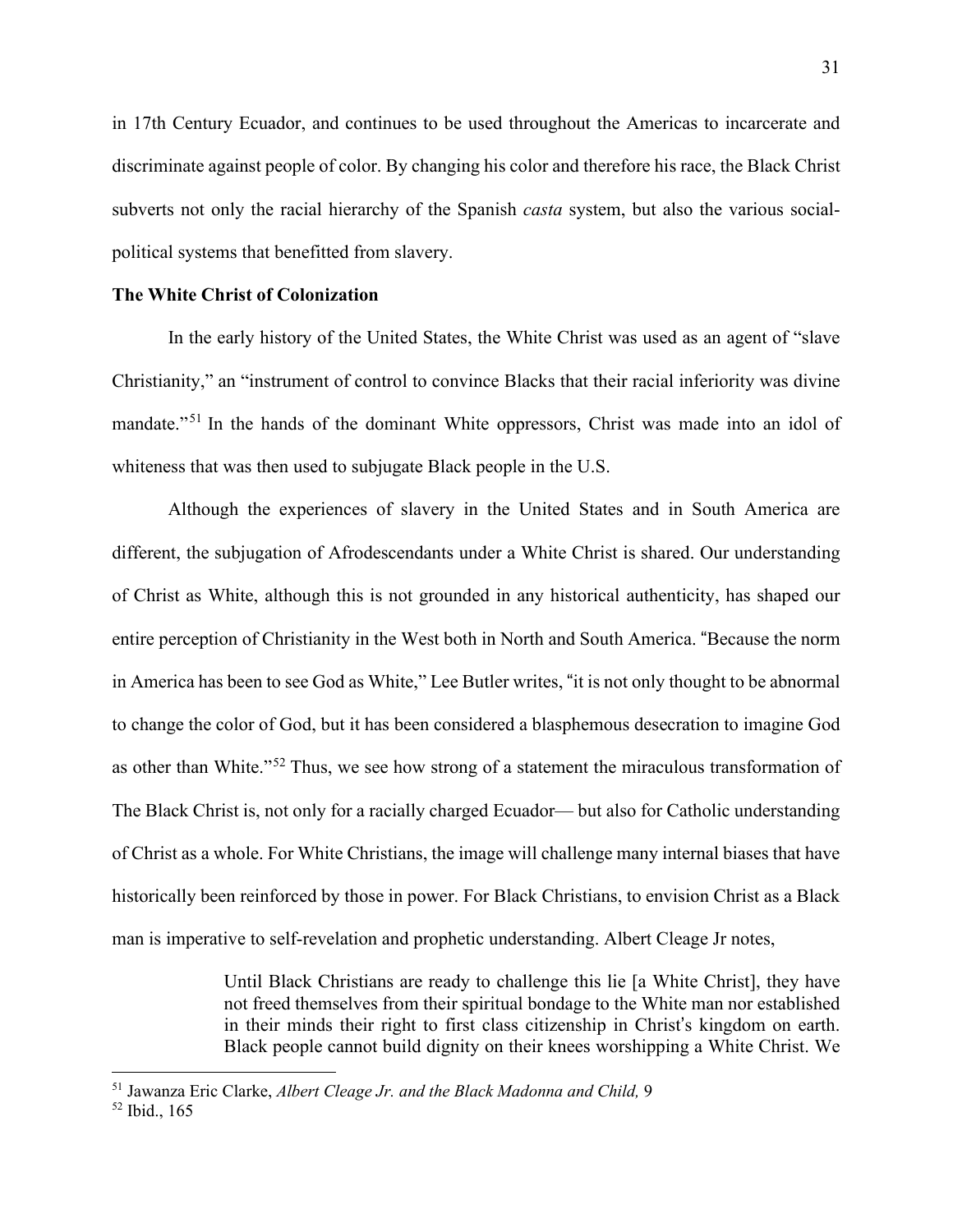must put down this White Jesus which the White man gave us in slavery and which has been tearing us to pieces.  $53$ To reach the Christ of love and solidarity, we must look beyond the images we have been

spoon fed from infancy and see an alternative narrative. Although Christ was a dark skinned Palestinian Jew, the nature of Christ extends beyond the historical man Jesus, and transforms throughout history to enter into communion with us. Not only do we receive prophetic revelation through this Black Christ, but also a call to act. "In the words of Cleage, when 'we despise ourselves 'we are unable to even conceive of God as willing to use Black people for God's purpose."<sup>54</sup> Yet, here Christ has become a Black man not only to make a point, but to demand justice and express divine love. The image of Christ as White, when he was in actuality a Palestinian man, is fundamentally harmful towards people of color.

The idolization of a White Christ continues to keep Christians trapped in 'spiritual bondage,' regardless of their own racial or ethnic identities. Cleage Jr notes that "it is only necessary to mention Jesus' blackness as an act of resistance in a society that overvalues White identity or whiteness, by privileging it and conferring power over all racial identities."<sup>[55](#page-36-1)</sup> In a society that oppressed and abused enslaved Afro-Ecuadorians, Christ takes a stand to deliberately show his solidarity with them. A White statue or image of Christ is not in itself an idol. However, a White Christ becomes an idol when his Whiteness is used as a tool to oppress people of color. Dismantling our understanding of race within Christology and the idea that Christ is one particular race is necessary to avoid idolatry and abuse of his image.

In this section, I have explored the significance of imagery and the messages this imagery can convey. Christian imagery has directly impacted not only Western artistic depictions of

<span id="page-36-0"></span><sup>53</sup> Ibid., 3

<sup>54</sup> Ibid., 180

<span id="page-36-1"></span> $55$  Ibid., 5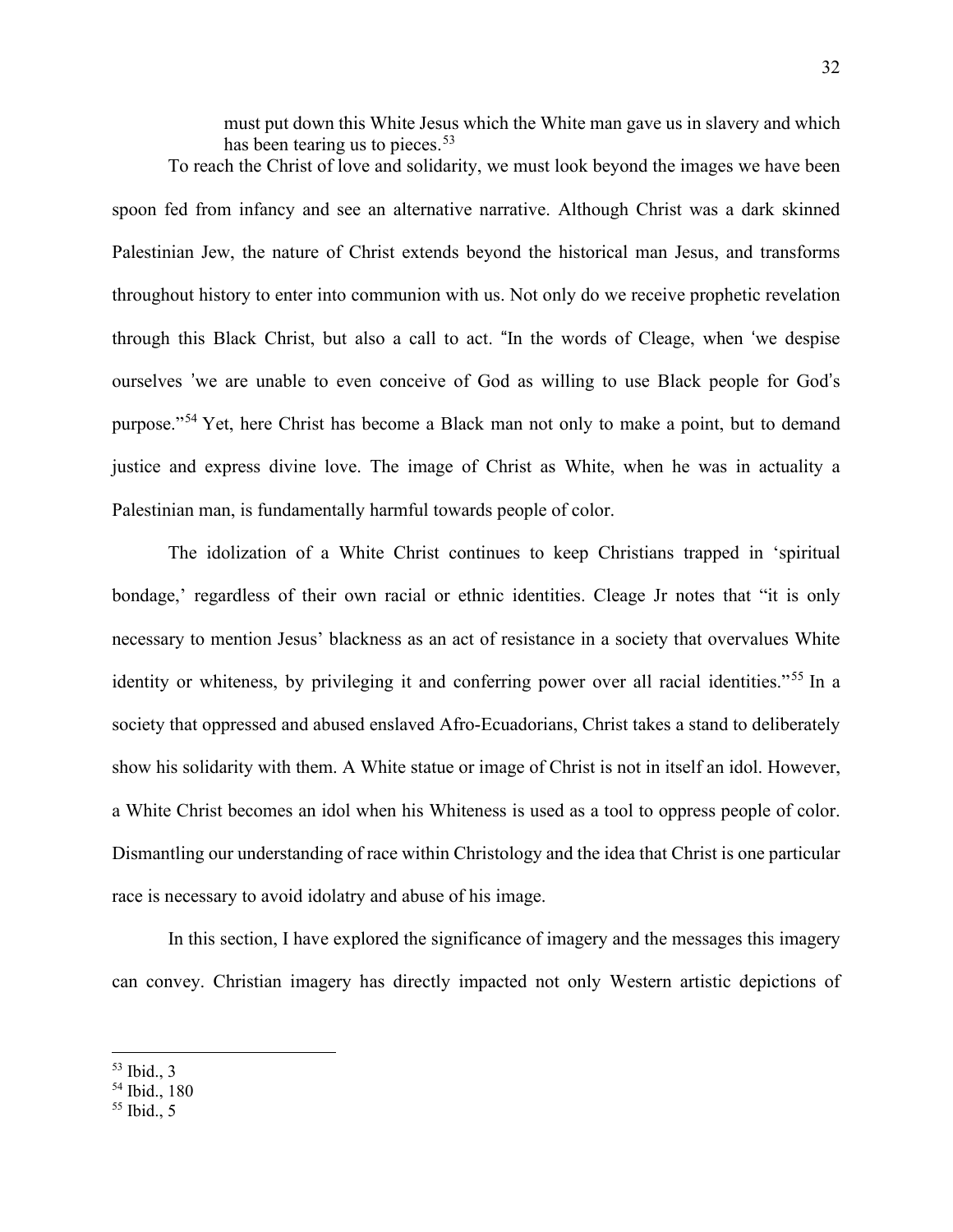significant religious figures such as Jesus and Mary, but has simultaneously used these images to maintain a status quo in which Whiteness dominates over all others. Visually, the Black Christ replies to this abuse and subverts it through the combined associations of both Jesus Christ as a Messiah and Jesus Christ as an enslaved Black man. This *asombro* we experience is the direct release of our spiritual illusions because this image challenges a dominant narrative we have been spoon fed, even unintentionally, by the overwhelming White majority of Christian art. It is only after unpacking Christ from this cage of Whiteness that we can truly achieve self-revelation as people of color. Additionally, it is only after this same unpacking that White Christians can also achieve a more full understanding of themselves and their faiths.

#### **V. Prioritization of Whiteness in Contemporary Ecuador**

In this section, I will explore the complexities of race and ethnicity in contemporary Ecuador. Although echoes of the *casta* system continue to exist within Ecuadorian society, ethnicity is significantly more nuanced in Ecuador and is subject to change. I challenge the category of "race" in its entirety, identifying it as a social construction used to categorize human beings. Despite this, Ecuadorians are frequently categorized and identified by various factors in society: phenotypical appearance, language, education, mannerisms, social class, financial status, and even geographic region. There have been attempts to homogenize Ecuador under one unified national identity as Mestizos, at the heavy cost of ignoring the inequalities experienced by Indigenous and Afro-Ecuadorians. These social hierarchies have been directly impacted and created around the echoes of the *casta* system, continuing to impact the treatment of Ecuadorian citizens in the 21st century.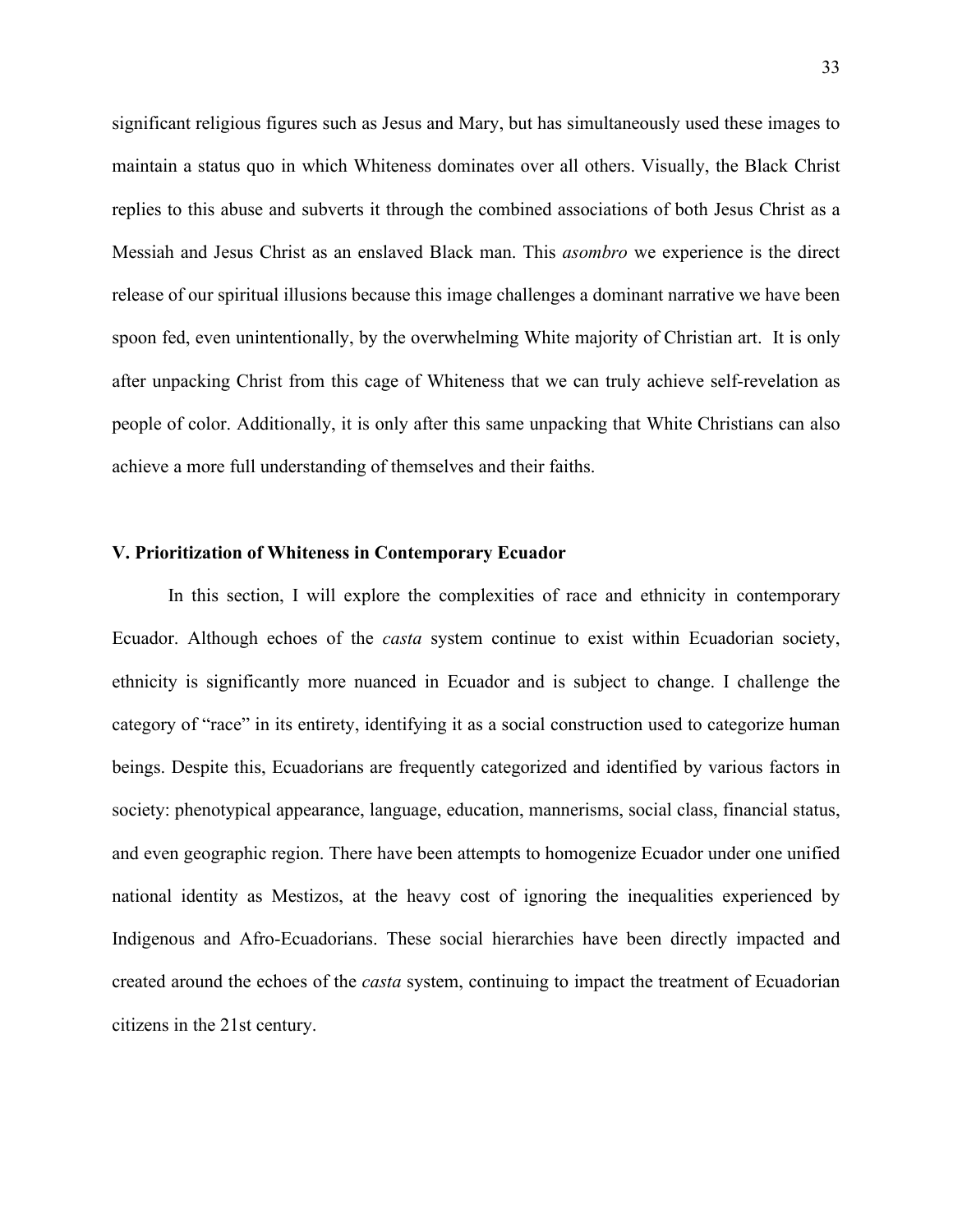# **The Double-Edged Sword called Mestizaje**

 Although the *casta* system is no longer enforced officially on a societal level, the echoes of the hierarchy continue to define Ecuadorian contemporary society. This can be seen even within the attempt to homogenize Ecuadorian ethnic groups through the concept of "mestizaje". According to Nestor Medina, the concept of "mestizaje" originally "functioned as a catalyst for appreciating the amalgam of indigenous, Spanish, and African elements in their diverse religious expressions."<sup>56</sup> It has been understood in both positive and negative lights throughout Latin America, particularly in U.S Latina/o Critical Race Theory (LatCrit). In some Latin American countries such as Mexico, mestizaje can be understood as an ethnic identity independent from that of the categories Spanish and Indigenous, and can also be associated with great pride.

In Ecuador, mestizaje was used to identify the intermixture of Spanish, Indigenous, and African. But more notably, the rhetoric of mestizaje was appropriated directly by the Ecuadorian government in an attempt to homogenize the country into one national "hybrid" identity. Rosario Rodriguez notes that race in itself "does not refer to any singular identifying trait, but encompasses such diverse factors such as national origin, skin color, cultural traditions, and familial bloodlines."[57](#page-38-0) Race as we understand it in Latin America is determined and influenced by these countless factors, making identities fluid and dependent on any number of factors. Thus, Ecuador's attempt to unify countless racial and ethnic groups under the label 'mixed' is insufficient. Simultaneously, this homogenization established a disparity in power amongst various ethnicities within the *casta* system.

Mestizos, suddenly the majority ethnic group in Ecuador post-colonization, were viewed as a means of unifying the country through their ethnic ambiguity. However, the continued

<sup>56</sup> Nestor Medina, *Mestizaje: (Re)Mapping Race, Culture, and Faith in Latina/o Catholicism*, 21

<span id="page-38-0"></span><sup>57</sup> Rubén Rosario Rodríguez, *Racism and God-Talk: A Latino/a Perspective*, 25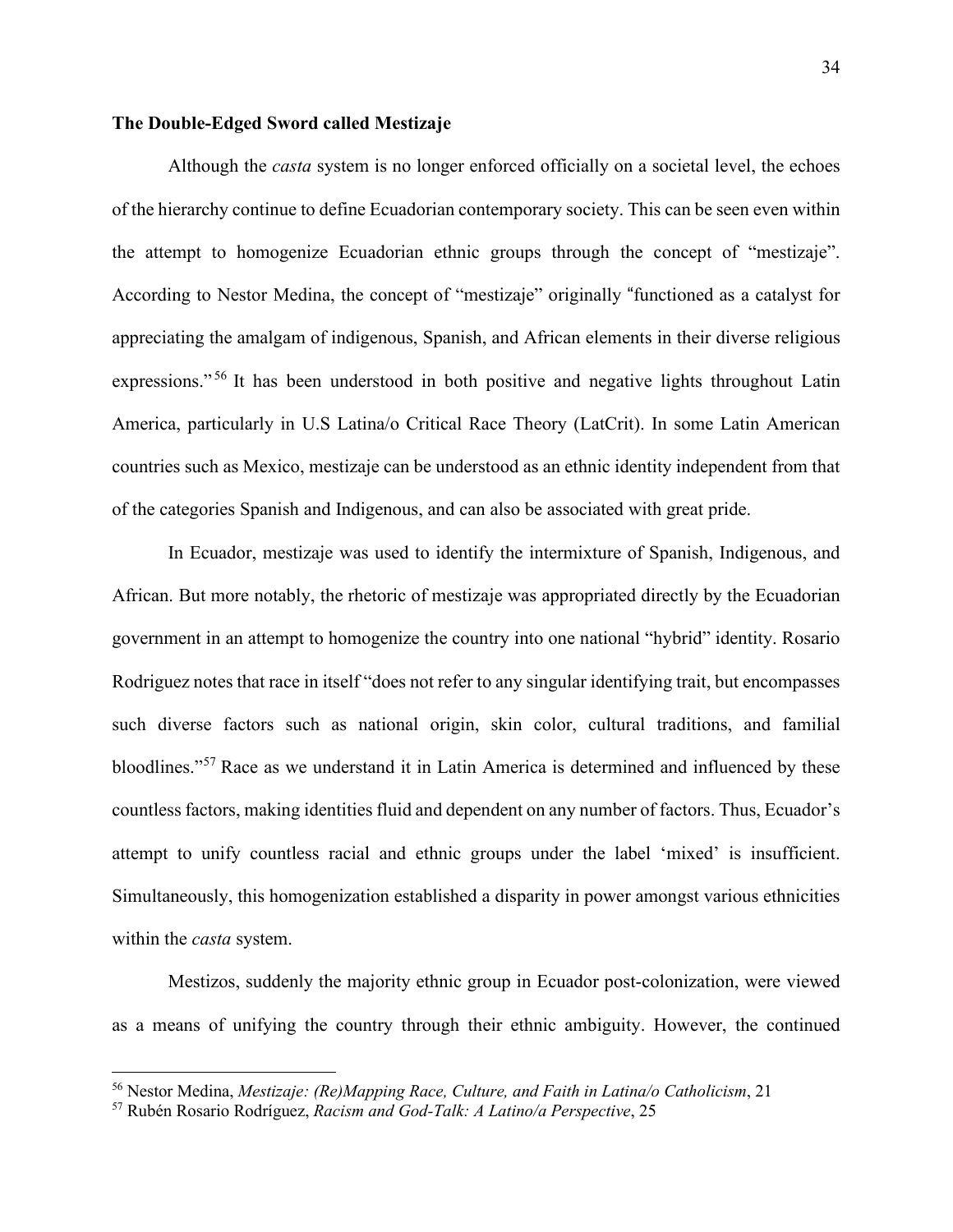prioritization of Spanish heritage and phenotypical appearance continued regardless, becoming the deciding factor of one's worth in society. For an individual to be mestizo, they would be identified as a mix of Spanish and Indigenous. Arguably, Ecuadorian society both during Spanish occupation and today continue to favor European culture, language, and phenotypical features. As Nestor Medina points out,

> Mestizaje is a very fluid, ambiguous, and porous category. The people most subject to racism and discrimination are those who display certain sociocultural and phenotypical characteristics by which they are identified as indigenous and/or African descendants, regardless of the "degree" to which they are mixed. The opposite is also true: people whose physical features are more European often identify themselves as white and reject any connection to indigenous or African ancestry, or to mestizaje.<sup>58</sup>

Rather than focusing on one's individual heritage, phenotypical appearance becomes the starting point for the categorization of the social bodies of Ecuadorians. Ecuadorians are oppressed racially to the extent that they appear phenotypically Indigenous or African, regardless of their "biological" makeup. Colorism, the discrimination against those with darker skin tones even within the same ethnicity, is prevalent. It is also worthy of note that the identification of an individual can vary from generation to generation, with a parent identifying in one way and the child in another, which can even cause unrest within an Ecuadorian household. By focusing on the intermixture of "Mestizaje" as a national identity but simultaneously prioritizing Spanish-European appearance, culture, and language, Indigenous Ecuadorians and Afroecuadorians are significantly excluded from Ecuadorian society and national unity.

 Acculturation into "mestizaje" also became a means of social mobility for the Indigenous people of Ecuador. An Indigenous person could claim a mestizo identity in order reap benefits and opportunities restricted to mestizos, but at the cost of relinquishing the cultural markers of their Indigenous heritage. This relinquishment could include an Indigenous person's clothing, hairstyle,

<sup>58</sup> Nestor Medina, *Mestizaje: (Re)Mapping Race, Culture, and Faith in Latina/o Catholicism* 116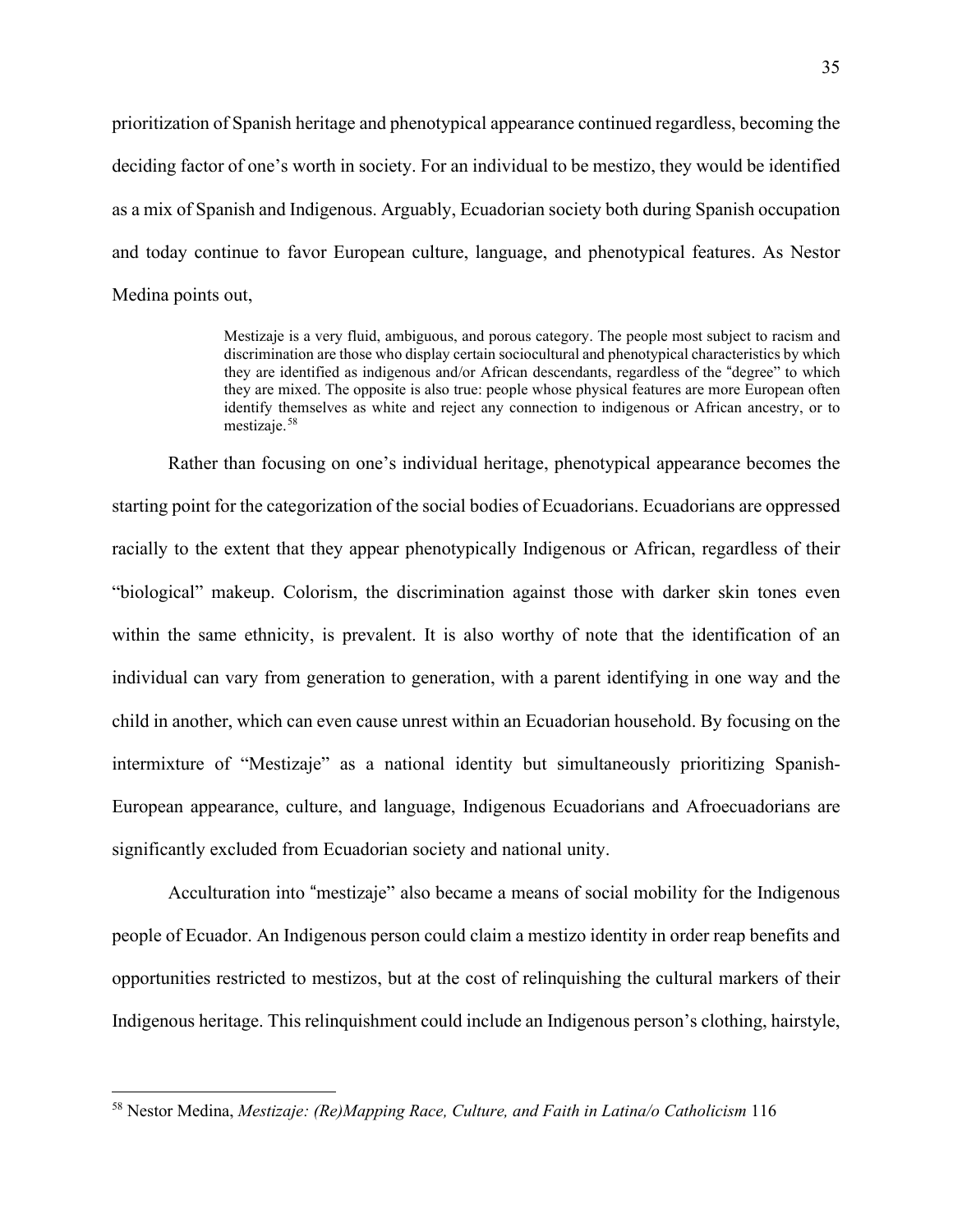language, geographic region, religion, and so on. Roitman explains that new terminology emerged in order to describe Indigenous people who adopted non-Indigenous identity markers in order to claim a mestizo identity. Indigenous people "who appropriated Spanish dress and custom were termed 'peinadillos '(referring to a change in hair style) in the sixteenth century." [59](#page-40-0) An understanding of race *as* ethnicity emerged in direct result of this acculturation.

"Language, dress, and other social customs could 'make a mestizo from an Indian 'or make 'an Indian into a mestizo,"[60](#page-40-1) says Roitman. An Indigenous person could abandon their clothing and language in order to become "mestizo," in the hopes of integrating into society for benefits not previously allotted to them because of their Indigeneity. The ethnicities of the upper elites or "la gente buena" in Ecuador align strongly with Spanish culture and society, but this does not *exclusively* mean a particular phenotypical appearance. A mestizo could attempt to join "la gente buena" if they received the proper education, manners, and social standing necessary to do so, but this remains difficult for individuals phenotypically presenting as Indigenous and Afro-Ecuadorian citizens.

# **Assimilation into Spanish Culture for Social Mobility**

In Ecuador's case, the clear power disparity between the Indigenous and the Spanish created a societal preference for those perceived to be 'more Spanish 'be it culturally, ethnically, phenotypically, or linguistically. By "defining who is or is not mestizo, a state built on the idea of a mestizo identity, like Ecuador, can either exclude parts of its population from full civic participation or muffle unrest under an apparently all-encompassing umbrella, even if it also promulgates the maintenance of essentialized non-mestizo identities."<sup>61</sup> Indigenous and Afro-

<span id="page-40-0"></span><sup>59</sup> Karem Roitman, *Race, Ethnicity, and Power in Ecuador: The Manipulation of "Mestizaje"*, 97

<span id="page-40-1"></span><sup>60</sup> Ibid., 101

 $61$  Ibid., 57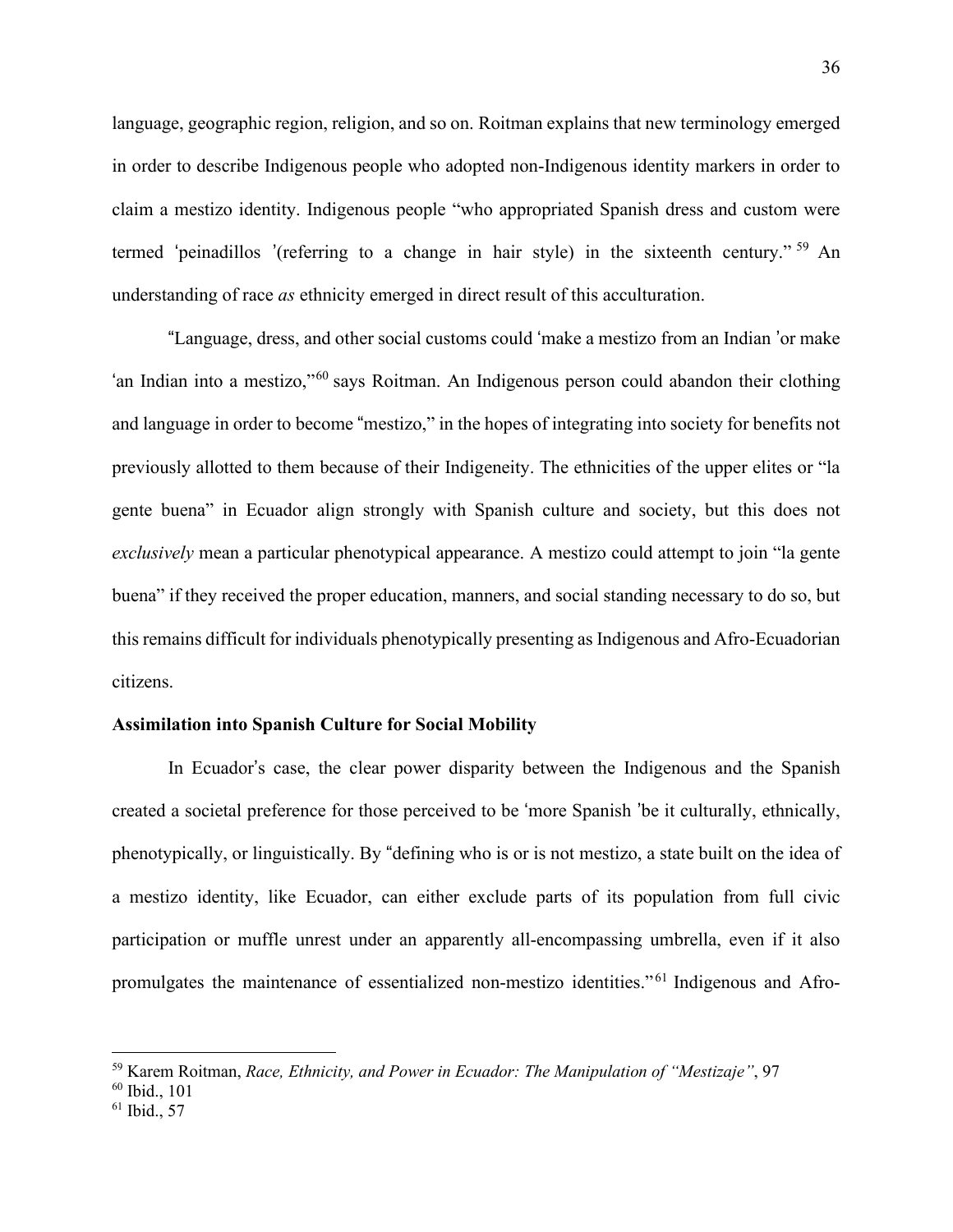Ecuadorians are often subsequently pushed to the margins, if they are acknowledged at all. Simultaneously these marginalized groups are then perceived as direct threats to the homogeneousness of mestizaje in Ecuador, and are especially threatening to Whites and White-Mestizos.

Roitman also explains that the white-mestizo population in Ecuador "has maintained its cultural, social, and [general] economic power by defining acculturation as the road to progress, and themselves as the models whom others should emulate."[62](#page-41-0) The only means for an Indigenous person to achieve acculturation into a Mestizo identity is to relinquish their cultural markers. This is not unlike "successful integration into mainstream U.S culture," which is "achieved only by sacrificing ethnic and cultural identity."<sup>[63](#page-41-1)</sup> Like the "re-education" of Native Americans in the United States, this colonial propaganda of the savage Indian becoming "civilized" or "peinadillos" ("those who comb their hair") is an agent of White supremacy that transcends borders. And unlike the Indigenous Ecuadorians who to some degree may have success becoming "peinadillos," Afro-Ecuadorians find no similar opportunity for mobility on a social, political, or economic level.

Because Ecuadorian society prioritizes Spanish-European culture, language, and dress, the Indigenous and Afro-Ecuadorians who did not comply were simultaneously painted as "fearsome beings— as possible assailants threatening the order of the new state."<sup>[64](#page-41-2)</sup> The Spanish debated whether or not the Indigenous needed aid or punishment in order to become civilized, harmless laborers. Both of these views can "be found in the nineteenth-century debate over whether 'dangerous Indians, 'who might attack villages, rape, and pillage, were best civilized within or outside *concertajes*."<sup>65</sup>

<span id="page-41-0"></span> $62$  Ibid., 2

<span id="page-41-1"></span><sup>63</sup> Rubén Rosario Rodríguez, *Racism and God-Talk: A Latino/a Perspective*, 64

<span id="page-41-2"></span><sup>64</sup> Karem Roitman, *Race, Ethnicity, and Power in Ecuador: The Manipulation of "Mestizaje"* 17

<sup>65</sup> Ibid., 17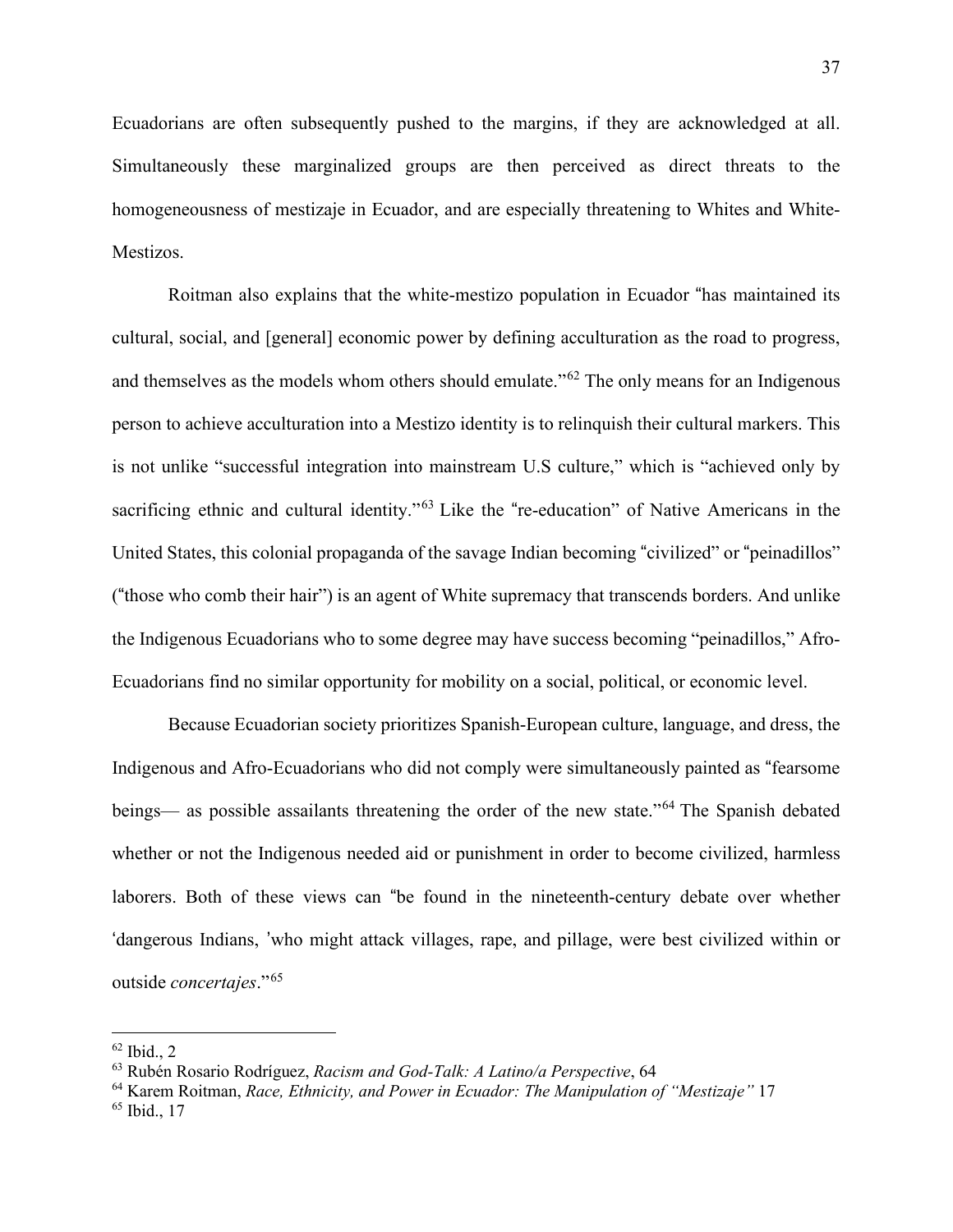Even during Indigenous mobilization for inclusion, very rarely were the lower *castas* permitted to represent themselves politically within society, or to present demands themselves. Instead, "ventriloquists" of the upper classes did so on their behalf. In the 16th and 17th century, the Indigenous and Black populations began to work together in order to form strategic alliances for survival and resistance against conquest and colonization of the Spanish. <sup>66</sup> This unification was perceived as an explicit threat to the homogenous mestizaje of dominant Ecuadorian society, perpetuating Spanish Supremacy.

In this section, we have explored the use of the rhetoric surrounding mestizaje and how Ecuador has historically used it in an attempt to unify the country under one ethnic identity. However, this has occurred to the detriment of Indigenous and Afro-Ecuadorian populations, who are pushed away Mestizo identification. Only by deliberately relinquishing their Indigenous culture can an *indio* become a *mestizo* for better educational, financial, and social opportunities. Unable to receive these benefits through the means of assimilation, Afro-Ecuadorians become subjected to the *Mejorando la raza* rhetoric. Only by marrying individuals of lighter complexions and producing lighter offspring can this same social mobility be achieved, deliberately participating in the blanqueamiento of one's descendants.

#### **VI. The Invisible Citizens: Afro-Ecuadorians and Exclusion from Mestizaje**

In this section, I will explore the current cultural and political status of Afro-Ecuadorians in Ecuador. Called "The Invisible Citizens," Afro-Ecuadorians are often dismissed as foreigners even after living in Ecuador for generations. Although Afro-Ecuadorians are known for their contributions to Ecuador's regional music as well as Ecuador's soccer teams. they are continually

<sup>66</sup> John Anton Sanchez, *Religiosidad Afroecuatoriana*, 34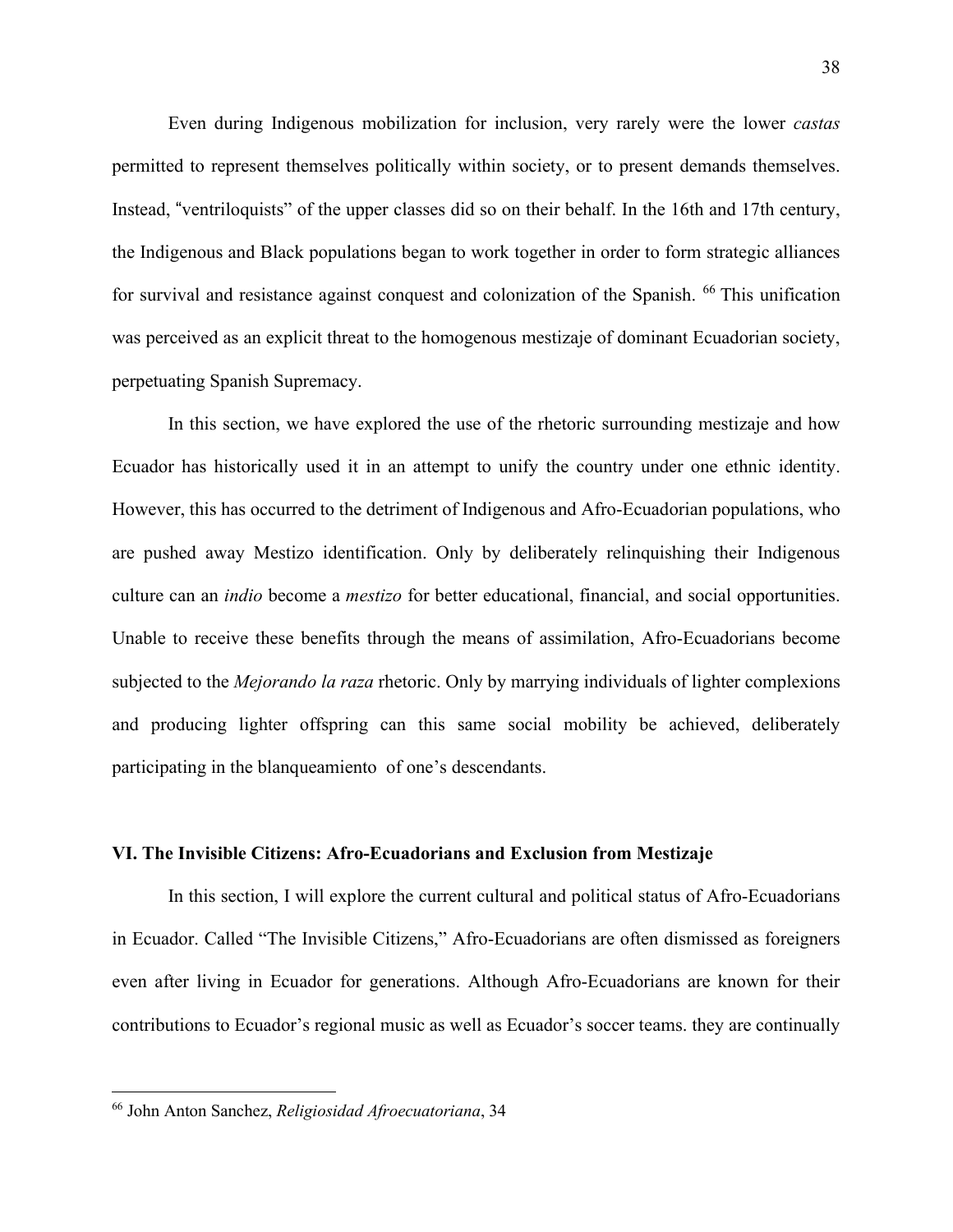discriminated against within society. Thus, the legend of the Black Christ of Daule and his message has not faded from relevance. Instead, this section highlights the continued inequalities and injustices experienced by the Afrodescendants of Ecuador.

As a result of Ecuador stressing its mestizo identity as a country and placing such emphasis on the mixture between the Spanish and the Indigenous (prioritizing the European-Spanish qualities), little to no room is left for the Afro-Ecuadorian population in terms of national unity. Historically speaking the Afro-Ecuadorian population has received little attention and aid from the government, while simultaneously enduring horrible stereotypes regarding their race/ethnicity. The Ecuadorian understanding of mestizaje has time and time again excluded the presence of Afro-Ecuadorians entirely. Unlike their Indigenous counterparts who were deceitfully promised acculturation through integration into the mestizaje, there is no means for an Afro-Ecuadorian to integrate into Ecuadorian society in the same way. The only true means to do so as an Afro-Ecuadorian is the blanqueamiento, the literal phenotypical whitening that occurs generation by generation. By marrying phenotypically lighter Ecuadorians, the "stain" of blackness can be "whitened" to achieve a mestizo or White-mestizo identity for one's descendants. Afro-Ecuadorians themselves are merely cast aside as foreign, not only from "la gente buena," but often from an Ecuadorian identity as a whole.

Afro-Ecuadorian slavery was abolished in 1852 by General José María Urbína, but this did little to ease the inequity that the Afro-Ecuadorians faced in Ecuador. Despite their newfound legal freedom, many slave owners delayed releasing their captives. If they were freed, the Afro-Ecuadorians who had been enslaved were not permitted to receive titles of the lands they had worked for generations. As a result the Afro-Ecuadorian population was "consequently plunged into a state of chronic poverty as they faced ethnic/racial discrimination with few economic or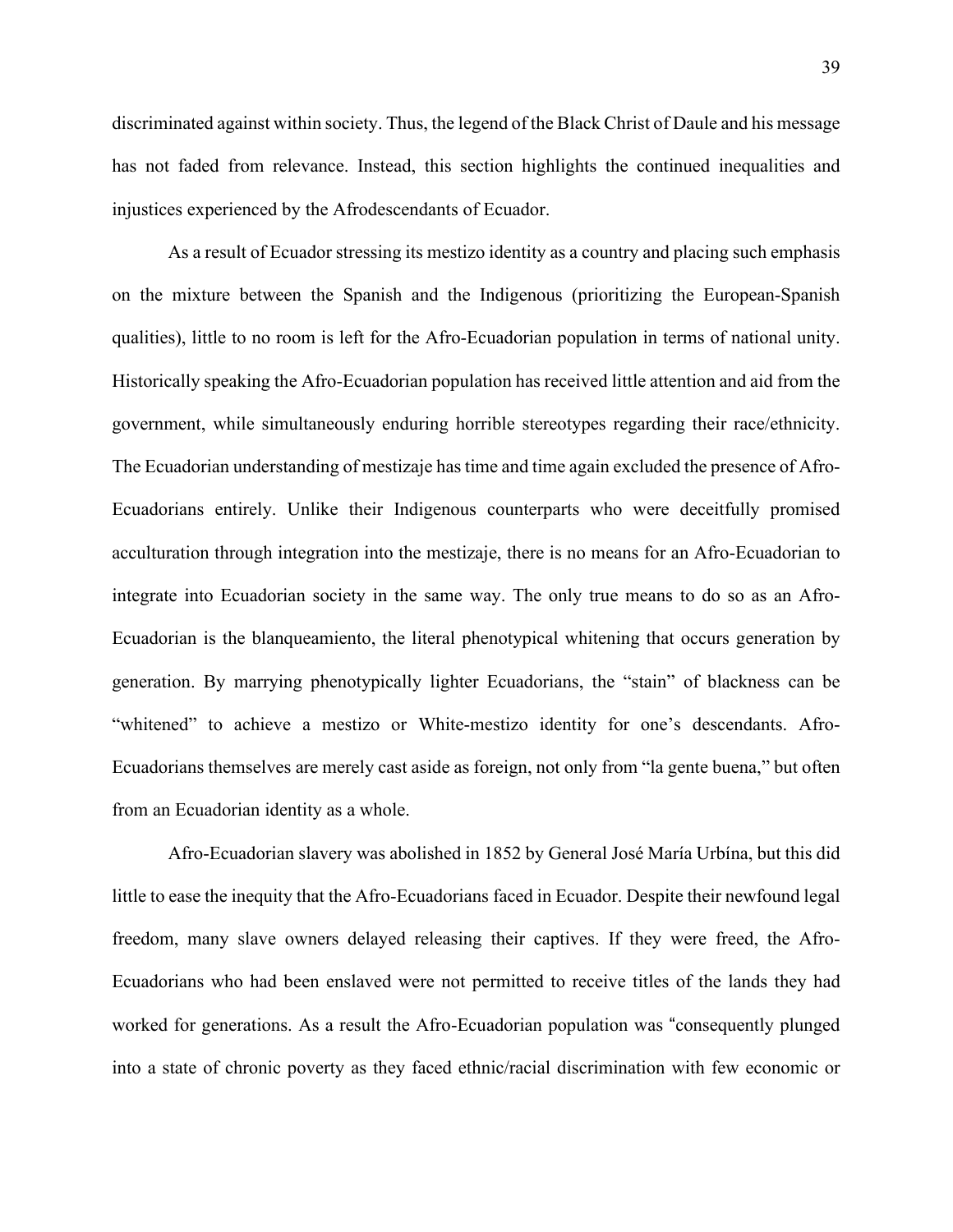educational resources. At present Ecuador's Afro-Ecuadorian population is disproportionately affected by poverty and violence."<sup>[67](#page-44-0)</sup>

Historically, Afro-Ecuadorians have only been identified by the government to the extent that they are different from the Indigenous people. They have often been cited as examples of how the Indigenous people should or should not behave. Afro-Ecuadorians are therefore not mestizo and not white, and are also excluded from indigenous identity.<sup>[68](#page-44-1)</sup> Rahier notes, "In this [mestizo] imagination of Ecuadorianness, there is logically no place for blacks; they remain invisible. Afro-Ecuadorians constitute the ultimate Other, some sort of a historical aberration, a noise in the ideological systems of nationality, a pollution in the genetic pool, the only true alien, the "noncitizen" par excellence; they are not part of mestizaje."<sup>69</sup>

 Although previously dismissed as an invisible minority, Afro-Ecuadorians are now receiving more attention in the 21st Century. Afro-Ecuadorians are present throughout the country especially in Guayaquil and Quito, and their presence in numbers can no longer be ignored within the country. However, as Rahier explains, the migration of Afro-Ecuadorians to larger cities "continues to be seen as a threat even when they are moving up in the socioeconomic ladder and do not act according to racist stereotypes." <sup>[70](#page-44-2)</sup> Even when they are deliberately presenting themselves as different from the common racial stereotypes against Black people in Ecuador, they are subjected to racism and ostracized nonetheless.

Jean Rahier reflects upon his experience as an Afro-European man in Ecuador by saying,

"On numerous occasions in Quito, white, white-mestizo, and mestizo people, after learning about my Afro-Ecuadorianist research interest, spontaneously shared with me their negative views of Ecuadorian blacks. They described them as an

<span id="page-44-0"></span><sup>67</sup> Ibid., 111

<span id="page-44-1"></span><sup>68</sup> Ibid., 110

<sup>69</sup> Ibid., 109

<span id="page-44-2"></span><sup>70</sup> Jean Muteba Rahier, *Blackness in the Andes: Ethnographic Vignettes of Cultural Politics in the Time of Multiculturalism,* 122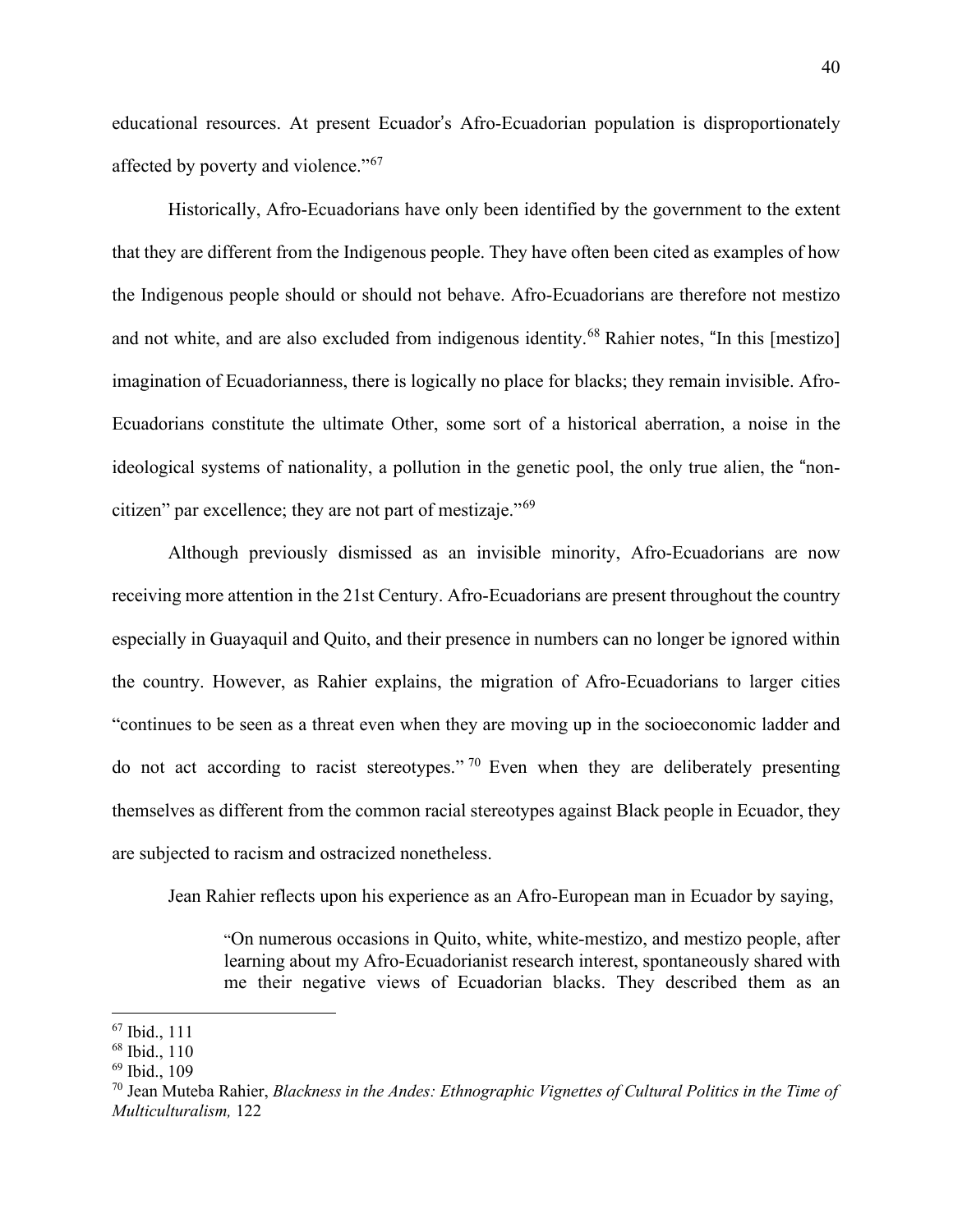uncivilized people living in remote areas outside of the scope of modernity, where hot climates gave shape to their innate laziness and violence, which they bring with them when they migrate. They did so without ever thinking that I might be offended. The idea that I, a black person from the "developed world,"could identify with Ecuadorian blacks never entered their minds. Such an identification was simply not probable since, in their scale of cultural respectability, what they saw as my "Europeanness" seemingly erased (most of) my blackness. When I pointed out that I did identify as a black person, they invariably responded, sometimes interrupting me, saying that perhaps I was black, but I was a "fine black" (*un negro fino*), an "educated black.¿" "Como así se va a comparar con esta gente pués?" (How can you compare yourself with these people?) they asked. The way they associated me with Europe was a powerful source of privilege and prestige."<sup>71</sup>

Rahier experienced first hand Ecuadorian understanding of race, ethnicity, and social mobility provided by European education and culture. Despite his phenotypical appearance as a Black man, his European education and status weigh more. So much more that he was immediately considered different than Afro-Ecuadorians. Colorist rhetoric is so prevalent in Ecuadorian news broadcasts and newspapers that Rahier notes, "racial identification is mentioned only when the criminals are black and the victims are nonblacks. When the ethnic or racial identity of a person involved in a crime is mentioned, it is always a black (moreno, raza morena, persona de color, and so forth) and he is always the aggressor, the criminal, the beast, or the savage."<sup>72</sup>

Afro-Ecuadorians in the 21st century continue to experience discrimination based on their race. They are often rejected from housing by those who do not wish to rent to Black people, they are denied particular job opportunities which may require them to be in public eye, and they often receive less education than their Mestizo and White counterparts. There continue to be geographic areas, restaurants, bars, and schools in which Afro-Ecuadorians are not welcome. Afro-Ecuadorians continue to be subjected to racial stereotypes that portray them as violent, dangerous, and uneducated. Black immigration into major cities such as Quito and Guayaquil are "described

<sup>71</sup> Ibid., 122-123

<span id="page-45-0"></span><sup>72</sup> Ibid., 125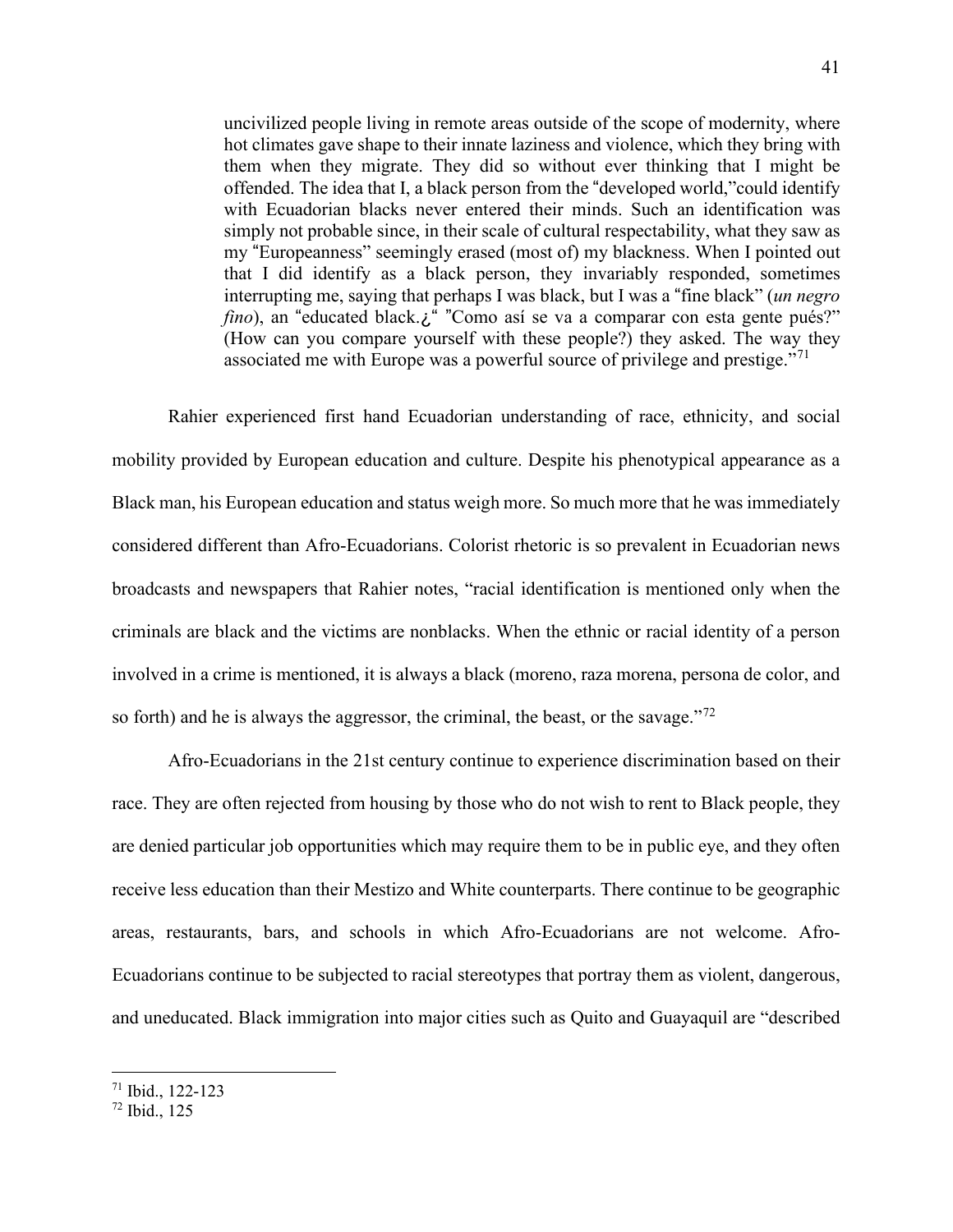as a calamity, a plague that dangerously "attacks" the city and civilization at large. Blackness means "naturally bad." It is even more negatively viewed when it does not stay in its "places"."<sup>[73](#page-46-0)</sup> The rejection of the presence of Afro-Ecuadorians is so prevalent in Ecuador that in 1995, when a black woman born in Quito was elected Miss Ecuador, the country erupted in disbelief. "*¿Como así una mujer negra va a representar al Ecuador?* (How can a black woman represent Ecuador?)…. This position was until then exclusively occupied by young women whose racial identity and physical features could unequivocally celebrate white-mestizoness as the standard of beauty, in accordance with the still hegemonic ideology of mestizaje."<sup>[74](#page-46-1)</sup>

Like Black people in the U.S, Afro-Ecuadorians are frequently abused by the dominant oppressors of society. They are denied job and education opportunities, housing, and often villainized by the colorist rhetoric of Ecuadorian media. In opportunities when Afro-Ecuadorians are highlighted for their contributions or talents, such as the Miss Ecuador pageant, they are undermined solely for their phenotypical appearance. Their "Ecuadorianness" is questioned, rejected, and their humanity is denied. Thus, the racism and oppression that birthed the legend of the Black Christ of Daule continues to exist today and is directly experienced by the descendants of the enslaved Afro-Ecuadorians of the 17th Century.

#### **VII. Revelation from the Black Christ Today**

Three hundred years have passed since the miraculous color change of the Black Christ of Daule. Only one hundred and seventy years have passed since slavery was made illegal in Ecuador. However, this has not ended the oppression experienced by Indigenous and Afro-Ecuadorians. The Black Christ of Daule and the message he conveys through his revelatory image have not spread

<span id="page-46-0"></span><sup>73</sup> Ibid., 127

<span id="page-46-1"></span><sup>74</sup> Ibid., 129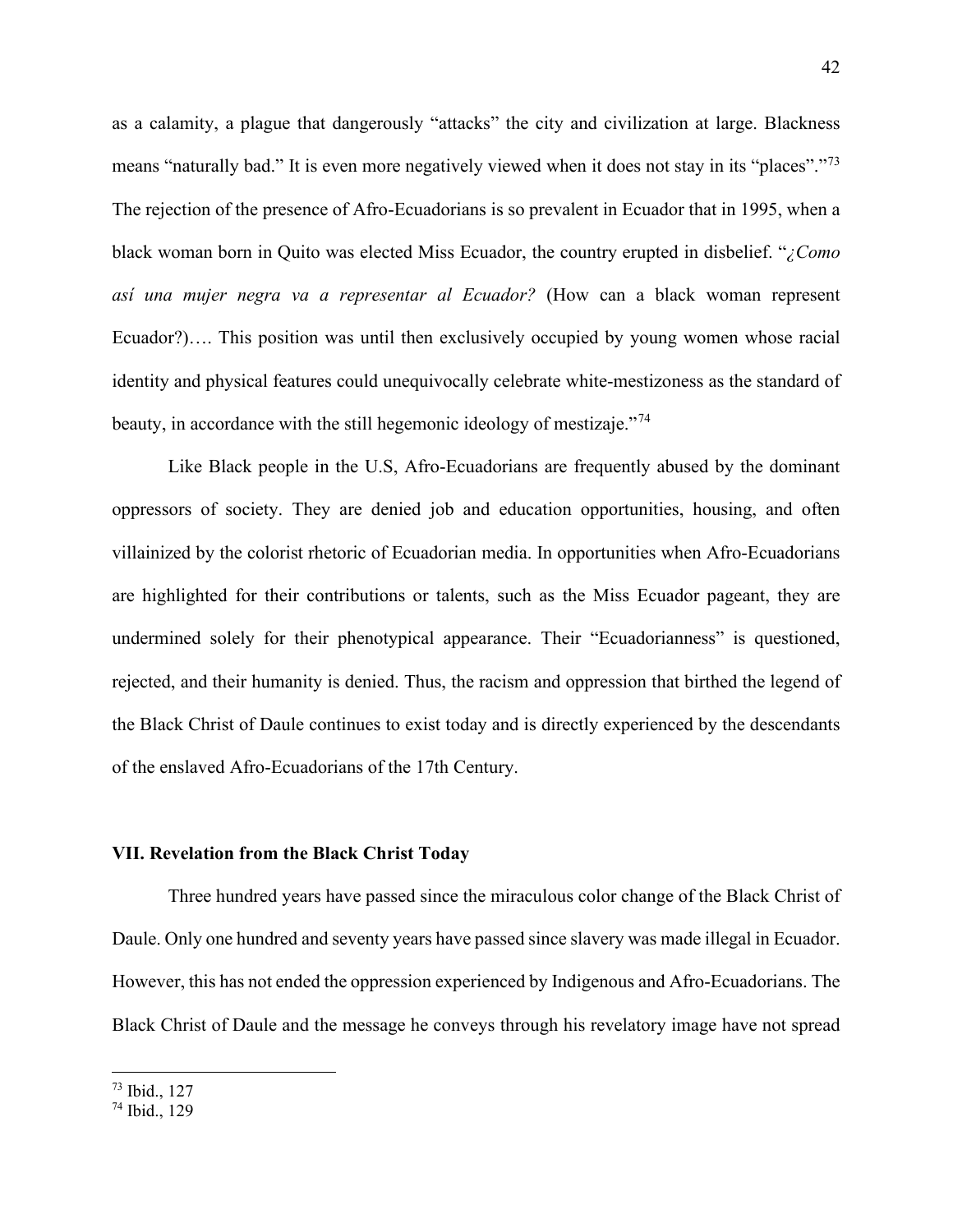into practice within Ecuadorian society. Afro-Ecuadorians, although no longer enslaved, continue to be subjected to the racism, violence, and poverty. The Spanish *casta* system has left its echoes on the understandings of race and ethnicity in South America, echoes that continue to concretely define the lives of Ecuadorians of color.

The message of unity, equality, and liberation found within the Black Christ is still just as relevant and important today as it was hundreds of years ago. Like Afro-Ecuadorians, Indigenous people are also still portrayed as "threatening to take over cities" and needing "to be controlled and contained."[75](#page-47-0) Without even realizing, the White Christ of Colonization continues to keep Ecuador and its people in a chokehold. The still existing preference for European features, education, language, and culture creates a dangerous and hostile social environment for Indigenous and Afro-Ecuadorians. Indigenous Ecuadorians have historically been forced to relinquish their cultural identities in order to achieve social mobility, while simultaneously experiencing oppression at the hands of the White Spanish and White-Mestizos. Afro-Ecuadorians, who rejected entirely from the concept of *mestizaje*, are subjected to racism on social, political, and economic levels. For the Afro-Ecuadorians who have internalized this hatred for themselves and their skin color, the only "solution" for them is the *blanqueamiento*. A deliberate whitening of one's descendants by marrying phenotypically lighter Ecuadorians, in order to provide the social mobility they themselves were not allotted. Ultimately, both of these "solutions" are illusions of integration into an oppressive power system that should not exist in the first place. The Spanish supremacy that is so prevalent within Ecuadorian society continues to hold Ecuadorians in bondage to a social construct that continuously prioritizes a White elite over all else.

<span id="page-47-0"></span><sup>75</sup> Karem Roitman, *Race, Ethnicity, and Power in Ecuador: The Manipulation of "Mestizaje"* 22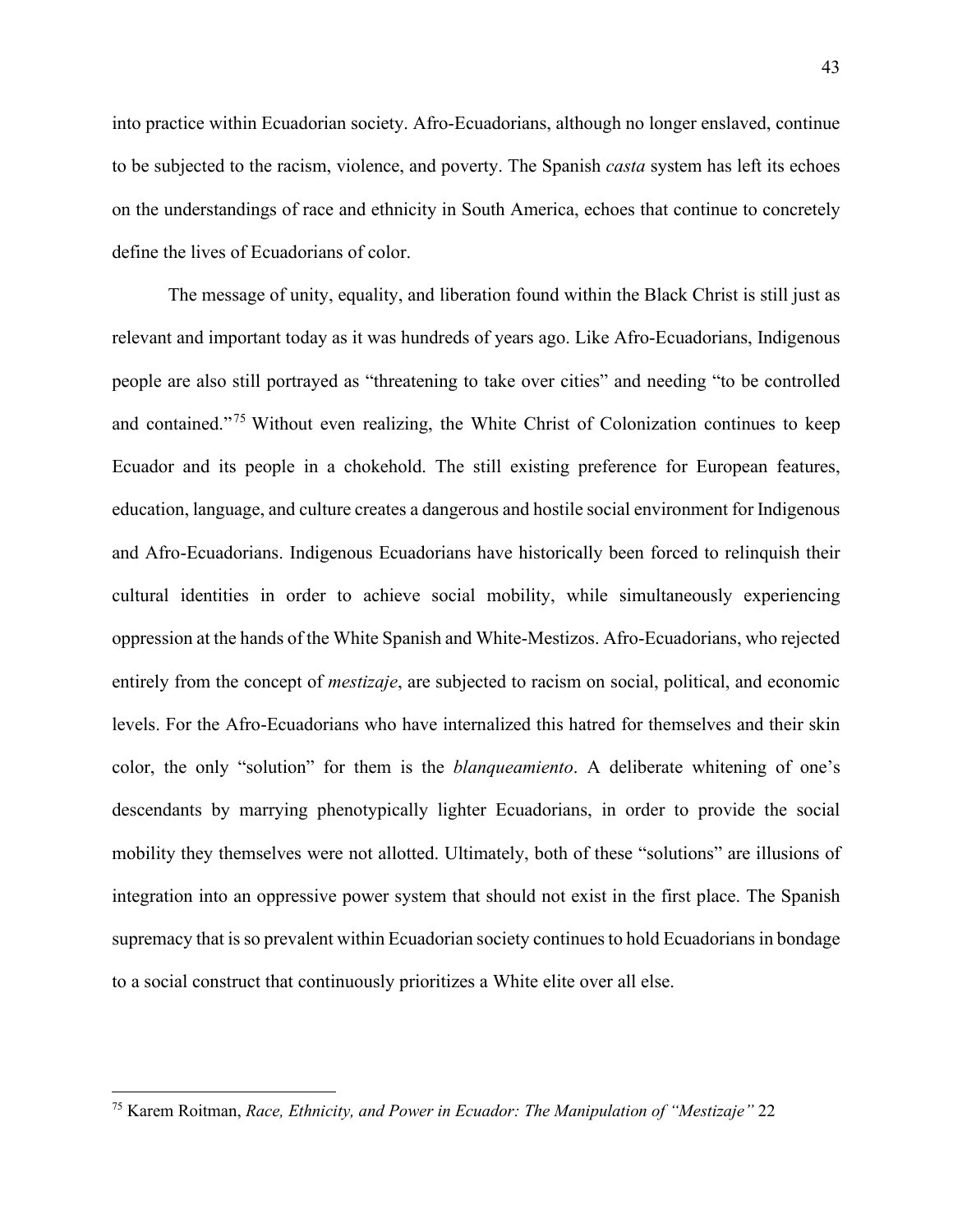This trap is one that has been symbolically overturned by the Black Christ of Daule in a period of racial inequality that has only changed form today. In his image, in his story of solidarity with a Black slave, Christ incarnates into a period of oppression in Ecuador to show us the light. By removing the illusion of race before our eyes, there is opportunity for us to move beyond our interpretations of race and ethnicity. Ultimately, the story of the Black Christ lacks the agency needed to create and usher in social change. Only those inspired by the narrative can seek to undo the years of oppression and suffering created by the categorizations of human beings. However, understanding this equality of humanity is not enough. This revelation by the Black Christ only takes us so far. His story and image are the divine spark of inspiration within us that demand we act and fight for justice in the face of oppression. But, a hopeful Ecuadorian future in which true equality is found amongst racial and ethnic groups must be fought for every single day. It is a reality built by concrete actions that create political change in society. The Black Christ of Daule can point us to the shared revelation we experience with other embodied human beings, but we must choose to do the rest.

# **VIII. Conclusions**

In this paper, I have deeply explored the Legend of the Black Christ of Daule. I provided the social context of colonized Ecuador and the enslavement of Afro-Ecuadorians in the 17th century, in order to help us better understand why the Black Christ's miracle was necessary in the first place. In love and in solidarity with the most vulnerable of 17th Century Ecuadorian society, Christ deliberately changes his color to provide a divine revelation to the immediate Christian community. In this legend Christ affirms that he exists within the cry of the oppressed, and that he suffers intimately with them. He is the source of their spiritual and physical liberation. But, the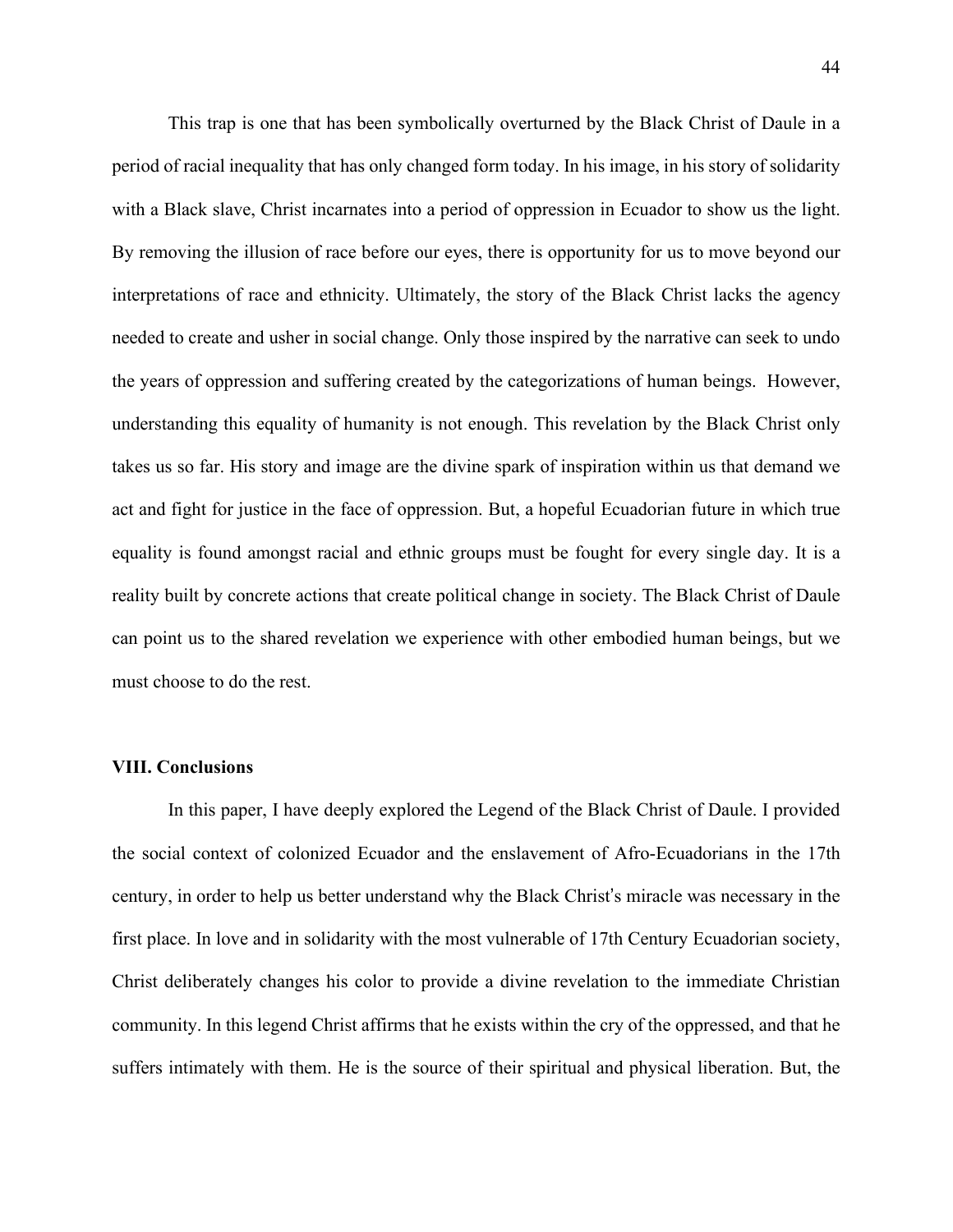miracle alone is not enough. Rather, social change sparked by the miracle is the true testament to Christ's message. To truly live in accordance with his teachings, the whip and the Gospel are not compatible.

Racism continues to be prevalent in Ecuador, even despite the fluidity of race and ethnicity that exists there. The Indigenous and Afro-Ecuadorian populations of Ecuador are subjected to significantly higher rates of violence, poverty, and disease than their Mestizo and White counterparts. Although slavery was outlawed in 1852, these vulnerable populations of color continue to be ostracized, discriminated against, and oppressed. The Whiteness of Christ was used as a tool of imperial colonization to keep Ecuadorians of color subservient to their European oppressors. This standard of Whiteness, which has become an idol for "la gente buena" of Ecuador, is so prevalent in the lives of Ecuadorians that even my own has been defined by the blanqueamiento. My abuelita relinquished her farming montubio culture to integrate into the life of Ecuadorian cities, and remarks often how deeply she misses it. My abuelito, driven to succeed, encouraged his children to marry European men and provide the social mobility for us that he himself had fought desperately for.

If we are to truly hear and accept the message of the Black Christ of Daule, we must live it in all aspects of our lives. Not only in the way in which we treat others, but also the ways in which we treat ourselves. The only way to do so is to speak out against injustice wherever we may find it, even the small injustices we dismiss within ourselves. By confining Christ to Whiteness, we place him and ourselves into spiritual bondage, never to truly understand the all-encompassing nature of God's love for humanity. An exclusively White Christ is not only harmful to people of color, but even to White people themselves. The Black Christ of Daule points out this inequity to us, demands we do better, and hope that through his devotion we slowly create a better society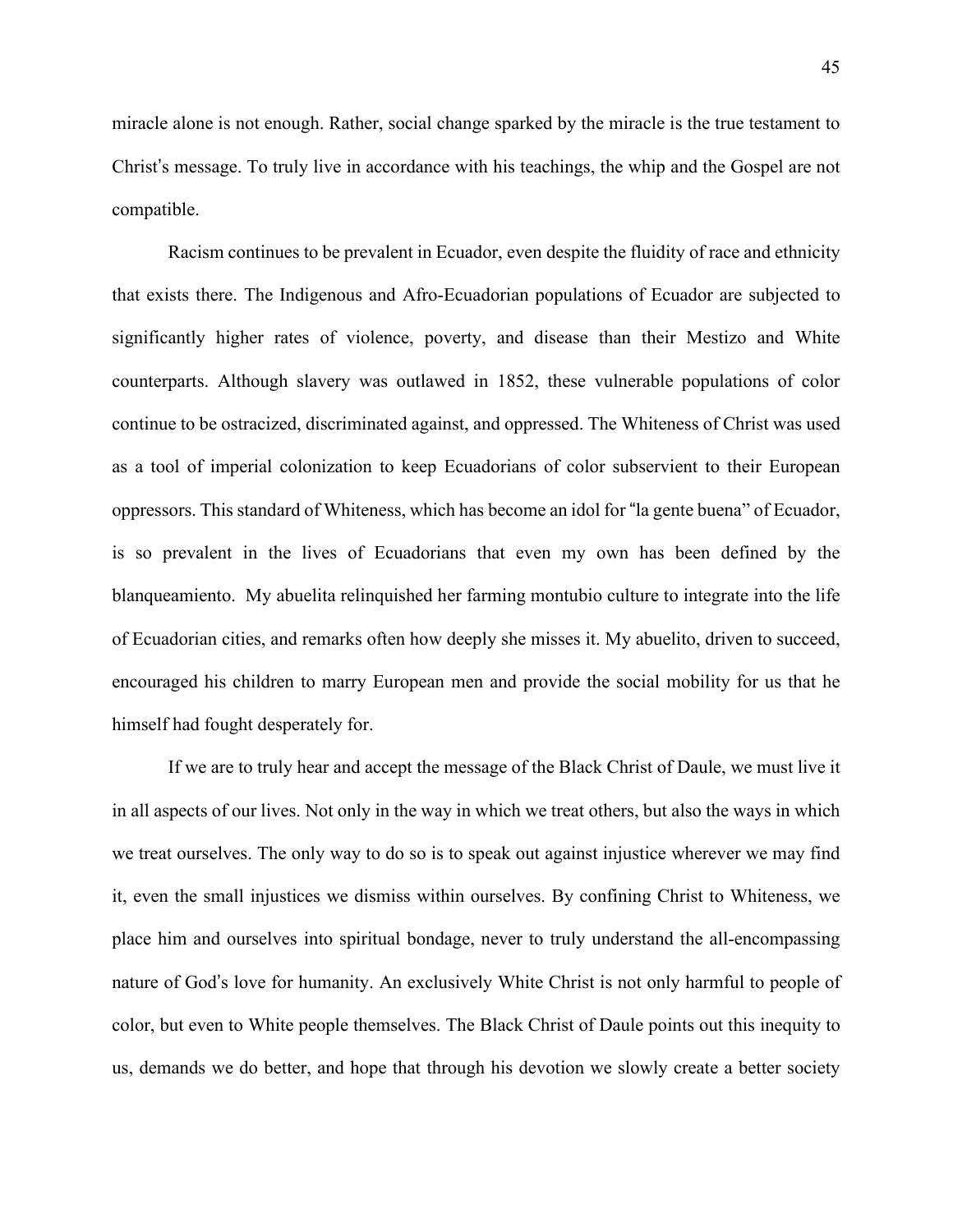whether that is here in the United States or in Ecuador. In this paper I argued that the White Christ of Colonization lent" theological" support forsocial, racial, and colonial hierarchies of the Spanish. Against this theological distortion, the Black Christ comes to subvert not only this dominant image of Christ and its oppression, but also points us in the direction of true liberation in God.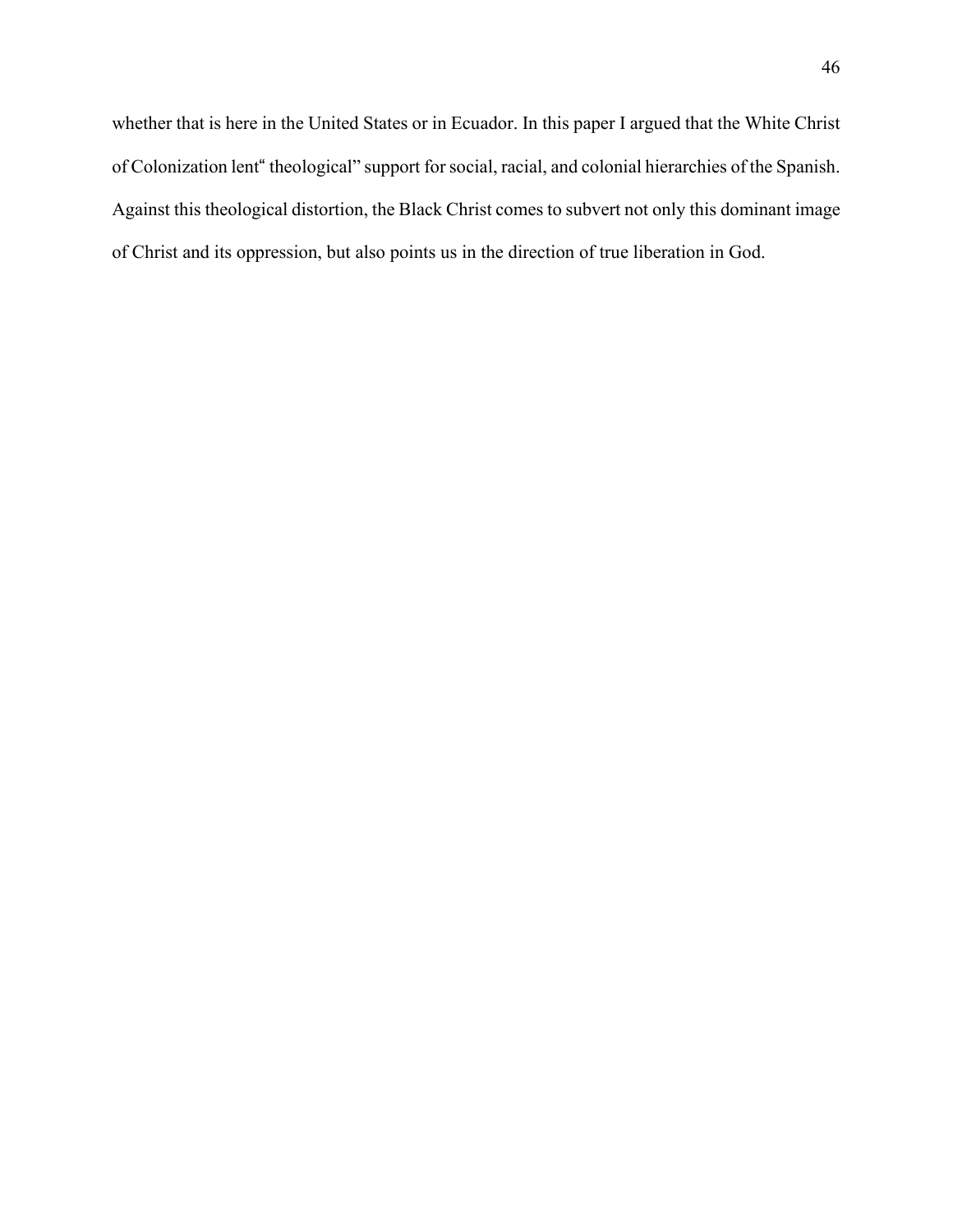#### **IX. Glossary**

*Afrodescendents/afrodescendientes*— Used to refer to the descendants of African slaves who arrived in Ecuador during the Trans-Atlantic Slave Trade.

*Afro-Ecuadorian*— Afrodescendents of Ecuadorian citizenship/nationality. In Ecuador they are also called Blacks and Mulattoes.

*Elites/Upper Classes*— The upper socioeconomic group of society. "Most specifically, for the case of Ecuador, this term refers to a social group largely descending from colonial land-owners, whose families have historically benefited from social prestige as well as social, cultural, economic, and political influence."<sup>[76](#page-51-0)</sup>

*Ethnicity*— Sociocultural characteristics distinguishing one cultural group from another in Ecuador

*Indigenous* — Used as an umbrella term after Spanish colonization to identify the various ethnic groups/cultures of Ecuador, which consisted of countless individual and unique tribes.

*Mestizo*— An individual of mixed Spanish/European and Indigenous heritage. According to the 2001 Census, over 70% of Ecuadorians identify as Mestizo.<sup>[77](#page-51-1)</sup>

*Mestizaje*— The process of mixture between races, specifically Indigenous and Spanish. It is also used by the state to proselytize national unity, to the detriment and erasure of Indigenous and Black populations in Ecuador. In Ecuador, Mestizaje is also a method of social mobility that demands the relinquishment of Indigenous or Black culture from the individual.

*Mulatto*— An individual of mixed Spanish/European and Black descent.

<span id="page-51-1"></span><span id="page-51-0"></span><sup>&</sup>lt;sup>76</sup> Jeffrey Roitman, Race, Ethnicity, and Power in Ecuador: The Manipulation of "Mestizaje", xv  $77$  Ibid.,  $xy$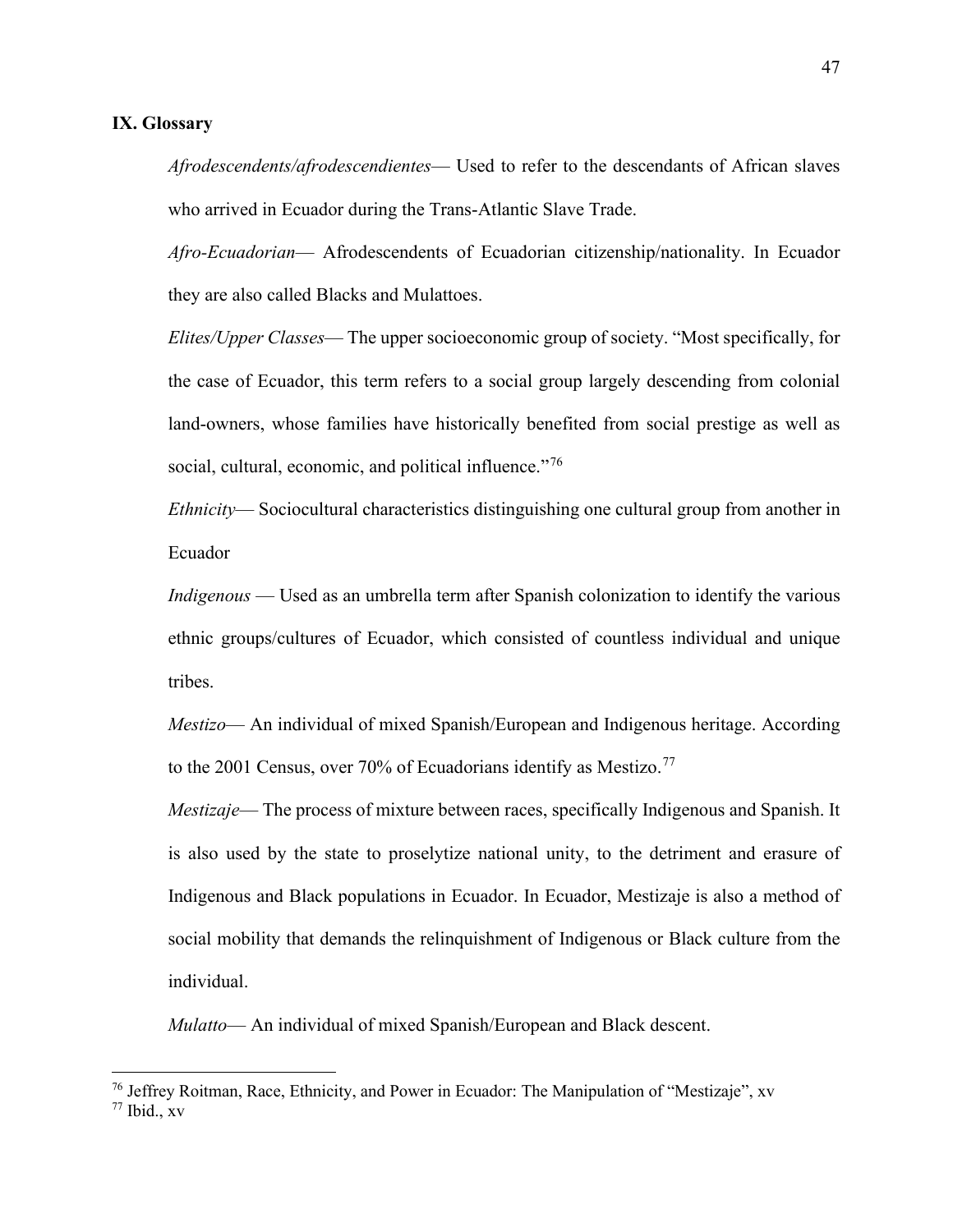*Race*— Physical characteristics that separate humanity into sub-species

"*The Good Folk"/"La Gente Buena"*— Used to refer to the elites/upper classes of Ecuadorian society, especially those of Spanish descent, but not always. "Traditional" elites descended from wealthy land-owners are considered separate from "modern" elites, who can vary greatly in material wealth, social manners and etiquette, phenotypical appearance, and cultural heritage.